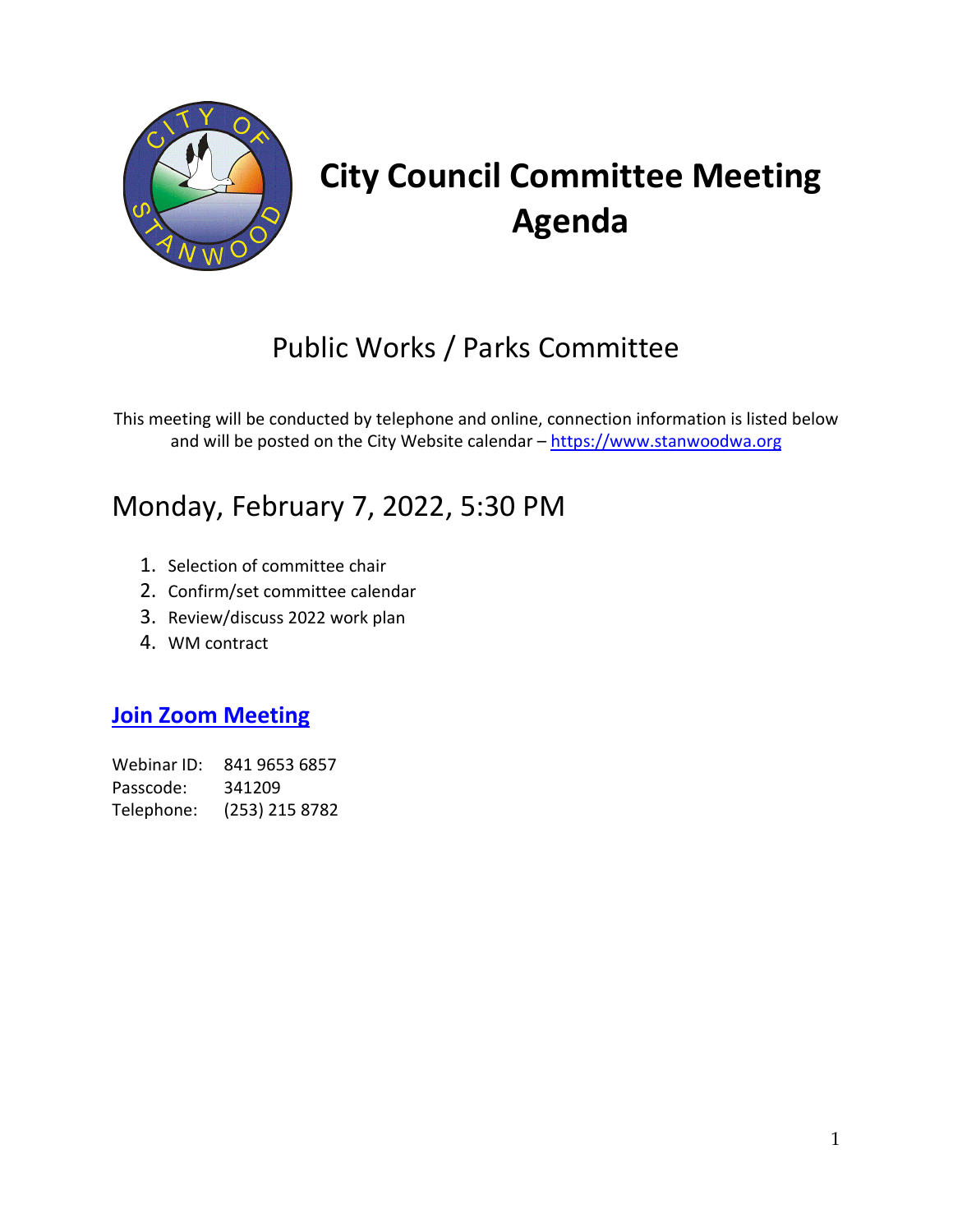

### **ITEM NUMBER: 1**

- **DATE:** February 7, 2022
- **SUBJECT:** Select committee chair
- **FROM:** Kevin Hushagen, Public Works Director

### **ATTACHMENTS:**

### **PURPOSE**

The purpose of this agenda item is to allow the public works committee to self-elect a chair for 2022.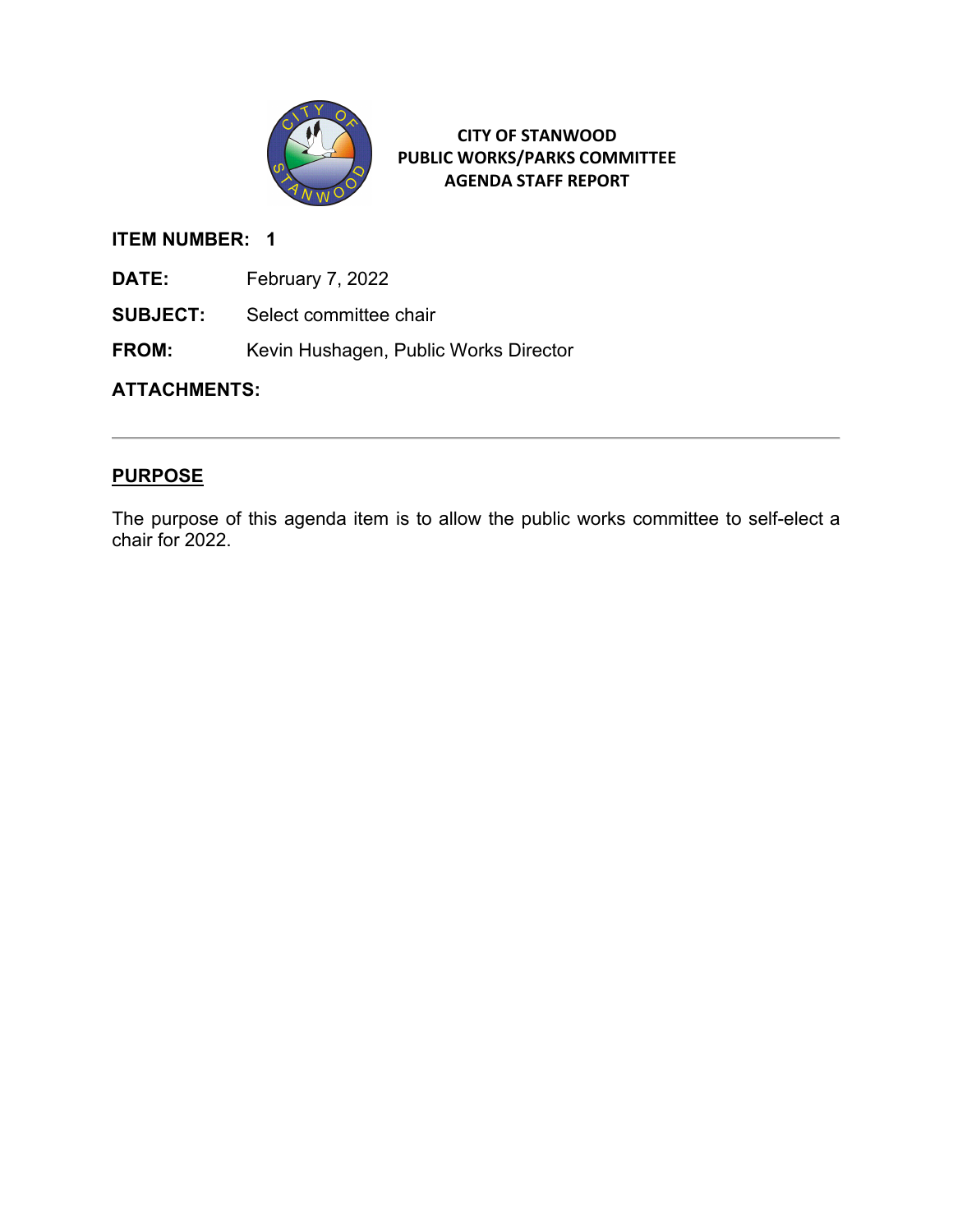

### **ITEM NUMBER: 2**

**DATE:** February 7, 2022

**SUBJECT:** Public Works Committee meeting calendar

**FROM:** Kevin Hushagen, Public Works Director

### **ATTACHMENTS:**

### **PURPOSE**

The purpose of this agenda item is to set a meeting schedule for the public works committee meetings for 2022.

### **BACKGROUND**

The public works committee meetings are currently set for the first Monday of the month at 5:30pm.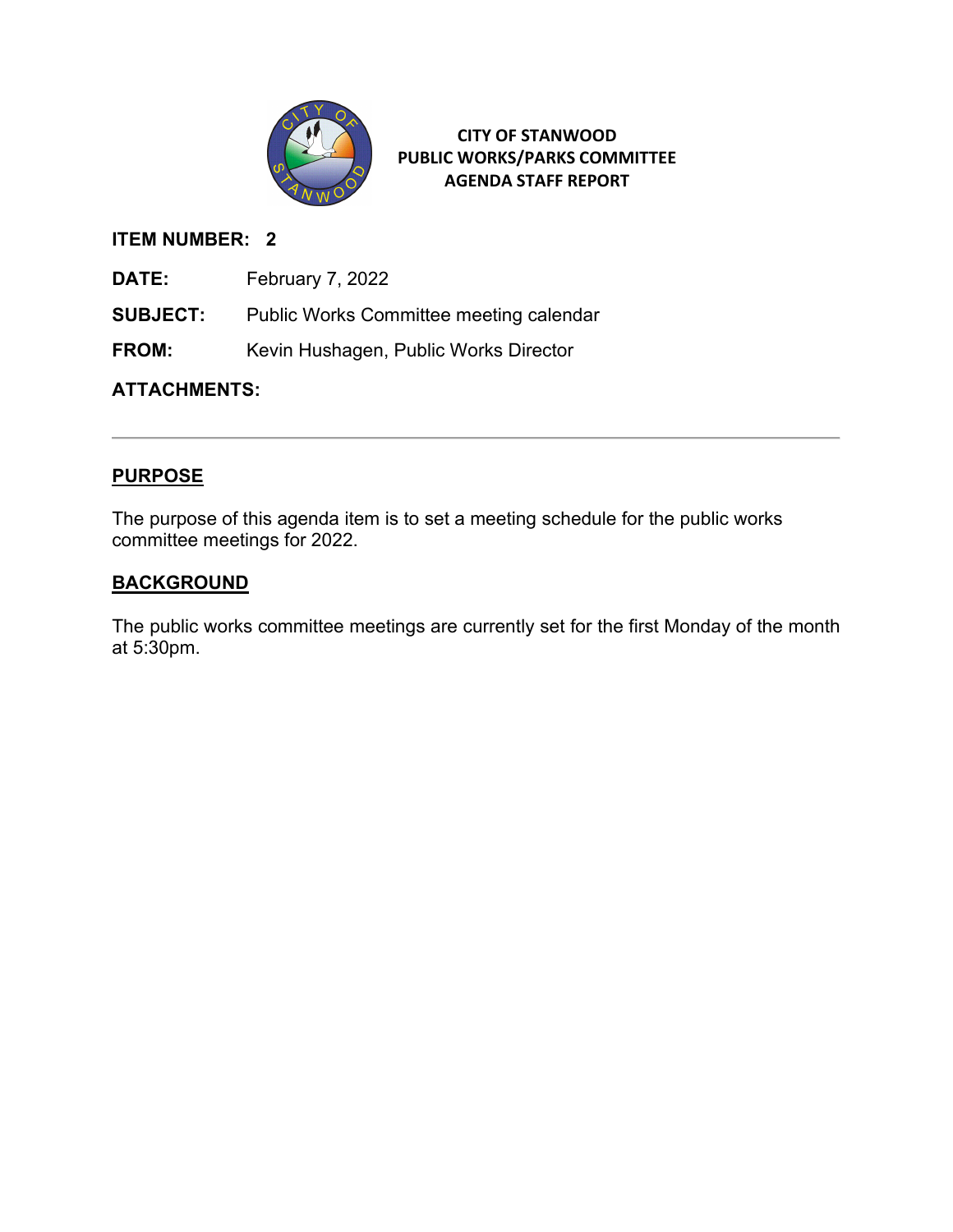

### **ITEM NUMBER: 3**

**DATE:** February 7, 2022

**SUBJECT:** 2022 work plan

**FROM:** Kevin Hushagen, Public Works Director

**ATTACHMENTS:**

### **PURPOSE**

The purpose of this agenda item is to discuss the 2022 work plan.

### **BACKGROUND**

With the 2021-2022 budget a work plan was proposed and adopted. We are now in the second year of the budget/work plan and staff would like to refresh and get feedback from the committee on where we are in completing the plan.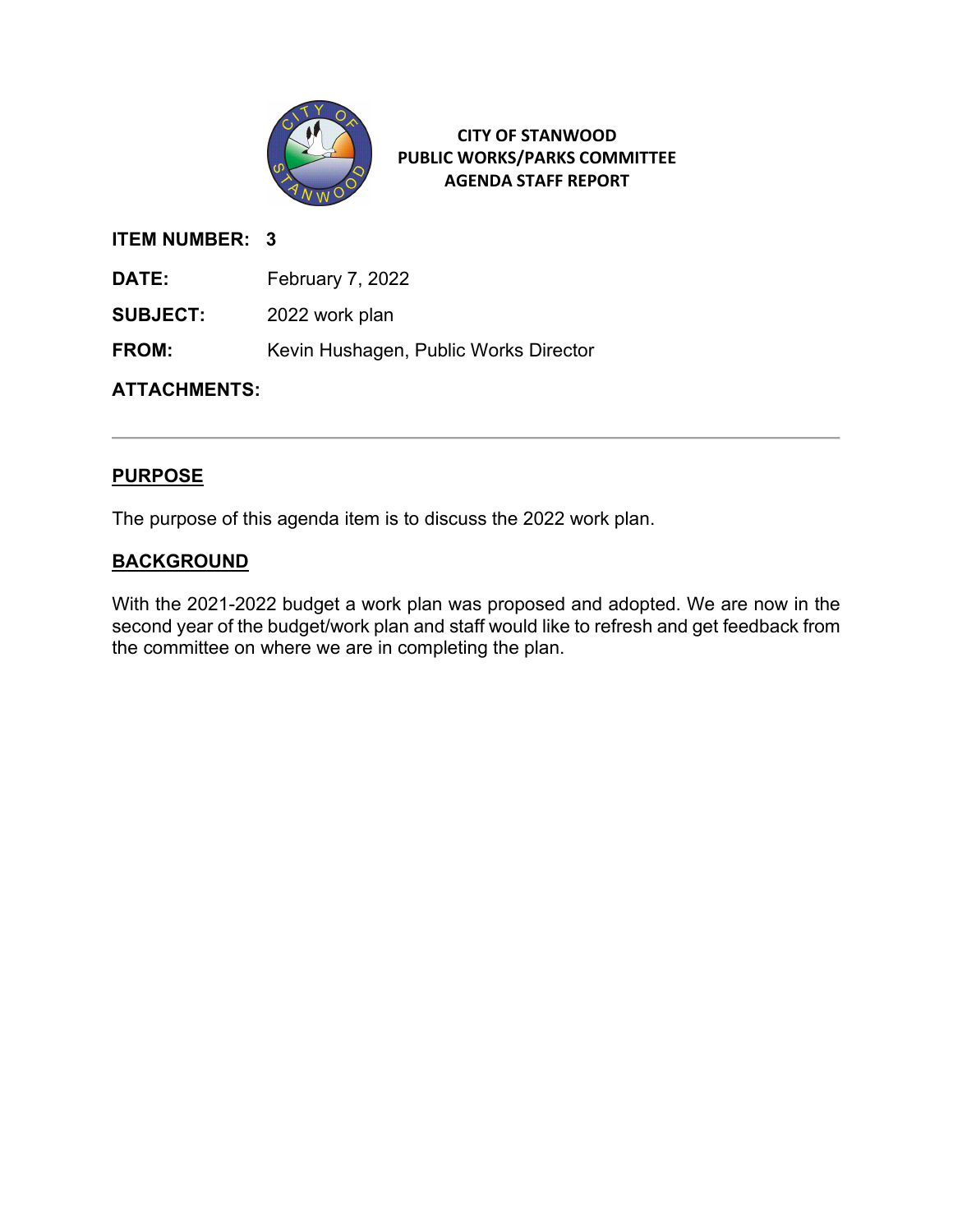| <b>City of Stanwood</b>               | Management Work Plan 2021-2022                                                |                                 |  |      |                             |                                                                                                                                        |
|---------------------------------------|-------------------------------------------------------------------------------|---------------------------------|--|------|-----------------------------|----------------------------------------------------------------------------------------------------------------------------------------|
|                                       | <b>Work Plan Item</b>                                                         | 2021<br>Q1 Q2 Q3 Q4 Q1 Q2 Q3 Q4 |  | 2022 | Result                      | Notes/Comments                                                                                                                         |
| <b>Community Priority</b>             | <b>CAPITAL IMPROVEMENT PROJECTS</b>                                           |                                 |  |      |                             |                                                                                                                                        |
|                                       | <b>Streets</b>                                                                |                                 |  |      |                             |                                                                                                                                        |
|                                       | Repave 72nd Avenue from 276th to 272nd                                        |                                 |  |      | Design and Construct        | Designed and getting TIB approval to bid                                                                                               |
|                                       | Ovenell Access and 102nd Ave. bypass                                          |                                 |  |      | Design and Right of Way     | Planning Study by Transpo underway; SR532 online open house and survey live<br>and collecting community feedback                       |
|                                       | Viking Way Phase 2                                                            |                                 |  |      | Design and Right of Way     | Design and ROW underway; applying for RTCC funding for constructon                                                                     |
|                                       | 101st Street Reconstruction                                                   |                                 |  |      | Design                      | Design 90% complete. Construction based on funding.                                                                                    |
|                                       | 68th Avenue overlay                                                           |                                 |  |      | Construct                   | Designed and getting TIB approval to bid<br>Preparing for CERB design grant; concepts developed; City Beautification Program           |
|                                       | 270th & 271st Street Beautification                                           |                                 |  |      | Design                      | adopted by Council                                                                                                                     |
|                                       | <b>Sidewalks</b>                                                              |                                 |  |      |                             |                                                                                                                                        |
|                                       | Purchase right of way and construct sidewalk on 92nd (271st to Heritage Park) |                                 |  |      | Design and Construct        | Consultant working on design and need                                                                                                  |
| <b>Build Safe Streets</b>             | 273rd Street sidewalk (100th Ave. to 102nd Ave.)                              |                                 |  |      | Design                      | Design 90% complete. Construction based on funding                                                                                     |
|                                       | 276th Street Sidewalk (71st to 72nd Ave)                                      |                                 |  |      | Design and Construct        | Developer currently building a portion. Remainder by developer.                                                                        |
|                                       | Wastewater                                                                    |                                 |  |      |                             |                                                                                                                                        |
|                                       | Wastewater Treatment Plant Improvements                                       |                                 |  |      | <b>Design and Construct</b> | Sewer master plan update to start 9/2021. Improvement TBD.                                                                             |
| <b>Protect Environment</b>            | Church Creek Collection System (Church Creek Lift Station to SR 532)          |                                 |  |      | Design and Construct        | Waiting on SEPA and permitting; going to bid                                                                                           |
|                                       | Main Lift Station Upgrades                                                    |                                 |  |      | Construct                   | Electrical work taking place                                                                                                           |
|                                       | Water                                                                         |                                 |  |      |                             |                                                                                                                                        |
| <b>Protect Environment</b>            | <b>Telemetry Upgrades</b>                                                     |                                 |  |      | Design and Construct        | On going                                                                                                                               |
|                                       | <b>Storm Water</b>                                                            |                                 |  |      |                             |                                                                                                                                        |
| <b>Protect Environment</b>            | IS-4 Phase 2                                                                  |                                 |  |      | Design and Construct        | Design at 75%, permitting in process; grant applied for                                                                                |
|                                       | IS-4 Phase 3                                                                  |                                 |  |      | Design and Construct        | Design at 20%.                                                                                                                         |
|                                       | <b>Civic Campus</b>                                                           |                                 |  |      |                             |                                                                                                                                        |
| Support Sustainable Local Econom      | Re-evaluate Civic Campus design                                               |                                 |  |      | Design Complete             | Project Re-booted in January 2021; Stanwood Commons Building Due Diligence in<br>progress. Council to discuss August 12 2021           |
|                                       | <b>Hamilton Park and Boat Launch</b>                                          |                                 |  |      |                             |                                                                                                                                        |
|                                       | Construction of Hamilton Landing Park                                         |                                 |  |      | Construct                   | Permitting withdrawn due to Appeal; Staff working on join application with<br>WDFW; Draft SEPA Checklist under review by City Attorney |
| <b>Enhance Parks &amp; Recreation</b> | Smoke Stack Repair and Painting                                               |                                 |  |      | Construct                   |                                                                                                                                        |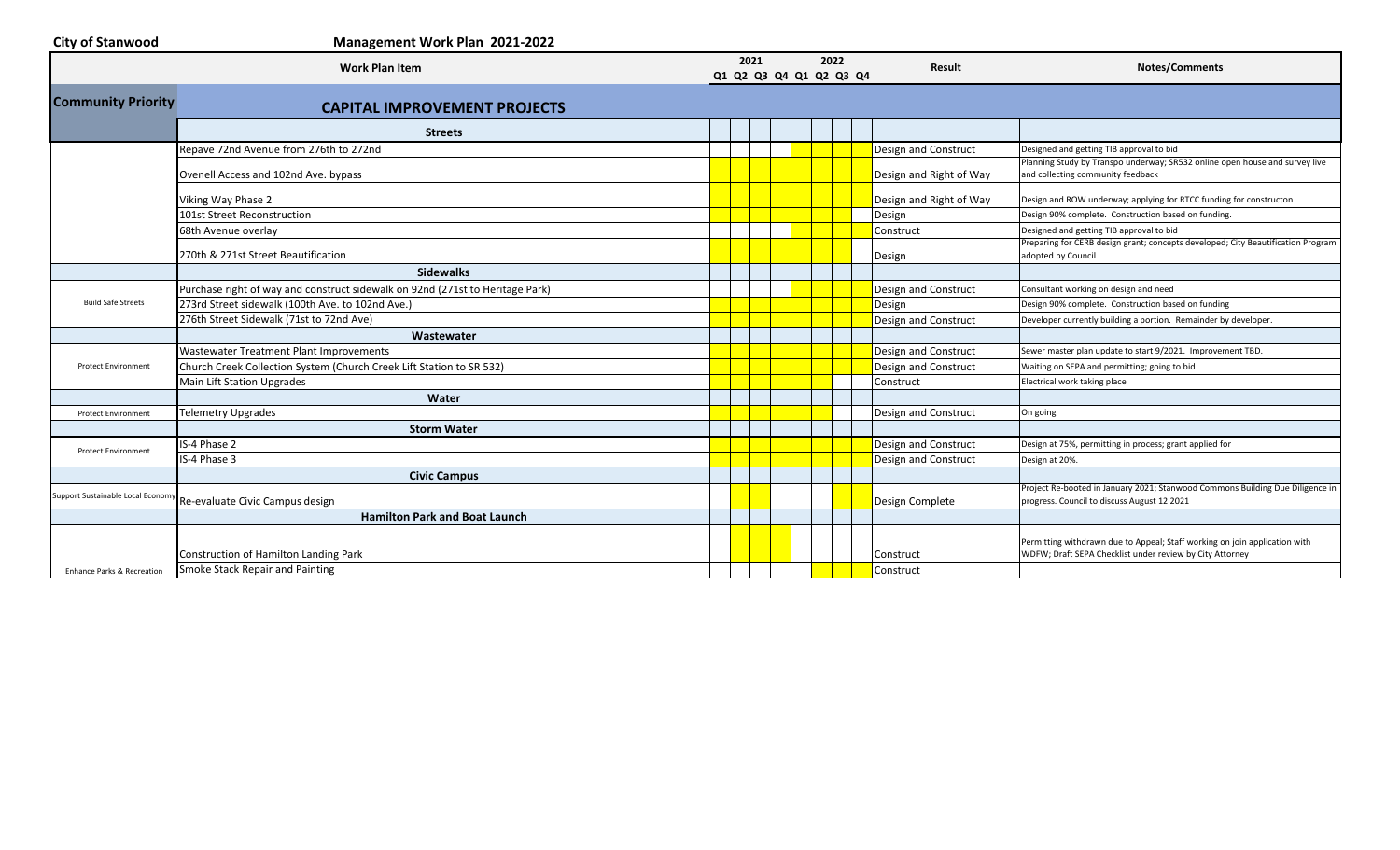| <b>City of Stanwood</b>               | Management Work Plan 2021-2022                                                                                                                                                   |                                 |  |      |                                  |                                                                                                                                                                                                                                                                                                                                                                                                                                 |
|---------------------------------------|----------------------------------------------------------------------------------------------------------------------------------------------------------------------------------|---------------------------------|--|------|----------------------------------|---------------------------------------------------------------------------------------------------------------------------------------------------------------------------------------------------------------------------------------------------------------------------------------------------------------------------------------------------------------------------------------------------------------------------------|
|                                       | <b>Work Plan Item</b>                                                                                                                                                            | 2021<br>Q1 Q2 Q3 Q4 Q1 Q2 Q3 Q4 |  | 2022 | <b>Result</b>                    | <b>Notes/Comments</b>                                                                                                                                                                                                                                                                                                                                                                                                           |
|                                       | <b>Ovenell Park</b>                                                                                                                                                              |                                 |  |      |                                  |                                                                                                                                                                                                                                                                                                                                                                                                                                 |
| Enhance Parks & Recreati              | <b>Concept Design</b>                                                                                                                                                            |                                 |  |      | Design Complete                  |                                                                                                                                                                                                                                                                                                                                                                                                                                 |
|                                       | <b>Church Creek Park</b>                                                                                                                                                         |                                 |  |      |                                  |                                                                                                                                                                                                                                                                                                                                                                                                                                 |
|                                       | <b>Tree Thinning</b>                                                                                                                                                             |                                 |  |      | Project Complete                 |                                                                                                                                                                                                                                                                                                                                                                                                                                 |
| Enhance Parks & Recreation            | Design and Build New Pickleball Court                                                                                                                                            |                                 |  |      | Project Complete                 |                                                                                                                                                                                                                                                                                                                                                                                                                                 |
|                                       | Relandscape Flag Pole Area                                                                                                                                                       |                                 |  |      | <b>Project Complete</b>          |                                                                                                                                                                                                                                                                                                                                                                                                                                 |
|                                       | <b>Downtown Park</b>                                                                                                                                                             |                                 |  |      |                                  |                                                                                                                                                                                                                                                                                                                                                                                                                                 |
|                                       | Site Clean Up                                                                                                                                                                    |                                 |  |      | <b>Site Construction</b>         | Contract by Ecology Complete; Soil Testing Starting in May; Soil Testing Complete.<br>Purchase Pending; Clean Up in 2022                                                                                                                                                                                                                                                                                                        |
| Suppot Sustainable Local Economy      | <b>Property Acquisition</b>                                                                                                                                                      |                                 |  |      | <b>Property Purchased</b>        | Authorized to start PSA Process July 8, 2021; Purchase Pending                                                                                                                                                                                                                                                                                                                                                                  |
|                                       | <b>Site Design</b>                                                                                                                                                               |                                 |  |      | <b>Bid Spec's Complete</b>       |                                                                                                                                                                                                                                                                                                                                                                                                                                 |
|                                       | <b>Port Susan Trail</b>                                                                                                                                                          |                                 |  |      |                                  |                                                                                                                                                                                                                                                                                                                                                                                                                                 |
| <b>Enhance Parks &amp; Recreation</b> | Final Design and Construction of SPS Trail - Phase 2                                                                                                                             |                                 |  |      | Site Construction                | <b>Budget Amendment Approved to Start Final Design</b>                                                                                                                                                                                                                                                                                                                                                                          |
|                                       | DEPARTMENTAL INITIATIVES & ORGANIZATIONAL PROGRAM ADMINISTRATION                                                                                                                 |                                 |  |      |                                  |                                                                                                                                                                                                                                                                                                                                                                                                                                 |
|                                       | <b>Community Development</b>                                                                                                                                                     |                                 |  |      |                                  |                                                                                                                                                                                                                                                                                                                                                                                                                                 |
|                                       | 2024 Comprhensive Plan Update: Transportation, Econonomic Development, Water and Sewer Analysis; Policy                                                                          |                                 |  |      | <b>Environmental Studies for</b> |                                                                                                                                                                                                                                                                                                                                                                                                                                 |
| Economic Development                  | Analysis; Streetlight Data                                                                                                                                                       |                                 |  |      | Comp Plan Update                 | Environmental data gathering, analysis and re-write of Comp Plan; Starting 2022                                                                                                                                                                                                                                                                                                                                                 |
| Parks & Recreation                    | Park Implmentation Plan                                                                                                                                                          |                                 |  |      | <b>Adopted Resolution</b>        | Combine with task below.                                                                                                                                                                                                                                                                                                                                                                                                        |
| Parks & Recreation                    | Conduct Recreation Programming Feasibility                                                                                                                                       |                                 |  |      | Complete Feasibility Study       | Berk hired; staff and board interviews in progress; Alternatives being developed<br>by Berk. Next Committee Meeting: August 11. 50% Complete; Working on Teams<br>Strategy - Carry Over to 2022                                                                                                                                                                                                                                 |
| <b>Economic Development</b>           | City Beautification Program: 271st Street and SR 532: Annual Landscape Program, Wayfinding Signs, Banners,<br>88th Avenue Arch, Service Club Signs, East/West End Street Designs |                                 |  |      | Project Implemented              | Annual Landscape Program, Wayfinding Signs, 88th Avenue Arch, Service Club<br>Signs, East/West End Street Designs; parking signs installed; landscape plans being<br>prepared by consultant; Planting scheduled for August; Prelimianry 88th Avenue<br>Arch designed; working on west end options. Lanscaping Complete; Parking Signs<br>Installed; Arch Design Approved; Banner Project Approved; Mainstreet Design<br>Started |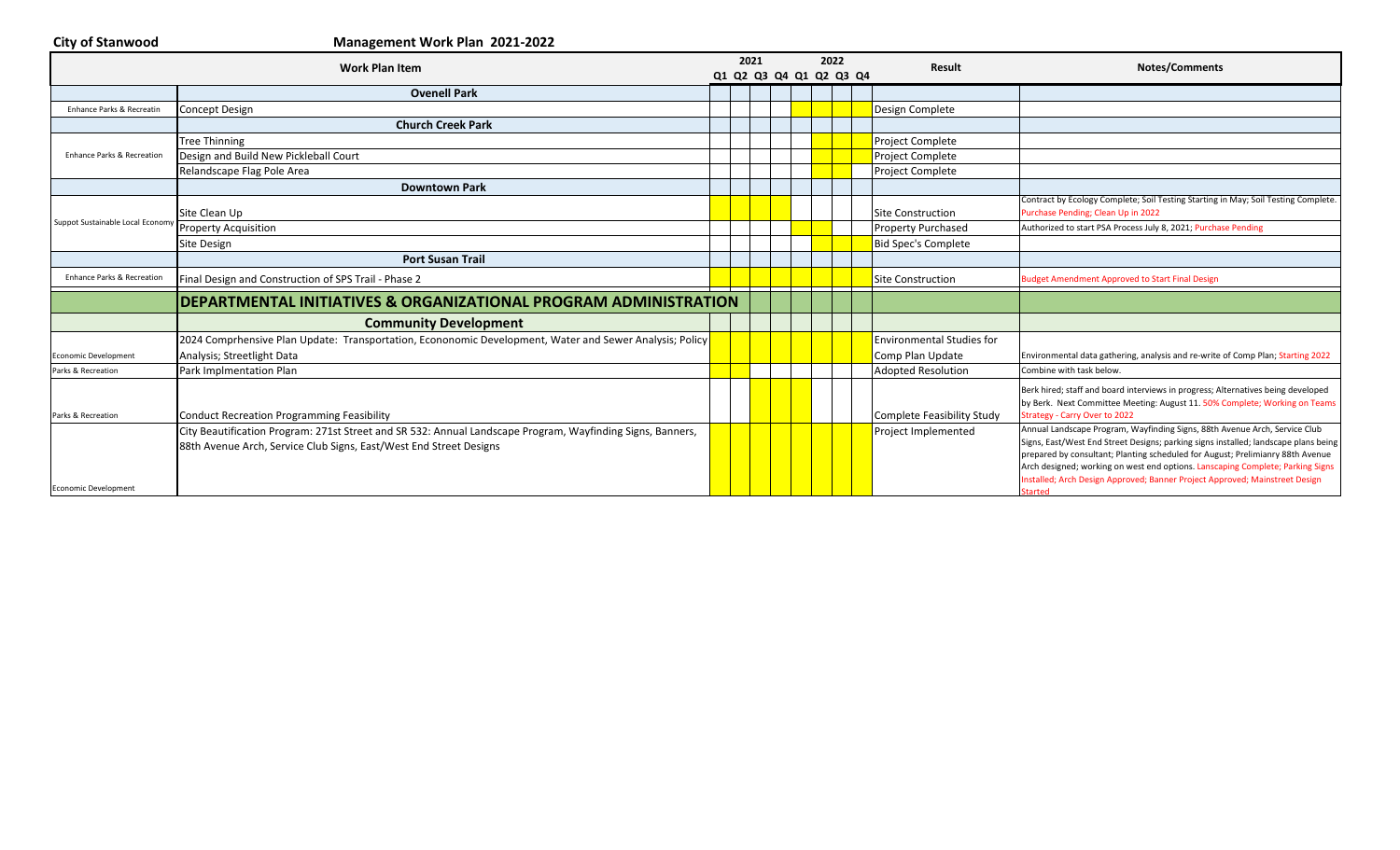| <b>City of Stanwood</b> |  |
|-------------------------|--|
|-------------------------|--|

### **City of Stanwood Management Work Plan 2021-2022**

| <b>Work Plan Item</b>        |                                                                                | 2021 |  |  | 2022 |  | Result                  | Notes/Comments                   |                                                                                                                  |
|------------------------------|--------------------------------------------------------------------------------|------|--|--|------|--|-------------------------|----------------------------------|------------------------------------------------------------------------------------------------------------------|
|                              |                                                                                |      |  |  |      |  | Q1 Q2 Q3 Q4 Q1 Q2 Q3 Q4 |                                  |                                                                                                                  |
|                              | <b>Finance &amp; Information Technology</b>                                    |      |  |  |      |  |                         |                                  |                                                                                                                  |
| Transportation               | Transportation Benefit District Sales Tax Levy Renewal                         |      |  |  |      |  |                         | Safe Streets                     | Provide framework/timeline to place levy renewal on ballot                                                       |
| Internal Organization        | Update Cost Allocation Plan-Develop federal Indirect Cost Rate                 |      |  |  |      |  |                         | <b>Supports Audit</b>            | Engagement under way. Planned complete first half of 2022                                                        |
| Internal Organization        | Update Vehicle & Equipment Replacement Program to include new acquisitions     |      |  |  |      |  |                         | Organizational Efficiency        | 2021 revew completed, will reassess for 2023-24 budget                                                           |
| <b>Internal Organization</b> | Review and improve records management systems-transition to electronic records |      |  |  |      |  |                         | Organizational Efficiency        | Consultant initial survey under way.                                                                             |
| <b>Internal Organization</b> | Annual WCIA audit                                                              |      |  |  |      |  |                         | Organizational Efficiency        | Completed for 2021                                                                                               |
| <b>Internal Organization</b> | Coordinate IT Security Assessment (jointly with Public Works)                  |      |  |  |      |  |                         | <b>Organizational Efficiency</b> | Scope of work under review. Planned for first half of 2022                                                       |
| Internal Organization        | <b>Implement Utility rate increases</b>                                        |      |  |  |      |  |                         | Annual On-going                  | Rate changes completed for 2021.                                                                                 |
| <b>Internal Organization</b> | Surplus equipment sales                                                        |      |  |  |      |  |                         | Annual On-going                  | Coordinate sales with Public Works                                                                               |
| <b>Public Engagement</b>     | Prepare annual TBD Report                                                      |      |  |  |      |  |                         | Annual On-going                  | 2020 report completed                                                                                            |
| <b>Public Engagement</b>     | Prepare annual financial statement and support audit fieldwork                 |      |  |  |      |  |                         | Annual On-going                  | Financial & federal Single Audit fieldwork completed                                                             |
| <b>Internal Organization</b> | Assess processes for automation and customer service enhancements              |      |  |  |      |  |                         | Annual on-going                  | On going                                                                                                         |
| <b>Internal Organization</b> | <b>Budget Monitoring and Budget Amendments</b>                                 |      |  |  |      |  |                         | Annual On-going                  | Budget Amd #1 authorized; Mid-Biennial Budget adjustment under way                                               |
| <b>Internal Organization</b> | Conduct physical asset inventory                                               |      |  |  |      |  |                         | Annual On-going                  | On going                                                                                                         |
|                              | <b>Public Works</b>                                                            |      |  |  |      |  |                         |                                  |                                                                                                                  |
| Transportation               | 6 year Transportation Improvement Plan (TIP)                                   |      |  |  |      |  |                         | <b>Agency Compliance</b>         | City Council adopted June 10, 2021                                                                               |
| <b>Protect Environment</b>   | Discussions with BNSF for movable flood wall                                   |      |  |  |      |  |                         | <b>Build Flood Wall</b>          | Alan working with Everett Engineering on design, plans and materials                                             |
| <b>Public Engagement</b>     | Consumer Confidence Report                                                     |      |  |  |      |  |                         | <b>Agency Compliance</b>         | Completed for 2021                                                                                               |
| Internal Organizaiton        | Implement IWORQs Work Order Management system and automate process             |      |  |  |      |  |                         | Organizational Efficiency        | Tech Team reviewing. Iworgs Conference in August 2021. Scheduling<br>demonstration                               |
| <b>Protect Environment</b>   | Clean Sweep Event                                                              |      |  |  |      |  |                         | <b>Special Event</b>             | Completed for 2021                                                                                               |
| Transportation               | Snow plowing and ice control                                                   |      |  |  |      |  |                         | Safe Streets                     | Annual On-going                                                                                                  |
| <b>Protect Environment</b>   | Update Sewer and Water Master Plans to support Comprehensive Plan Update       |      |  |  |      |  |                         |                                  | Contracts approved with RH2, work underway                                                                       |
| <b>Protect Environment</b>   | Solid Waste and Recycling contract renewal                                     |      |  |  |      |  |                         | Contract Approved                | Contract being discussed with WM                                                                                 |
| Transportation               | 80th Ave corridor study                                                        |      |  |  |      |  |                         | Safe Streets                     | Study completed. Council committees discussed. Implementation of<br>recommendations to parallel budget amendment |
| Transportation               | Study options for intersection improvements                                    |      |  |  |      |  |                         | Safe Streets                     | Traffic Circle at 80th & 284th designed, to be constructed by developer                                          |
| Parks & Recreation           | Park Maintenance - Mowing, Ballfield maintenance, Restroom Cleaning            |      |  |  |      |  |                         | Annual On-going                  |                                                                                                                  |
| <b>Protect Environment</b>   | <b>Storm Pond Maintenance</b>                                                  |      |  |  |      |  |                         | Annual On-going                  |                                                                                                                  |
| Transportation               | <b>Street Sweeping</b>                                                         |      |  |  |      |  |                         | Annual On-going                  |                                                                                                                  |
| <b>Protect Environment</b>   | Water Meter Replacement Program                                                |      |  |  |      |  |                         | Annual On-going                  |                                                                                                                  |
| Protect Environmen           | <b>Water Meter Reading</b>                                                     |      |  |  |      |  |                         | Annual On-going                  |                                                                                                                  |
| <b>Protect Environment</b>   | <b>Hydrant Painting</b>                                                        |      |  |  |      |  |                         | Annual On-going                  |                                                                                                                  |
| Protect Environment          | Water line flushing                                                            |      |  |  |      |  |                         | Annual On-going                  |                                                                                                                  |
| <b>Protect Environment</b>   | Sewer line cleaning                                                            |      |  |  |      |  |                         | Annual On-going                  |                                                                                                                  |
| <b>Protect Environment</b>   | Videoing of sewer system                                                       |      |  |  |      |  |                         | Annual On-going                  |                                                                                                                  |
| Transportation               | Sidewalk repair and maintenance                                                |      |  |  |      |  |                         | Annual On-going                  |                                                                                                                  |
| Transportation               | Vegetation management                                                          |      |  |  |      |  |                         | Annual On-going                  |                                                                                                                  |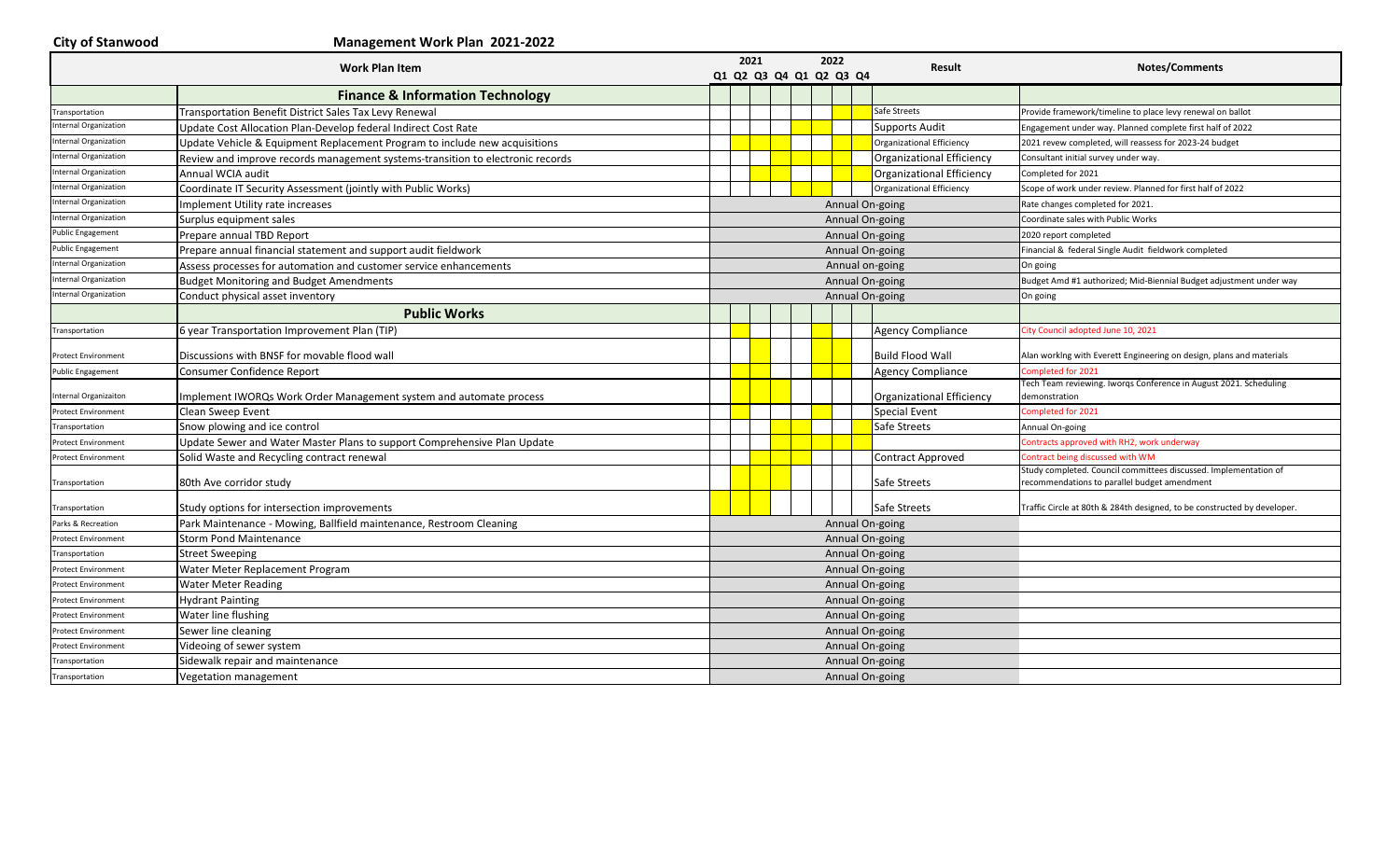**City of Stanwood Management Work Plan 2021-2022 CO21 CO21 CO21 CO22 CO22 Result CO21 Result CO22 Result CO21 CO21 CO22 CO21 CO2 Q3 Q4 Q1 Q2 Q3 Q4 Q1 Q2 Q3 Q4 CO2 Result CO2 CO2 CO2 CO2 CO2 CO2 CO2 CO2** Protect Environment **Coordinate Long-term Water Source discussions with stakeholders** Economic Development Special Event Support - road closure, signage, event set up **Human Resources** Internal Organization **Wellness Program Activities** Wellness Committee formed and meeting monthly; Enhanced wellness activities planned Internal Organization **Conduct Compensation Study Employee Experience** Internal Organization Develop and implement Employee Experience Program & Professional Development Plan Organizational Efficiency In progress Internal Organization Monitor and Support Employee Safety Program, including required annual training Safety Safety Annual On-going Safety Program submitted to L&I; Safety Committee formed and meeting monthly Internal Organization **Negotiate Collective Bargaining Agreements** Successor Agreements - Ratified and adopted Annual On-going Annual On-going Annual On-going Annual On-going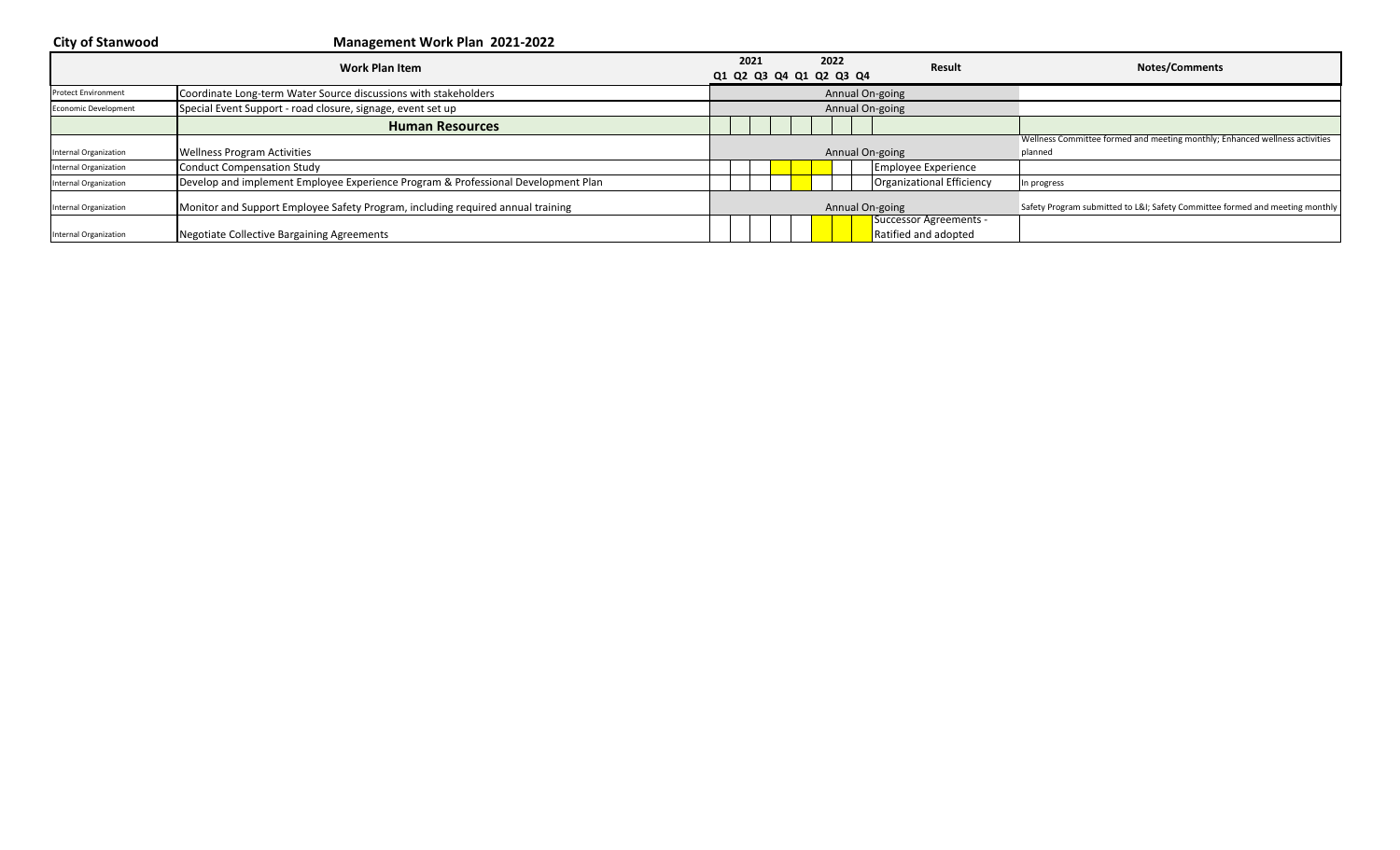

### **ITEM NUMBER: 4**

**DATE:** February 7, 2022

**SUBJECT:** Waste Management contract

**FROM:** Kevin Hushagen, Public Works Director

**ATTACHMENTS:** A: Contract

### **PURPOSE**

The purpose of this agenda item is to update the public works committee of the WM contract proposal that is being presented at Council on Thursday

### **BACKGROUND:**

The City entered into a solid waste contract with WM in April 2012. The term of the contract was 10 years and is set to expire on April 30. In the fall of 2021, the city conducted a survey on solid waste services with the results being discussed at both the public works committee and council workshop in October where staff was directed to negotiate a new contract (attached) with WM to be brought back for Council approval and Mayor signature. The term of the new contract will be for 10 years.

### **SUMMARY:**

### **New Contract with WM**

- The new contract with WM will include:
	- o Continuation of all current services
		- Residential: weekly garbage, every other week recycling and food/yard waste collection services
		- **Commercial garbage collection services**
	- o Collection services will now be fully automated with WM carts throughout the City.
		- As Stanwood customers already know, fully carted service maintains a cohesive look around neighborhoods and can reduce street side litter since the carts have a tight-fitting lid.
		- **This also improves efficiency for WM, helping keep the system** costs lower for customers, and reducing driver injury.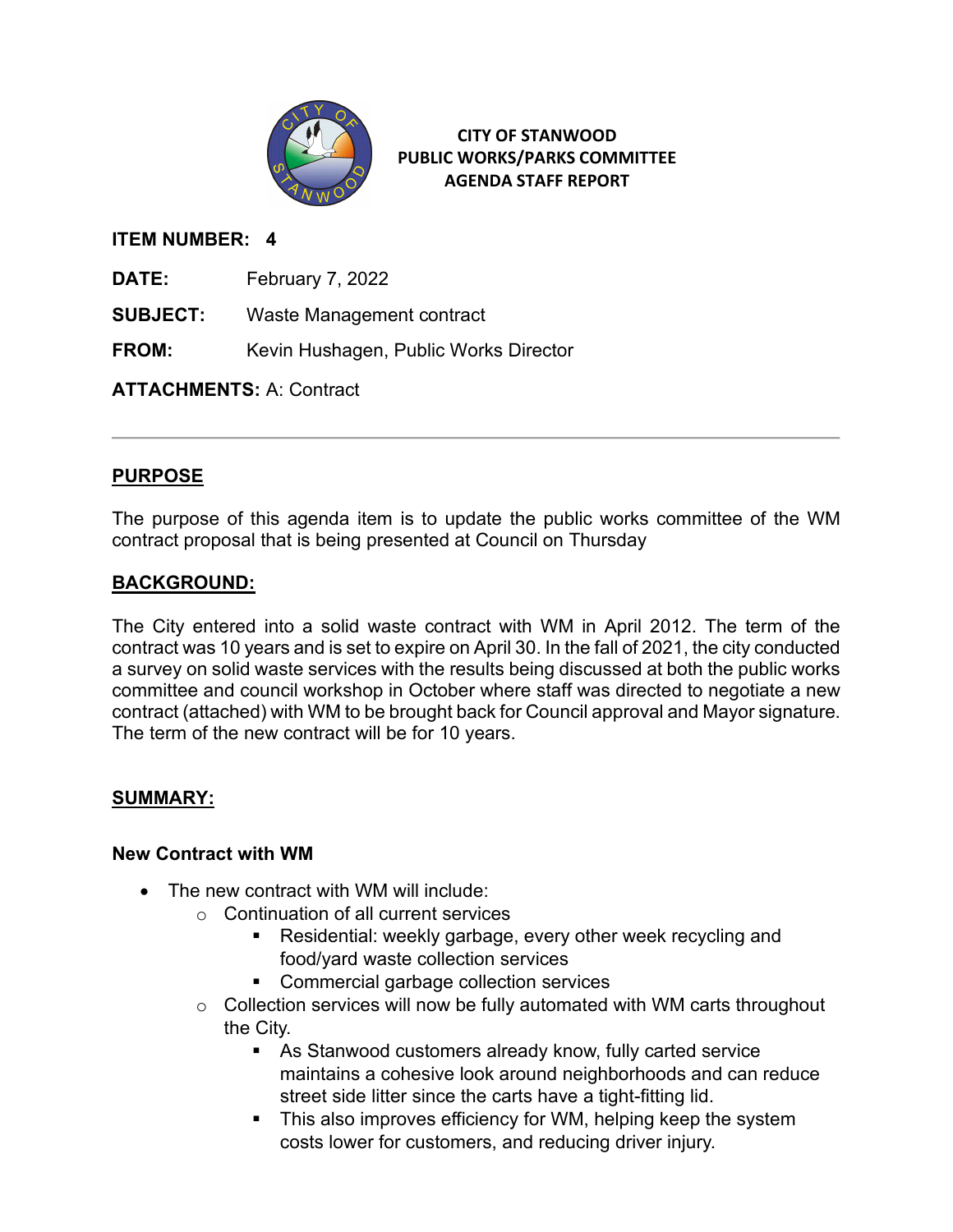- WM carts will be delivered to customers that have a personal can before the start of the new contract. The carts have wheels for ease of resident use, come in various sizes, are made with recycled content, and will be maintained and replaced if damaged by WM. Approximately 10% of residential customers that currently use a personal garbage can will be moved to a WM cart for garbage.
- $\circ$  Improved inclement weather recovery: In the event of a multiple week service interruption, WM would bring a drop box or collection truck to a centralized area where residents could bring garbage. WM would continue to collect all missed materials at the curb on the customer's next collection day.
- o Initial rate increases:
	- 6% for residential customers
	- 10% for commercial customers
	- 20% for roll off customers
- o Low Income Senior Discount: In line with the City's other utilities, rates for WM's services will include a 30% discount for low-income seniors or disabled persons.

### **Food/Yard Waste Frequency**

- Staff would like to have council input for the service frequency of food/yard waste.
- **Current food and yard waste service is every other week.** 
	- o Every other week service is at a lower rate than weekly.
	- $\circ$  If residents have additional material, they can set out extra materials (for a charge) on their collection day in paper leaf bags, personal cans or bundles.
	- $\circ$  WM provides an annual collection calendar that helps residents remember their collection week.
- Both weekly and every other week yard waste are common service options.
- Option for weekly service
	- $\circ$  Over the past two years, the city has heard feedback from residents that they would prefer to have weekly service.
		- Fall 2020: In an audit by WM, it was discovered that the contract noted every other week collection, but they were providing weekly service. At that time, the city switched from weekly to every other week yard waste collection to maintain the current rate. After this change, residents contacted council with concerns about this change.
		- Fall 2021: The city conducted a solid waste survey. Of the 206 respondents, more residents were in favor of weekly collection rather than every other week collection, despite the increased cost.
			- Q: I prefer yard waste pick-up every other week to lower the cost.
				- o Strongly Disagree: 27%
				- o Disagree: 25%
				- o Neither disagree or agree: 19%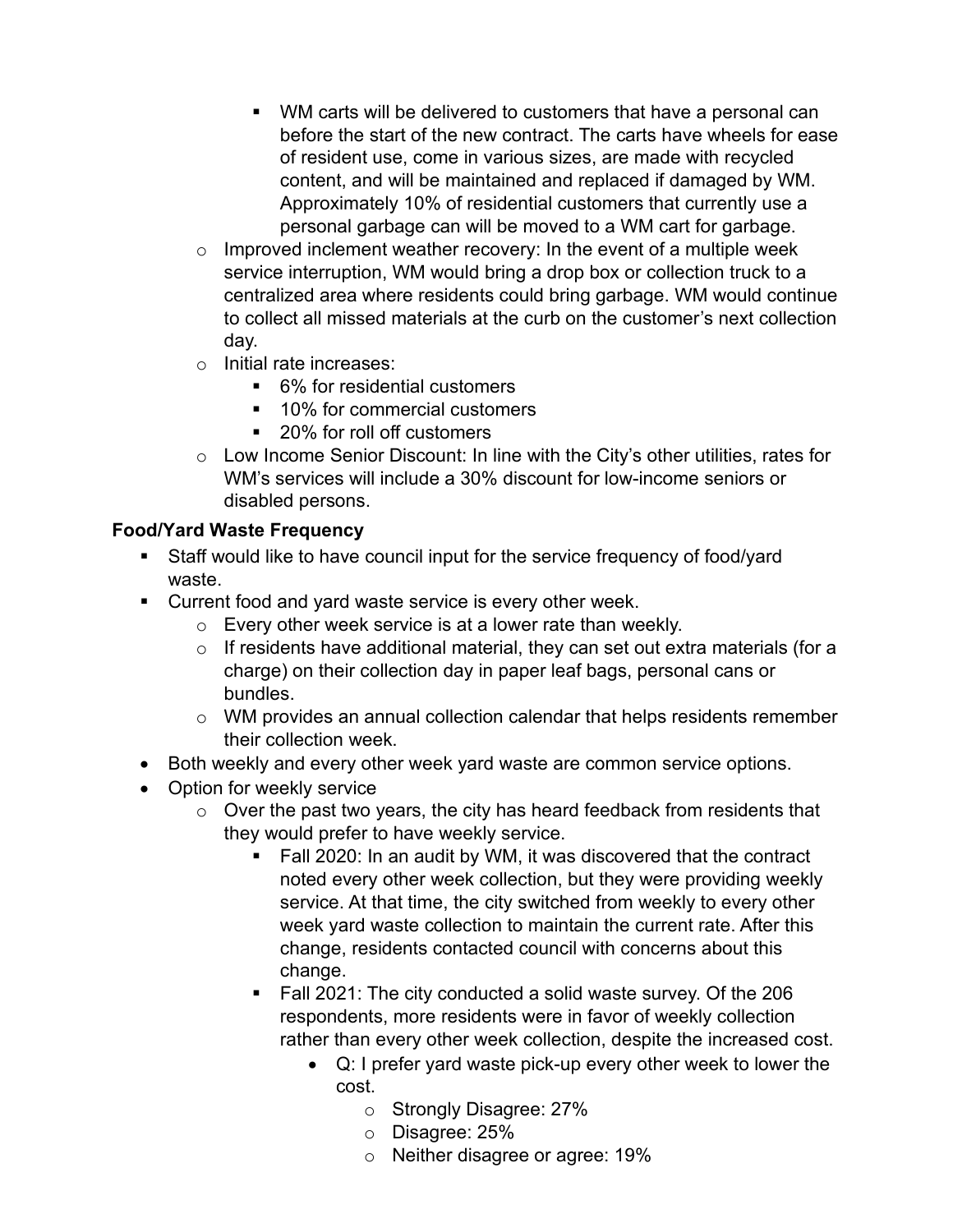- o Agree: 23%
- o Strongly Agree: 6%
- Q: I prefer yard waste pick-up every week despite the cost.
	- o Strongly disagree: 14%
	- o Disagree: 20%
	- o Neither disagree or agree: 24%
	- o Agree: 29%
	- o Strongly Agree: 14%
- Other than the convenience of weekly collection, another reason that many cities choose this option is to increase participation in food waste composting. With either weekly or every other week collection, residents can compost food scraps. However, for many residents, every other week collection is a barrier to food scrap composting.
- Staff explored seasonal food/yard collection. This is where food/yard waste is collected weekly in the spring, summer and fall, and every other week in the winter. The savings from this option is so small, that staff does not recommend this option.
	- $\circ$  The rate is not significantly lower because WM does not have a use for the trucks every other week during winter months, so there is not a savings that would be passed onto residents.
	- o Switching from weekly to every other week causes confusion on the collection schedule and doesn't achieve the food waste composting benefits associated with weekly collection.
- The entire city needs to be on the same collection frequency. It is not an option for some residents to subscribe to weekly while others select every other week. The entire city needs to be on the same collection cycle to seek the operational efficiencies associated with these rates.

### **DISCUSSION:**

The contract as presented reflects organic (food/yard) waste being collected every other week at a cost of \$9.95/month. However, if the Council was to choose a weekly service the cost would increase to \$17.09/month and the motion would need to be amended to reflect the change.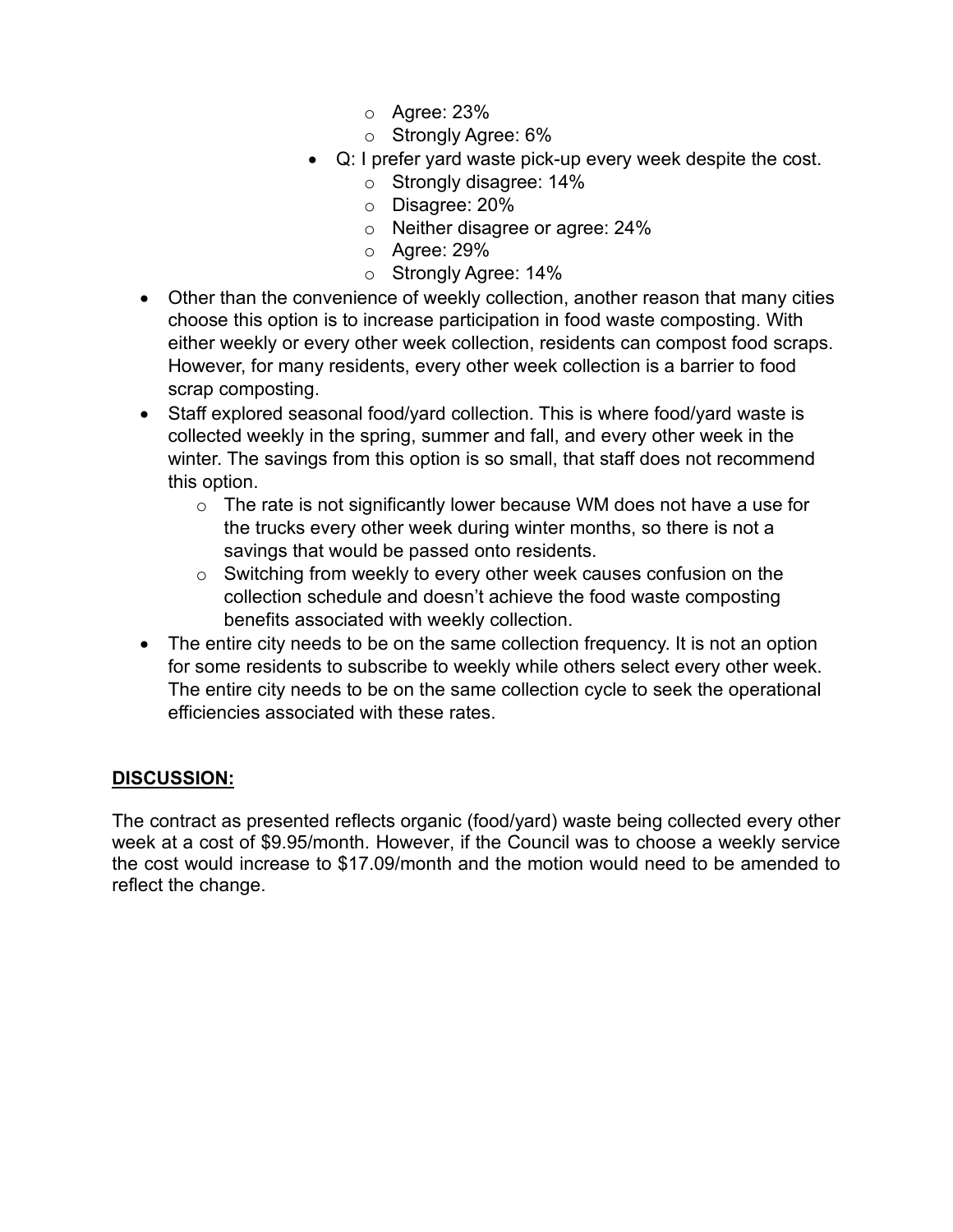#### **SOLID WASTE COLLECTION SERVICES AGREEMENT**

This SOLID WASTE COLLECTION SERVICES AGREEMENT (this "**Agreement**") is made and entered into by and between WASTE MANAGEMENT OF WASHINGTON, INC., a Delaware corporation("**WM**") and the CITY OF STANWOOD, a municipal corporation created under the laws of the State of Washington (the "**City**"). The parties shall be collectively referred to herein as the "Parties" and individually as a "Party", unless specifically identified otherwise. This Agreement shall be effective upon the last date that all Parties have executed this Agreement (the "**Effective Date**"), as evidenced by their signatures below.

#### **RECITALS**

**WHEREAS** the City desires to provide its residents and businesses with environmentally sound Solid Waste Collection Services (as defined below);

**WHEREAS** WM and its affiliates have extensive experience in providing Solid Waste collection, disposal, and processing services; and

**WHEREAS** the City has determined that it would be in the best interests of its residents and businesses to contract with WM to provide Solid Waste collection, disposal, and processing services to the City and to residential and commercial premises, in accordance with the terms and conditions contained herein.

#### **AGREEMENT**

**NOW, THEREFORE**, for and in consideration of the mutual promises and covenants contained herein, the receipt and sufficiency of which are hereby acknowledged, the Parties agree as follows:

#### **DEFINITIONS**

For the purposes of this Agreement, the following terms shall have the following meanings:

"**Applicable Law**" means any law, regulation, requirement, or order of any Federal, State or local agency, court or other domestic or foreign governmental body, or interpretation thereof by any court or administrative agency of competent jurisdiction, and requirements of all permits, licenses, and governmental approvals applicable to performance under this Agreement.

"**Bin**" means a watertight metal or heavy plastic receptacle with a hinged plastic lid and a capacity of between one (1) and eight (8) cubic yards, designed or intended to be mechanically dumped into a packer type truck. Bins may also include compactors that are owned or leased by Customers, the use of which is contingent upon confirmation of compatibility from WM.

"**Cart**" means a WM-owned watertight heavy plastic receptacle with a rated capacity of approximately twenty (20), thirty-five (35), sixty-four (64) or ninety-six (96) gallons, having a hinged, tight-fitting lid, and two (2) wheels, that is used for the Collection Services.

"**Carry-Out Service**" means the servicing of Carts by WM that are not placed Curbside by a Single-Family Premises Customer for collection, but rather require WM to enter onto such Customer's property and roll-out or carry-out their Cart(s) to WM's collection vehicle. Customers may request a carry-out service for an additional cost, as set forth in Exhibit A, attached hereto, and such cost is charged based upon the distance from WM's collection vehicle. Information on Carry-Out Service for senior citizens and physically challenged persons is set forth in Section 2.3.1.1(iv) of this Agreement.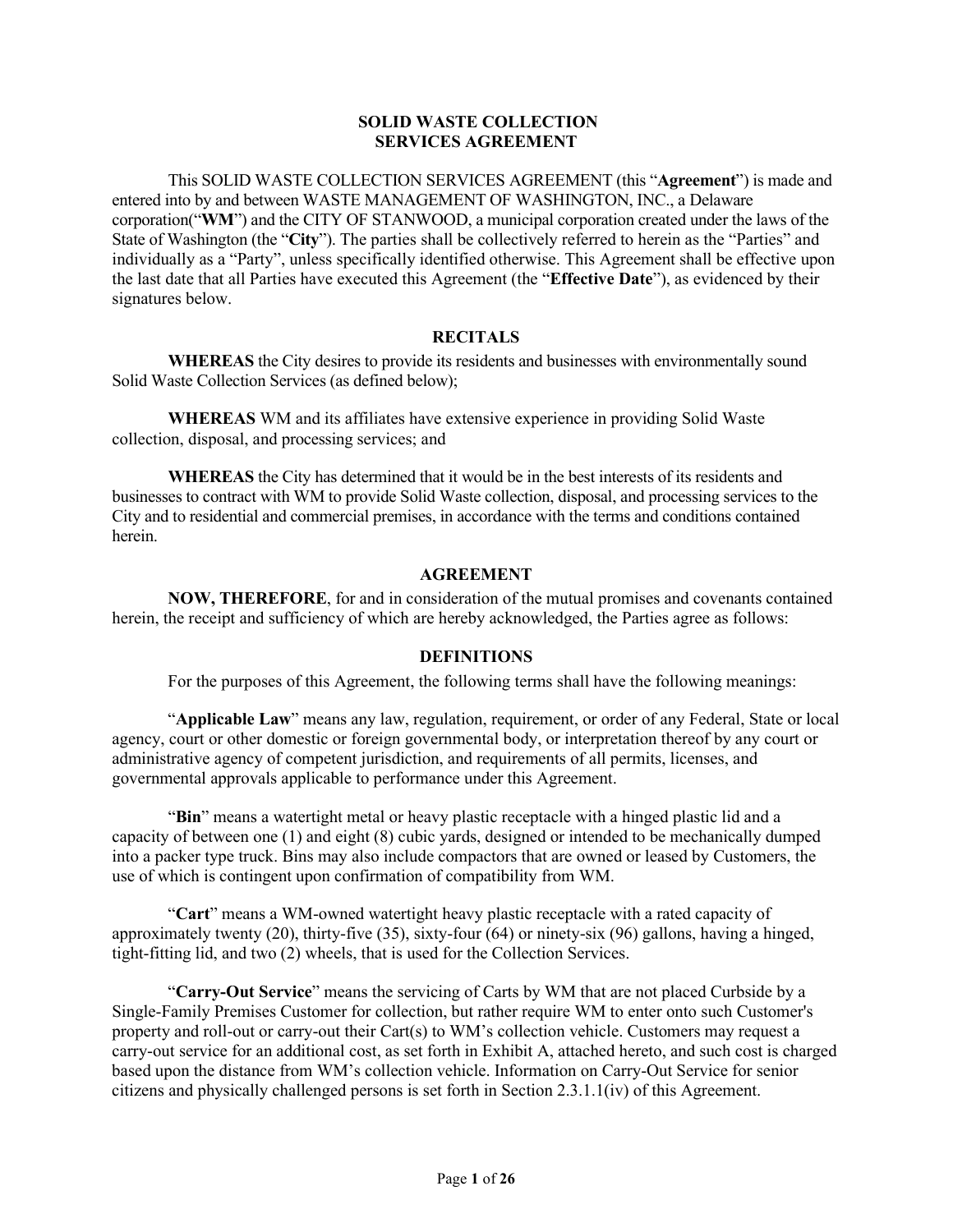"**City Facilities**" means the facilities set forth in Exhibit C of this Agreement, attached hereto, as may be amended from time to time pursuant to the terms of this Agreement.

"**Collection Services**" means the process by which Solid Waste is removed from Single-Family and Commercial Premises within the Service Area by WM, transported to a transfer, disposal or Processing facility, and subsequently disposed of or Processed.

"**Commencement Date**" means May 1, 2022.

"**Commercial Premises**" means non-Single-Family Premises and includes Multi-Family Premises and Premises on which business, governmental, religious, or educational activity is conducted; however, a business conducted upon a Single-Family Premises which is permitted under applicable zoning regulations, and is not the primary use of the Premises, is excluded.

"**Construction and Demolition Debris**" means commonly used or discarded materials removed from construction, remodeling, repair, demolition, or renovation operations on any pavement, Dwelling Unit, Single-Family Premises, Commercial Premises or other structure, or from landscaping. Such materials include, but are not limited to, dirt, sand, rock, bricks, plaster, gypsum wallboard, aluminum, glass, asphalt material, plastic pipe, roofing material, carpeting, concrete, wood, masonry, trees, remnants of new construction materials (including paper, plastic, carpet scraps, wood scraps, scrap metal, building materials, and/or packaging); but does not include any Unacceptable Waste.

"**Container**" means a WM-owned Cart, Detachable Container or Drop-Box Container suitable for storage and collection of Solid Waste. For purposes of this Agreement (i) "**Detachable Container**" means a watertight metal or plastic container equipped with a tight-fitting cover, capable of being mechanically unloaded into a collection vehicle, and having a capacity of not less than one (1) cubic yard or greater than eight (8) cubic yards; and (ii) "**Drop-Box Container**" means an all-metal container having a capacity of ten (10) cubic yards or greater, which is loaded onto a specialized collection vehicle. Containers may also include compactors that are owned or leased by Customers, contingent upon confirmation of compatibility from WM.

"**County**" means Snohomish County, Washington.

"**Customer**" means an owner or occupant of Single-Family Premises or Commercial Premises who has the legal right to initiate, cancel or make changes to an account with WM for Collection Services.

"**Dwelling Unit**" means any individual living unit that includes a kitchen, and a room or suite of rooms, and is designed or occupied as separate living quarters for an individual or group of individuals; but does not include hotel or motel units.

"**Extra Unit(s)**" means a plastic bag or can containing excess materials that do not fit inside a Customer's Cart, the size of any such Extra Unit is not to exceed the size of a Customer's primary Cart (e.g., 35-, 64- or 96-gallons). WM shall charge Customers for any Extra Units it collects, pursuant to the Rates set forth in Exhibit A of this Agreement, as attached hereto.

"**Food Waste**" means waste composed of animal, fruit or vegetable matter, resulting from food preparation and/or consumption.

"**Garbage**" means all putrescible and non-putrescible solid, semi-solid, and liquid wastes including, but not limited to rubbish, cold bagged ashes, industrial wastes, swill, dead small animals completely wrapped in plastic and weighing less than fifteen pounds (15 lbs.), and discarded recyclable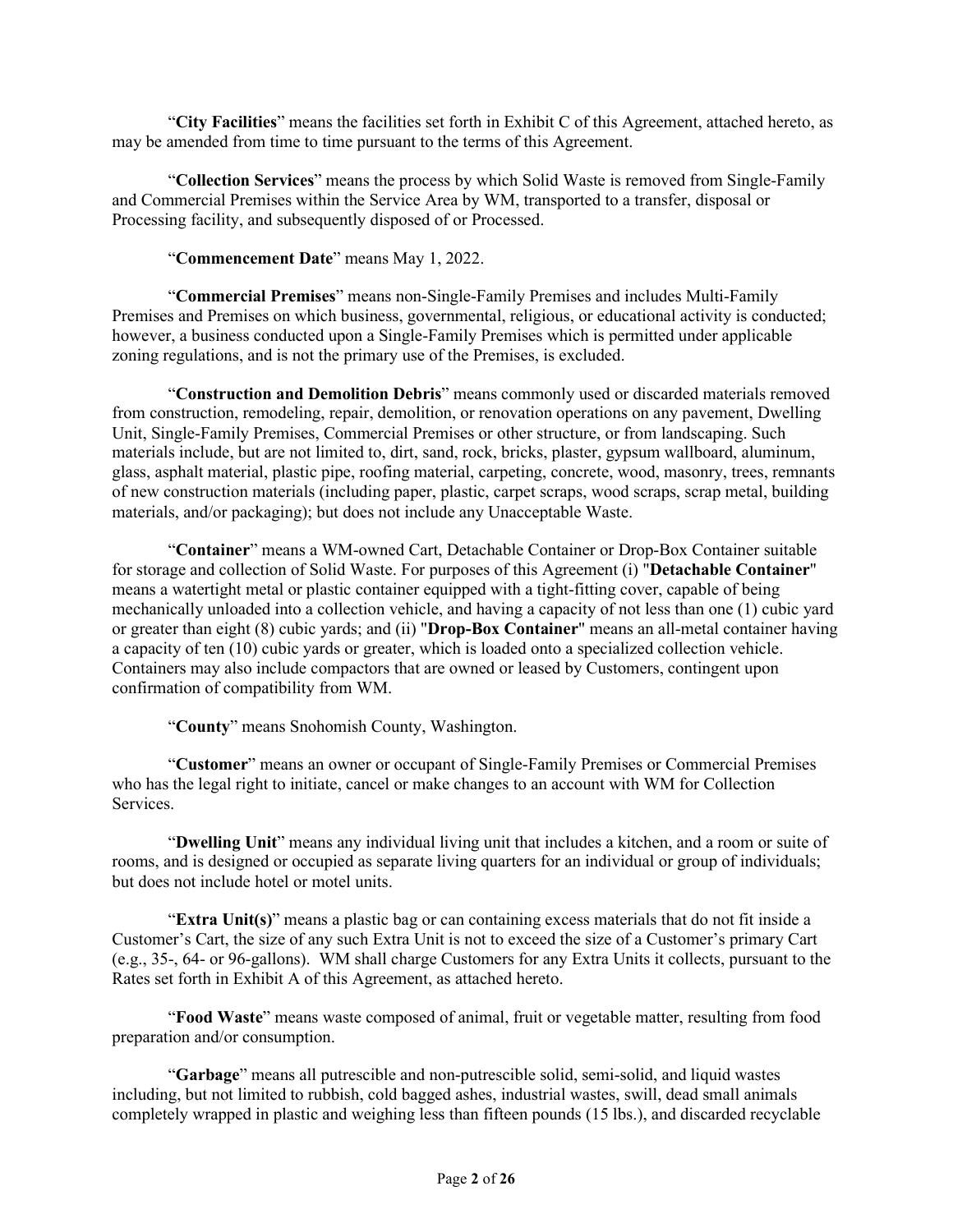materials that are placed by Customers in appropriate Containers, including Bins, Carts, bags or cans for collection and disposal by WM. Needles or "sharps" shall be included in the definition of Garbage to the extent such items may be disposed of in accordance with Applicable Law. Garbage shall include Construction and Demolition Debris; but does not include any Recyclables, Organic Waste, Hazardous Waste, or Unacceptable Waste.

"**Hazardous Waste**" means wastes that are defined as hazardous wastes under federal law, including the federal *Resource Conservation & Recovery Act*, 42 U.S.C. §§ 6901 et seq., and under comparable state laws.

"**Multi-Family Premises**" means any Premises with five (5) or more attached or unattached Dwelling Units, where all such Dwelling Units receive centralized Collection Services and are billed collectively.

"**Organic Waste**" means Food Waste and Yard Debris. Organic Waste excludes any Unacceptable Waste.

"**Overage**" means (i) Solid Waste that exceeds a Container's intended capacity, such that the lid is lifted by at least 6" or would be lifted by at least 6" if there was a lid, or (ii) Solid Waste placed on top of or in the immediate vicinity of a Container. WM may charge Customers an Overage service charge, pursuant to the Rates set forth in Exhibit A of this Agreement, as attached hereto.

"**Premises**" means any parcel of real property in the Service Area where Solid Waste, is generated, deposited, accumulated, or otherwise coming to exist.

"**Process**", "**Processed**", or "**Processing**" means an operation or series of operations, whether involving equipment, manual labor, and/or mechanical or biological processes, that sorts, enhances, upgrades, concentrates, decontaminates, packages, or otherwise prepares, Solid Waste, and returns marketable elements thereof to the economic mainstream in the form of raw material for new, reused or reconstituted products. Processing begins at the time Solid Waste is delivered to the Processing facility and ends when the finished Processed materials are sold or reused, and any residue is properly disposed.

"**Rates**" means the costs to be charged to, and paid by, WM Customers for the Collection Services and other services that WM may provide to Customers, pursuant to the Rates set forth in Exhibit A of this Agreement, attached hereto, as may be adjusted pursuant to the terms of this Agreement.

"**Recyclables**" means the materials specified in Exhibit B of this Agreement, attached hereto.

"**Service Area**" means (i) the entire area included within the City limits as at the Commencement Date of this Agreement; and (ii) any such additional area as may thereafter become included within the City limits from time to time due to annexation, incorporation or other means, but only from and after the time that WM is lawfully permitted to provide Collection Services to any such additional area(s).

"**Single-Family Premises**" means Premises in the Service Area having less than five (5) Dwelling Units, where each Dwelling Unit is occupied individually by a renter or owner, that receive individual Collection Services and are billed individually.

"**Solid Waste**" means all putrescible and non-putrescible solid, semi-solid, and liquid wastes that are generated or coming to exist in the Service Area, including Garbage, Recyclables and Organic Waste, but excluding any Unacceptable Waste.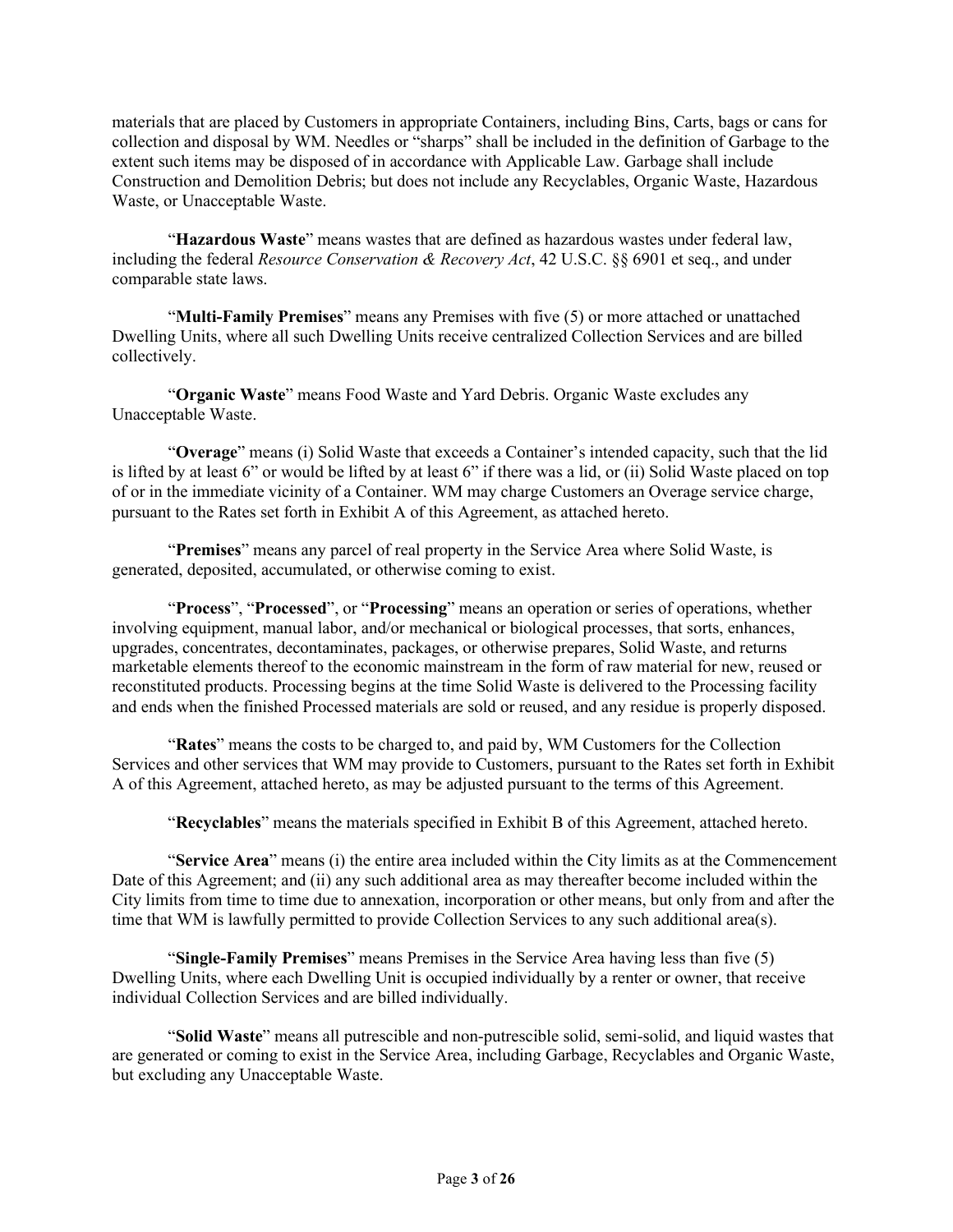"**Unacceptable Waste**" means any waste tires, radioactive, volatile, corrosive, flammable, explosive, biomedical, infectious, bio-hazardous, regulated medical or Hazardous Waste, toxic substance or material, as defined by, characterized, or listed under applicable federal, state, or local laws or regulations, any materials containing information protected by federal, state or local privacy and security laws or regulations (unless tendered to WM pursuant to a separate agreement), or any material the acceptance or handling of which would cause a violation of any Applicable Law, damage or threatened damage to WM's equipment or facilities, or present a substantial endangerment to the health or safety of the public, and/or WM's employees. Title to and liability for Unacceptable Waste shall always remain with the generator of such Unacceptable Waste.

"**Yard Debris**" means leaves, grass and clippings of woody, as well as fleshy plants. Unflocked holiday trees are acceptable. Materials larger than  $4$ " in diameter or 4' in length are excluded. Bundles of Yard Debris up to 2' x 2' x 4' in dimension shall be allowed and shall be secured by degradable string or twine, not nylon or other synthetic materials. Kraft paper bags may be used to contain Yard Debris. Shredded paper may be included in Organic Waste Containers.

#### **TERMS AND CONDITIONS**

1. **TERM**. The initial term of this Agreement shall be for a period of ten (10) years, commencing on the Commencement Date and, unless sooner terminated in accordance with the provisions of this Agreement, expiring on the same day ten (10) years later. Upon expiration of the initial term, the Parties may, upon mutual written agreement, extend the term of this Agreement for unlimited extension terms, such extension terms not to exceed three (3) years each. Unless otherwise agreed to by the Parties, the Parties shall agree to each extension term at least six (6) months prior to the expiration date of the then-current term, or this Agreement shall terminate on such expiration date.

#### 2. **COLLECTION SERVICES**.

2.1 Exclusive Right; Exceptions; Enforcement. The City hereby grants to WM and WM shall have the exclusive duty, right and privilege to provide Solid Waste Collection Services to all Single-Family Premises and Multi-Family Premises and Garbage Collection Services to all Commercial Premises in the Service Area, or otherwise handle Solid Waste from all buildings, structures, places of business, plants, Dwelling Units, stores, office buildings, fire houses, schools, hotels, municipal buildings, theaters, garages, public markets, restaurants, and other places generated, deposited, accumulated or coming to exist within the Service Area, in accordance with the terms of this Agreement.

Notwithstanding the above, nothing in this Agreement shall prevent any owner, occupant or tenant of any Premises from personally handling, hauling, or transporting wastes generated by or from such Premises for purposes of disposing of any such wastes at an authorized disposal area or transfer station; such wastes may include, but are not limited to, Solid Waste, Hazardous Waste, infectious waste and designated waste, regardless of the source, and Construction and Demolition Debris.

The City shall use good faith efforts to protect and enforce WM's exclusive rights by its adoption of appropriate ordinances and enforcement of such ordinances against third-party violators. WM may independently enforce the exclusivity provision of this Agreement against third-party violators, including but not limited to seeking injunctive relief, and the City shall use good faith efforts to cooperate in any such enforcement actions which WM may bring.

Once Solid Waste is placed in a Container at the designated location for collection, or is otherwise set out for collection in an approved manner, title to and responsibility for such materials transfer directly from the generator to WM. Title to Unacceptable Waste shall remain with the generator at all times.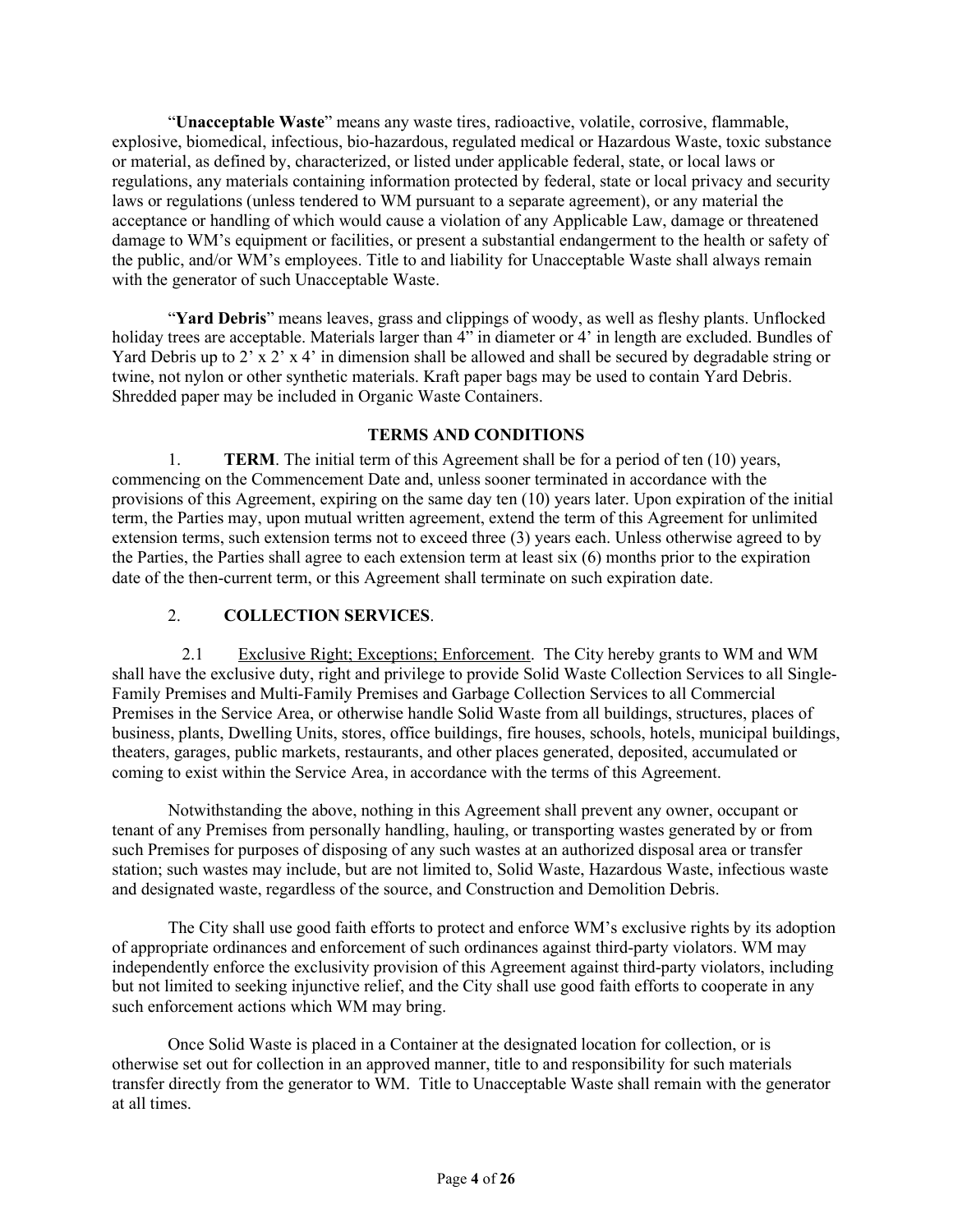2.2 Annexation. The exclusive areas to be served shall be the Service Area and the City's Urban Growth Area (UGA) as each exist on the Effective Date of this Agreement. Notwithstanding RCW 35.13.280, if areas already being served by WM pursuant to Chapter 81.77 RCW are added to the City through annexation, or otherwise (the "**Annexed Area(s)**"), such Annexed Area(s) shall be included within the Service Area and WM shall service the Annexed Area(s) under the terms and conditions set forth in this Agreement, or under the terms and conditions of WM's Washington Utilities and Transportation Commission (WUTC) permit, for a term of ten (10) years from the effective date of annexation, notwithstanding the term set forth in Section 1 of this Agreement. WM shall have the right in its discretion to cease servicing Annexed Area(s) upon or after the termination of this Agreement, provided that WM provides written notice of its election to terminate this Agreement within ninety (90) days prior to the termination of this Agreement. In consideration of such ten (10) year term (which is longer than the seven (7) year minimum term set forth in RCW 35.13.280 during which the City must permit WM to service Annexed Area(s), or pay damages to WM), WM expressly waives and releases its right to claim any damages or compensation from the City, its officers, agents, or assigns, arising out of the termination of any pre-existing certificate(s), permit(s), or other agreement(s) held by WM prior to any such annexation(s) by the City, and further, WM specifically waives its right to receive any additional compensation or rights of collection in any such Annexed Area(s).

If an Annexed Area is already being served by WM pursuant to Chapter 81.77 RCW, the City shall provide written notice to WM of such annexation. To allow WM sufficient time to transition its Customers in the Annexed Area from service under Chapter 81.77 RCW to service under this Agreement, WM shall commence service to Customers in the Annexed Area commencing the first calendar day, of the third calendar month, after WM's receipt of notice from the City, or as otherwise agreed by the Parties (e.g., if the City delivers notice to WM on February 15th, service under this Agreement would begin on May  $1<sup>st</sup>$ ). The City acknowledges that equipment, such as trucks and Containers, may take time to procure and, therefore, the City shall not penalize WM for reasonable delays in the provision of Collection Services to Annexed Areas due to procurement delays that are not within WM's control.

If, during the term of this Agreement, as may be extended pursuant to the terms of this Agreement, additional territory is added to the City through annexation, or otherwise, within which WM does not have an existing WUTC certificate, or other franchise for solid waste or other collections, then, upon written notice from the City, WM shall service such Annexed Area(s) under the terms and conditions set forth in this Agreement, at the Rates set forth in Exhibit A, attached hereto. The City shall indemnify, hold harmless, and defend WM from any and all claims, actions, suits, liability, loss, costs, expenses, and/or damages, including reasonable attorneys' fees and costs arising out of WM's provision of the Collection Services in such Annexed Area(s) pursuant to the terms of this Agreement.

#### 2.3 Collection Services.

#### 2.3.1.1 Single-Family Premises.

(i) Carts. WM shall provide each Single-Family Premises Customer with one (1) 96-gallon, 64-gallon, 35-gallon, or 20-gallon Cart, at the Customer's election, designated for Garbage Collection Services; and one (1) 96, 64, or 32-gallon Cart at the Customer's election, for the Collection of Recyclables. The default Cart size shall be 64-gallons, unless a Customer requests another size. WM may utilize Carts that were distributed to Customers in connection with WM's prior contract with the City, to satisfy its obligations under this Agreement. WM shall collect any Extra Units left out by Customers for collection and shall charge Customers for any such Extra Units pursuant to the Rates set forth in Exhibit A of this Agreement, as attached hereto.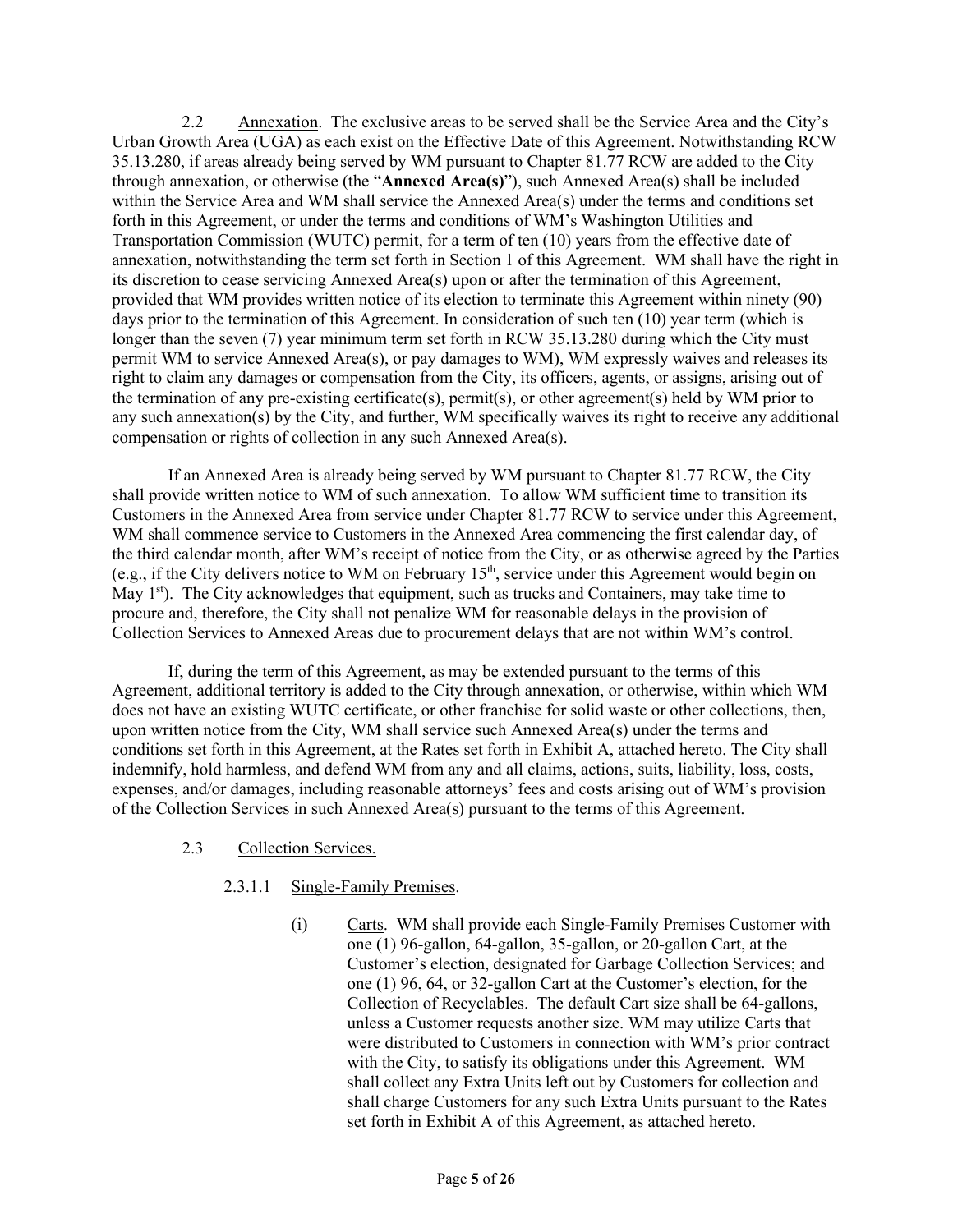- (ii) Cart Replacement. WM shall repair or replace (as determined by WM), at no charge to the Customer or the City, any Cart that becomes damaged or destroyed during WM's performance of the Collection Services, or that becomes unusable due to ordinary wear and tear. However, if a Cart in a Customer's possession is lost, materially damaged, or destroyed, unrelated to WM or its performance of the Collection Services, WM has the right to charge the Customer for the cost of the repair or replacement (as determined by WM) of any such Cart.
- (iii) Schedule and Location of Collection Services. WM shall perform Garbage Collection Services weekly and Recyclables Collection Services every other week, curbside from each Customer, on a designated weekday or weekdays, to be agreed by WM and the City. Except as otherwise provided in this Agreement, Collection Services shall occur during ordinary hours, but in no instance earlier than 7:00 am.
- (iv) Collection Services for Senior Citizens and Physically Challenged Persons. WM shall offer Carry-Out Service for Garbage, Recyclables and Organic Waste Carts up to fifty feet (50') from WM's vehicle to qualifying senior citizens and/or physically challenged persons, lacking the ability to place Containers at the curb, at no additional charge. WM shall use qualification criteria that are fair and meet the needs of the City's residents. Such criteria shall comply with Applicable Law and shall be subject to City review and approval prior to program implementation.

#### 2.3.1.2 Multi-Family Premises and Commercial Premises.

- (i) Containers. WM shall provide each Multi-Family Premises and Commercial Premises Customers with one (1) or more Container(s) designated for the collection of Garbage, the size(s) of which shall be agreed by WM and Customers, such that all Garbage generated by Customers is properly contained. Recyclables Collection Service is not contemplated by this Agreement but may be separately negotiated between WM and Customers. WM may utilize Containers that were distributed to Customers in connection with WM's prior contract with the City, to satisfy its obligations under this Agreement.
- (ii) Container Repair/Replacement. WM shall repair or replace (as determined by WM), at no charge to the Customer or the City, any Container that becomes damaged or destroyed during WM's performance of the Collection Services, or that becomes unusable due to ordinary wear and tear. However, if a Container in a Customer's possession is lost, materially damaged, or destroyed, unrelated to WM or its performance of the Collection Services, WM has the right to charge the Customer for the cost of repair or replacement (as determined by WM) of any such Container.
- (iii) Schedule and Location of Garbage Collection Services. WM shall perform Garbage Collection Services from Containers at frequencies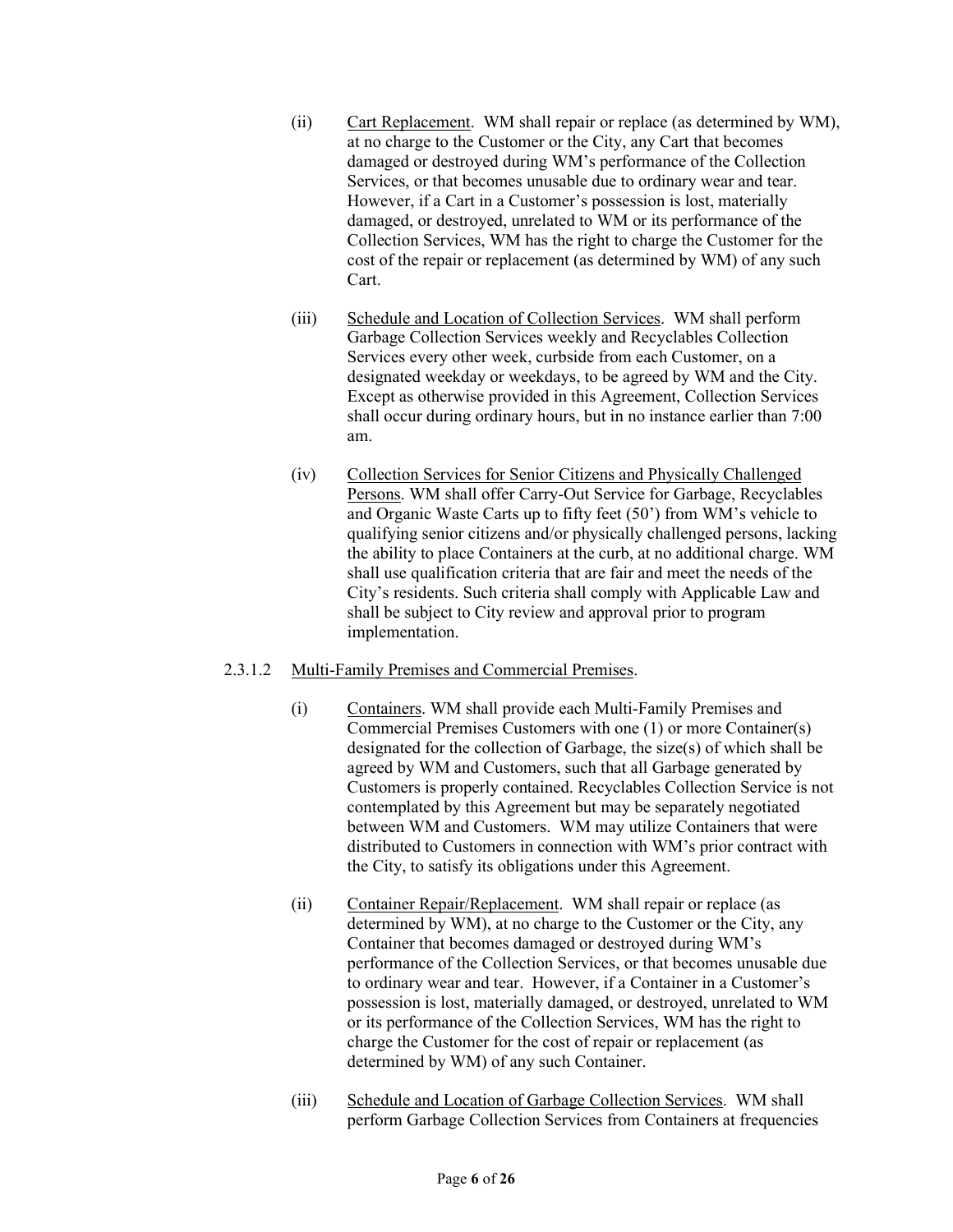and locations to be agreed upon by WM and Customers. Except as otherwise provided in this Agreement, Garbage Collection Services shall occur during ordinary hours, but in no instance earlier than 5:00 am.

- 2.3.1.3 Organic Waste Collection Services. Organic Waste (Yard Debris and Food Waste) shall be collected curbside every other week from Customers who subscribe to Organic Waste Collection Services, on a weekday or weekdays, to be agreed by WM and the City. The default size shall be 96-gallons. Collection Services shall occur during ordinary hours, but in no instance earlier than 7:00 am. Small Commercial Premises and Multi-Family Premises Customers with non-Cart based Collection Services may subscribe to Organic Waste Collection Services, pursuant to the Rates set forth in Exhibit A of this Agreement, as attached hereto. Such Commercial Premises and Multi-Family Premises Customers shall be provided a 96-gallon Cart.
- 2.3.1.4 Recyclables. Recyclables specifications and preparation instructions are set forth in Exhibit B of this Agreement, as attached hereto. Recyclables Containers and/or Carts may not contain non-Recyclables or any excluded materials, as specified in Exhibit B. Carts and/or Containers containing non-Recyclables may be delivered to the designated transfer or disposal facility for disposal. WM reserves the right, upon notice to the City, to reclassify Recyclables as non-Recyclables for such time period that the cost to Process, transport and market such materials exceed their then-current value.

#### 2.4 Contamination; Overage; Overweight Containers.

- 2.4.1.1 Contamination. WM is not obligated to collect contaminated Containers. For purposes of this Agreement, a Container is contaminated when, based on physical or electronic visual inspection it is (i) a Recyclables Container containing non-Recyclables, (ii) an Organic Waste Container containing non-Organic Waste, and/or (iii) any Container containing any amount of Unacceptable Waste.
	- (i) If WM elects not to collect a contaminated Container, it shall notify the Customer explaining why. Such notice may be provided by Container tag, email or other method of communication.
	- (ii) The contamination protocol shall include three (3) occurrences of contamination, as noted by WM staff, before a contamination service charge, per Cart, per instance, may be charged to Customers. If after three (3) occurrences of contamination by the same Customer, WM elects to collect a contaminated Container, it may charge such Customer a contamination service charge, as set forth in Exhibit A of this Agreement, as attached hereto. Contamination service charges may be included on a Customer's regular invoice or may be billed separately. WM may dispose of the contents of a contaminated Container it elects to collect.
	- (iii) If there have been four (4) or more documented instances of a contaminated Container with any one Customer in a twelve (12)-month period, WM may suspend Recyclables and/or Organic Waste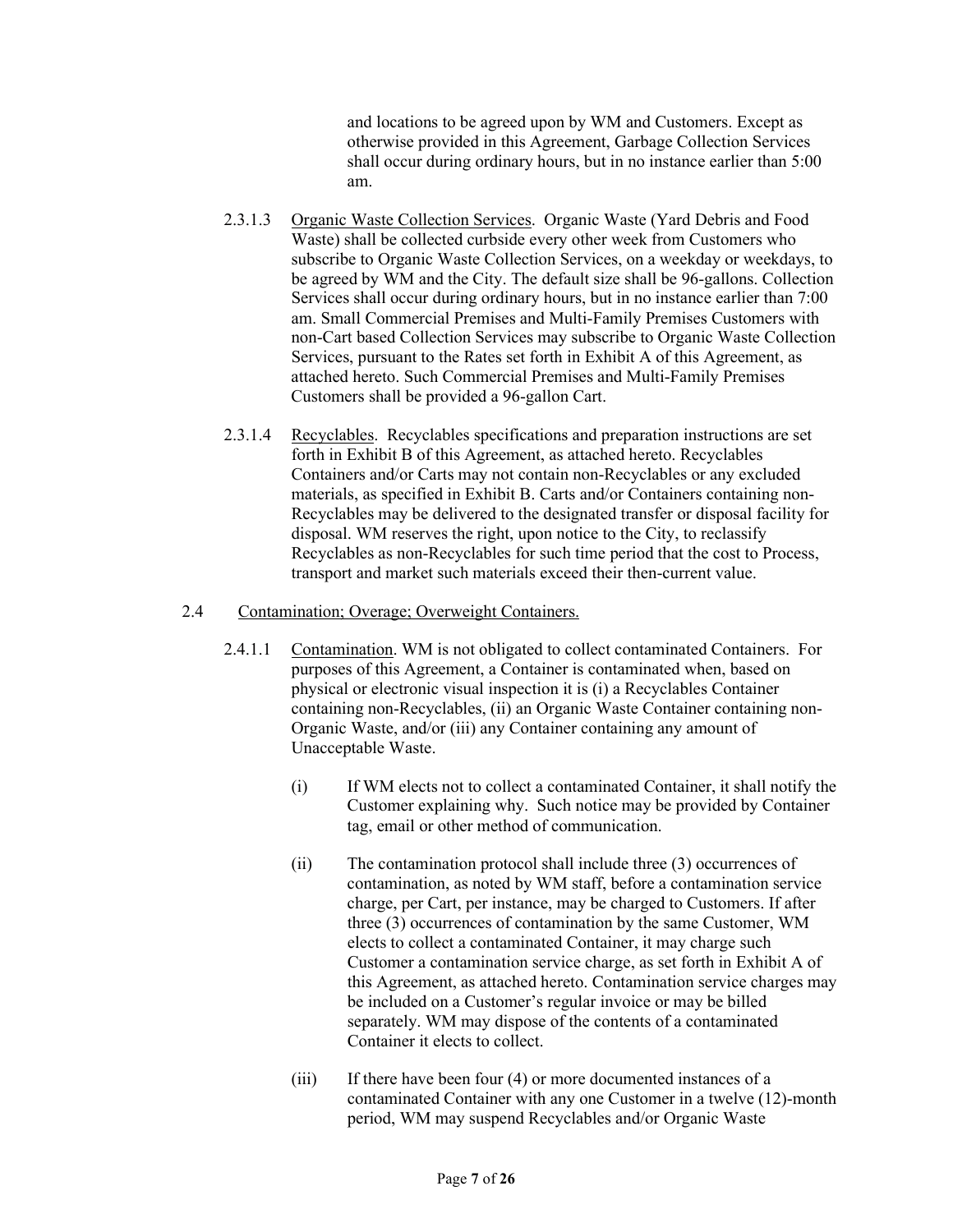Collection Services for such Customer and remove their Container(s). After one (1) year of suspension, the Customer may petition WM to reinstate such service, in which case the Customer must pay any reactivation and Container redelivery fees, pursuant to the Rates set forth in Exhibit A of this Agreement, as attached hereto.

- 2.4.1.2 Overage. WM is not obligated to collect Overage from Customers, unless caused by WM's spillage of non-overloaded Containers during its performance of the Collection Services.
	- (i) If WM elects to collect Overage, it may charge Customers for any such Overages, pursuant to the Rates set forth in Exhibit A of this Agreement, as attached hereto; provided, however, WM must have photographic evidence of an Overage occurrence (such evidence to be provided to Customers or the City upon request).
	- (ii) If there have been more than three (3) instances of Overage with the same Customer, in any 12-month period, and WM has photographic evidence of each such instance, WM may increase a Customer's service level (i.e., larger Cart or more frequent service) to mitigate such frequent Overages and shall bill Customers in accordance with the increased service level, pursuant to the Rates set forth in Exhibit A of this Agreement, as attached hereto. WM shall notify the City of all occurrences of Overage.
- 2.4.1.3 Overweight Containers. WM may elect not to collect any Cart and/or Container that WM reasonably believes to be overweight. A Cart and/or Container shall be considered "overweight" if the total weight of the Cart or Container, including its contents, exceeds two (2) times its stated capacity (e.g., 192 pounds in a 96-gallon Cart). WM shall provide notification to Customers of any such instance of non-collection.

2.5 Temporary Collection Services. WM shall provide temporary Collection Services upon Customer request. Such temporary Collection Services apply to Customers who request Collection Services for a duration of less than ninety (90) days, including existing Customers who subscribe to permanent Collection Services, who request a Container for a period of less than ninety (90) days. Such temporary Collection Services shall be charged to Customers pursuant to the Rates set forth in Exhibit A of this Agreement, as attached hereto, and WM may charge Customers a deposit in an amount equivalent to the average disposal fee for the Container size requested, such deposit to be paid in advance of the commencement of any temporary Collection Services. For clarity, WM shall have the exclusive right to provide temporary Collection Services within the Service Area, except as otherwise provided herein.

2.6 Unsafe Conditions. WM may elect, in its sole discretion, not to perform Collection Services at any location(s) identified by WM, acting reasonably, where it would be impractical to operate WM's collection vehicles due to the conditions of public streets. WM may also elect, in its sole discretion, not to drive onto private property where driveways or roads do not have adequate turnarounds or if any other unsafe conditions exist.

2.7 Inclement Weather; Road Conditions. If weather conditions are such that WM's continued performance of the Collection Services would result in danger to WMs' employees, residents of the City, or property, or if road conditions such as flooding or weight restrictions affect road use, WM shall perform the Collection Services only in such areas where conditions do not pose any such dangers or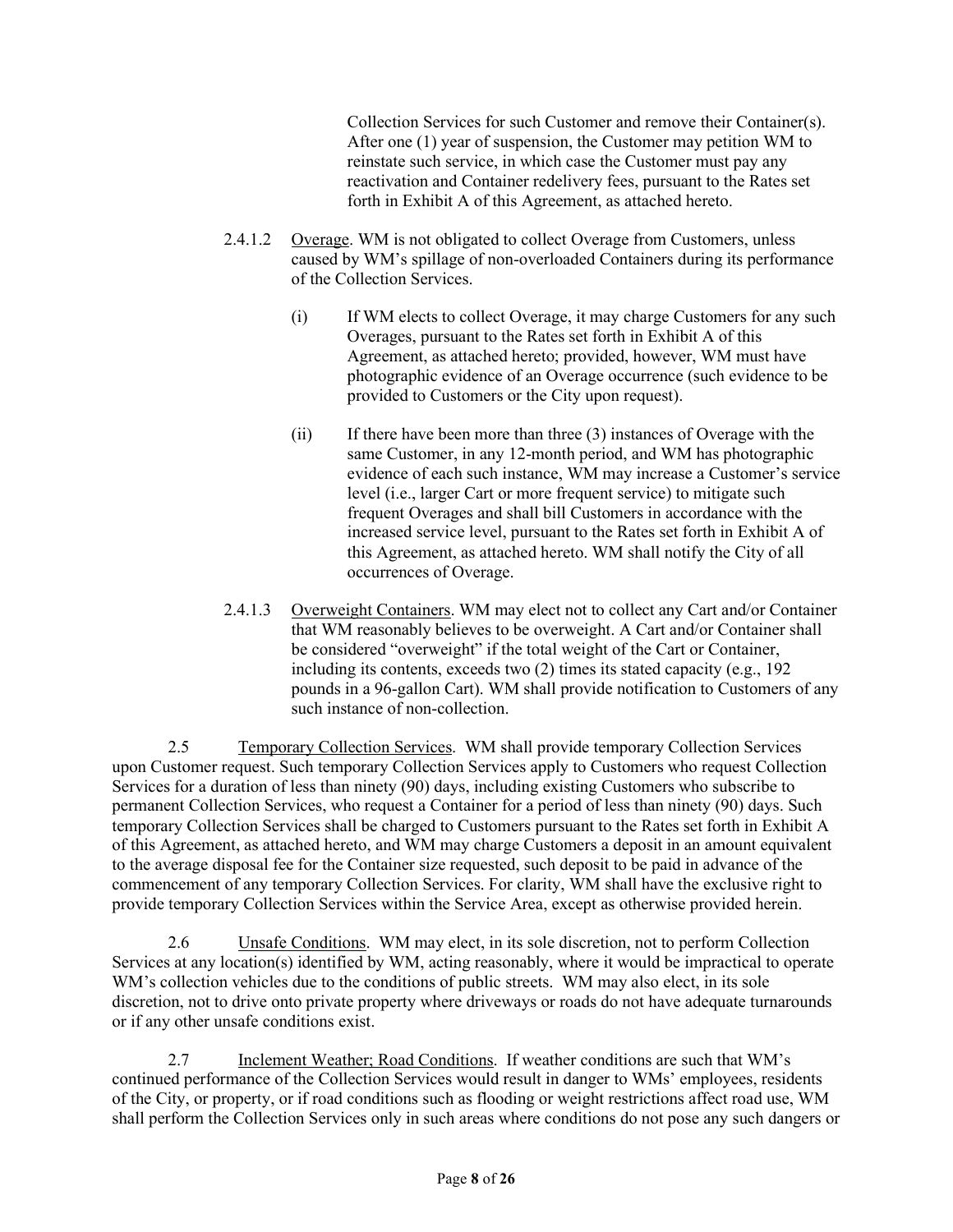are not subject to any such road use restrictions. WM shall notify the City on the same business day of any areas not serviced. WM shall provide Collection Services to Customers that experienced service interruptions on the Customer's next scheduled service day. Customers will not be charged for Extra Units on the next Collection Service day so long as any such Extra Units do not exceed double the Customer's usual service level.

In the event that Garbage Collection Services are disrupted for ten percent (10%) or more of residential Customers for two or more Collection Service cycles, the Contractor shall provide a temporary Residential Garbage Collection site on the day of or day following the second missed Collection day using a Drop-Box Container or other suitable equipment, with no extra charge assessed for such temporary service.

2.8 Dangerous Animals. WM shall not be required to enter any Premises to perform Collection Services while any animal considered, or feared to be, vicious is loose on any such Premises.

- 2.9 City Services.
	- 2.9.1.1 Collection Services. WM shall provide Collection Services, at no additional cost to the City, for each City Facility, as set forth in Exhibit C of this Agreement, as attached hereto.

The City may request to add Collection Services, at no additional cost to the City, for up to three (3) additional City facilities throughout the duration of this Agreement, in addition to the City Facilities set forth in Exhibit C of this Agreement, attached hereto, as at the Commencement Date (as may be amended from time to time). For any further addition(s) of City facilities, beyond the three (3) referenced above, or should the volume of a category of materials generated by the City Facilities increase by 10% or more, beyond the volume existing at the Commencement Date, the Parties agree to confer in good faith in order to negotiate an appropriate adjustment of the Rates, relating to any such occurrences.

- 2.9.1.2 Annual Clean Up Day. Once per calendar year, WM shall provide up to thirteen (13) 30-yard Containers, at no additional cost to the City, to be placed at a location amenable to the City for purposes of the collection and disposal of Solid Waste, Recyclables, and Yard Debris that are ordinary to a household clean-up effort. The City and WM may negotiate approximate services and acceptable items and/or materials throughout the term of this Agreement. Any additional services performed by WM shall be charged to the City pursuant to the Rates set forth in Exhibit A of this Agreement, as attached hereto. WM reserves the right to refuse any materials that do not conform to their specifications.
- 2.9.1.3 Emergency Services. WM shall use good faith efforts to provide emergency services in the Service Area, upon the City's request, in the event of major accidents, disruptions, or natural calamities. Emergency services may include, but are not limited to, assistance with collecting, Processing, and disposing of Solid Waste following a major accident, disruption, or natural calamity. WM shall use good faith efforts to respond and provide emergency services within 24-hours of receipt of a request by the City or as soon thereafter as is reasonably practical in light of the circumstances at the time. WM shall be compensated for providing any such emergency services, pursuant to the Rates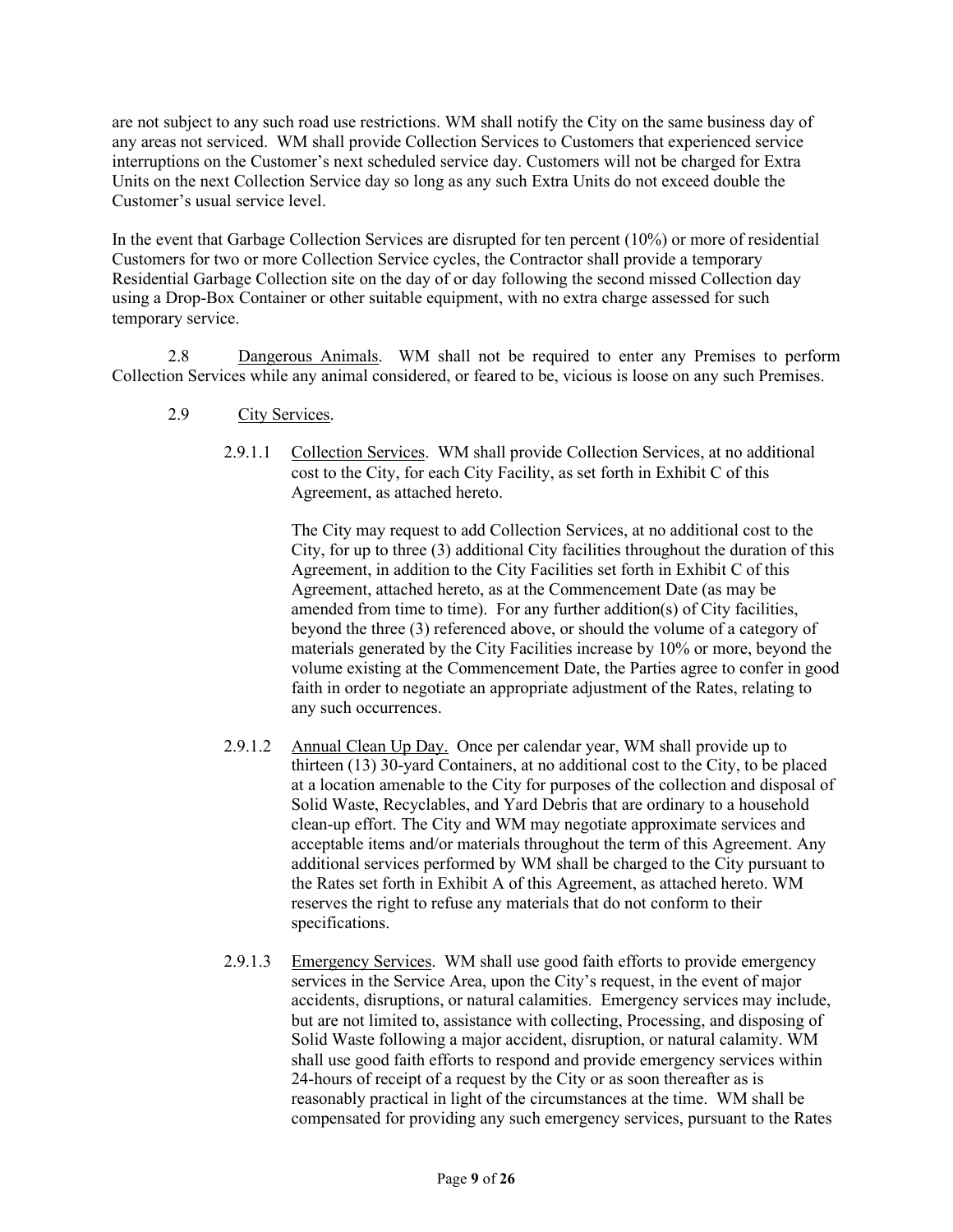set forth in Exhibit A of this Agreement, as attached hereto. If WM cannot provide the emergency services requested by the City, the City shall have the right to procure such emergency services from a third-party provider.

#### 2.10 Operational Standards.

- 2.10.1.1 Compliance with Applicable Law. WM shall perform the Collection Services in accordance with Applicable Law.
- 2.10.1.2 Personnel and Equipment. The Collection Services shall be performed by properly trained and licensed personnel in adequate numbers and with adequate vehicles and equipment to perform the Collection Services in a safe and timely manner, pursuant to the terms of this Agreement.
- 2.10.1.3 Supervision. WM shall be responsible for providing appropriate supervision of its personnel, as required, during their performance of the Collection Services.
- 2.10.1.4 Holiday Schedule. The Collection Services will not be performed on the following holidays: New Year's Day, Thanksgiving Day and Christmas Day. If a holiday falls on a regularly scheduled collection day, the Collection Services will be performed on the next weekday.
- 2.10.1.5 Complaints. Any complaints regarding the Collection Services shall be directed to WM. WM agrees to maintain a written log of any oral and/or written complaints it receives from Customers or the public ("**Complaint Log**"). WM shall be responsible for the prompt and courteous attention to and resolution of any complaints. WM shall respond to complaints, other than missed pickups, within twenty-four (24) business hours. In the event of a missed pickup, WM shall complete the pickup the next business day if a complaint is received by 12:00 p.m. on a collection day, or within 48 hours if a complaint is received after 12:00 p.m.
- 2.10.1.6 Customer Service Website. WM shall provide a customer-friendly website accessible to Customers twenty-four (24) hours per day, seven (7) days per week, containing information specific to the Collection Services, including contact information, collection schedules, material preparation requirements, available services, options, Rates, inclement weather-related service changes/updates and other useful information for Customers, including a link to the City's website. The website shall include an email function to enable Customer communication with WM and the ability for Customers to submit change of service requests (billing and new service set up/service cancellation requests *not* included).
- 2.10.1.7 Community Outreach and Communications. WM acknowledges that education and public awareness are essential elements of achieving recycling goals. Accordingly, WM shall keep the public informed of service options and encourage participation by way of an annual communications plan to be prepared in cooperation with the City.

WM shall provide an annual service update for each sector which shall be subject to prior review and approval by the City. The annual service update shall be mailed to all Customers and, at a minimum, shall include all services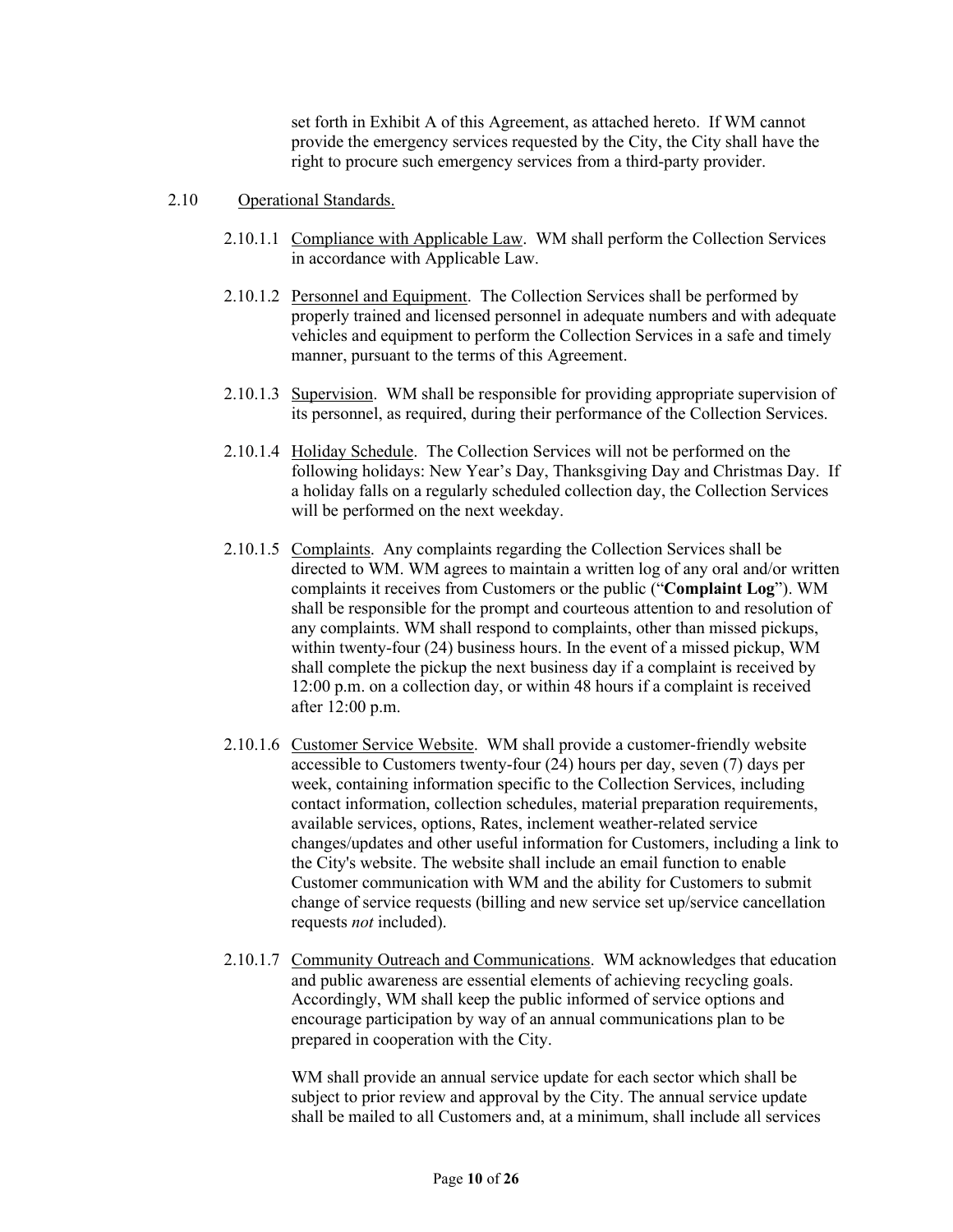available to Customers, preparation and other service requirements, contact information, inclement weather policies, and other useful Customer information.

WM shall permit the City to insert, at no charge, single-sheet information bulletins into Customer invoices up to three (3) times per year. The City shall work cooperatively with WM for timely inclusion of such materials with Customer invoices.

WM shall provide on-site or virtual technical assistance to Commercial Premises and Multi-Family Premises Customers upon a request by the City.

2.10.1.8 Disposal and Recycling. WM shall dispose of Garbage collected pursuant to this Agreement to permitted facilities of its choosing, as approved by the Snohomish County Solid Waste Division and Snohomish County Health Department for the Processing or disposal of such materials. WM shall use good faith efforts to Process Recyclables which are collected by WM and shall use good faith efforts to avoid disposing of such materials in a landfill unless WM has considered other alternatives and, after good faith efforts to locate a market, has determined that such disposal is the most economical means of handling Recyclables or is necessary to avoid damage to its equipment. The disposal of contaminants separated during Processing is acceptable to the extent that it is reasonable and consistent with industry standards.

#### 3. **RECORDKEEPING AND REPORTING**

3.1 Annual Reports. WM shall submit annual program reports during the term of this Contract. These reports shall be completed by February 15 regarding data for the previous calendar year. The City may request program reports at any time during the calendar year but must allow WM at least thirty (30) days to prepare the reports, or such other period of time as WM may reasonably require. The annual program reports shall clearly indicate individual totals for Single-Family Premises and Commercial Premises, including Multi-Family Premises, collection services. At a minimum, the annual program reports shall include:

- a. monthly summary of Recyclables and Organic Waste tonnage collected and recovered (not disposed of at landfill), by Customer category;
- b. recycling participation (count Customers twice per year, in April and October);
- c. monthly summary of City Solid Waste tonnage, by Customer category; and
- d. Customer complaint report, missed pickups, missed deliveries, etc.

3.2 Monthly Program Reports. WM shall submit monthly program reports during the term of this Agreement. These reports shall be completed at the end of the month for the prior month. The reports shall clearly indicate individual totals for Single-Family Premises and Commercial Premises, including Multi-Family Premises, collection services. At a minimum, the reports shall include:

- a. monthly summary of Recyclables and Organic Waste tonnage collected and recovered (not disposed of at landfill), by Customer category;
- b. approximate Customer participation rates in terms of weekly and monthly set-out counts;
- c. total number of Recyclables Carts that have been distributed to Single-Family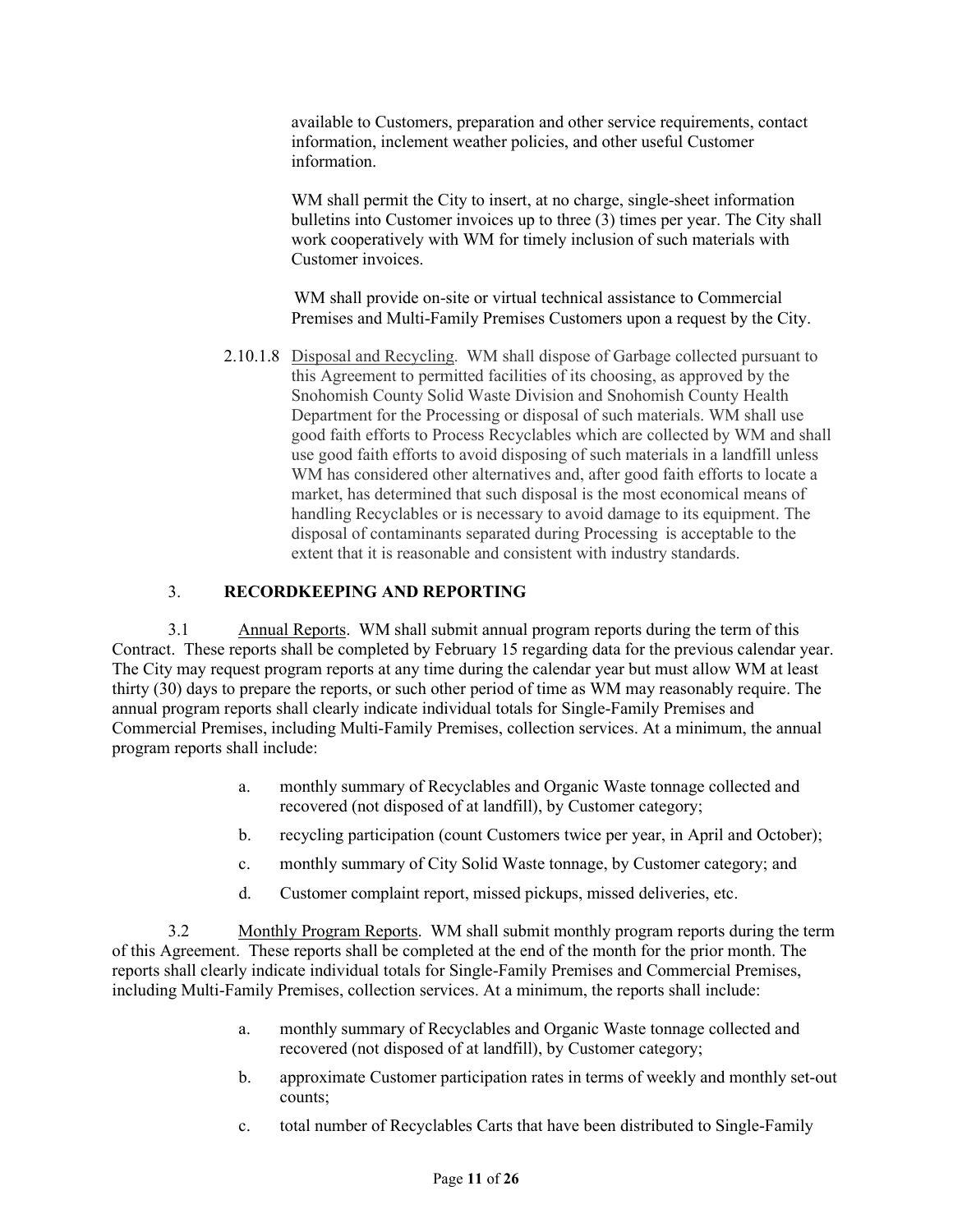Premises Customers; and

d. monthly summary of City Solid Waste tonnage collected and disposed of at a landfill, by Customer category.

#### 4. **THE RATES.**

4.1 The Rates. WM shall charge for Collection Services pursuant to the Rates set forth in Exhibit A of this Agreement, attached hereto, as shall be amended from time to time, in accordance with the terms of this Agreement. WM may occasionally provide other services related to Solid Waste collection in the Service Area, not specifically provided for under this Agreement. In such event, WM shall bill for any such service(s) performed in accordance with the approved rates under WM's WUTC permit.

4.2 County Disposal Fee. The County disposal fee as it exists as of the Effective Date, or as may be adjusted thereafter, shall be itemized separately on Customer invoices for Customers who subscribe to Drop-Box Container service. WM shall charge such Customers the actual disposal cost plus fifteen percent (15%) for handling, in order to pass-through WM's actual disposal costs, included in the Rates for Drop-Box Container service.

4.3 Annual Rate Adjustments. Commencing on May 1, 2023 and on every May 1st annually thereafter (each, an "**Adjustment Date**"), the service portion of the Rates, as adjusted hereunder, shall be automatically increased by a percentage equal to the percent change in the average Consumer Price Index for Urban Wage Earners and Clerical Workers: Water and sewer and trash collection services ("CPI") (Series CWUR0000SEHG), U.S. city average, as published by the Bureau of Labor Statistics, not seasonally adjusted. The first adjustment will be based on the change in CPI as described above, of the January 2022 published index to the January 2023 published index. At least thirty (30) days prior to the Adjustment Date, WM shall notify the City of the CPI adjustment to take effect on the Adjustment Date and shall provide the City with its computations therefor. Adjustments to the Rates shall be made in units of one cent (\$0.01). Fractions less than one cent (\$0.01) shall not be considered when making adjustments. Annual CPI adjustments shall not be negative. In the event the CPI index series decreases year-on-year, there shall be no CPI adjustment.

4.4 Changes in County Disposal Fees. Periodic adjustments shall be made to the Rates to reflect increases or decreases in County disposal fees for Garbage. In the event of a change in disposal fees, the disposal fee component of the Rates charged to Customers shall be adjusted, based on the percentage increase or decrease in the disposal fee applied to the disposal components set forth in Exhibit A of this Agreement, attached hereto. Disposal fee changes shall be effective on the date of the County's implementation of such change, provided that WM has provided Customers forty-five (45)-days' notice.

4.5 Other Rate Adjustments. The Rates will be adjusted annually, as needed, to account for increases or decreases greater than ten percent of Customers receiving subsidization through the Low Income Senior or Disabled Persons Rate, which will be given to Residential Customers as determined by the City. The number of customers receiving the Low Income Senior or Disabled Persons Rate as of the Effective Date is fifty-nine (59).

4.6 Extraordinary Rate Adjustments. The Rates under this Agreement are calculated to pay certain costs and expenses that are of a contingent and uncertain nature. Therefore, in addition to the Annual Rate Adjustments, the Rates shall be, upon written request by WM, negotiated in good faith with the City, and further adjusted to fully capture increased expenses associated with WM's performance of the Collection Services, including but not limited to any one or more of the following causes:

(a) Uncontrollable Circumstances (see Section 10);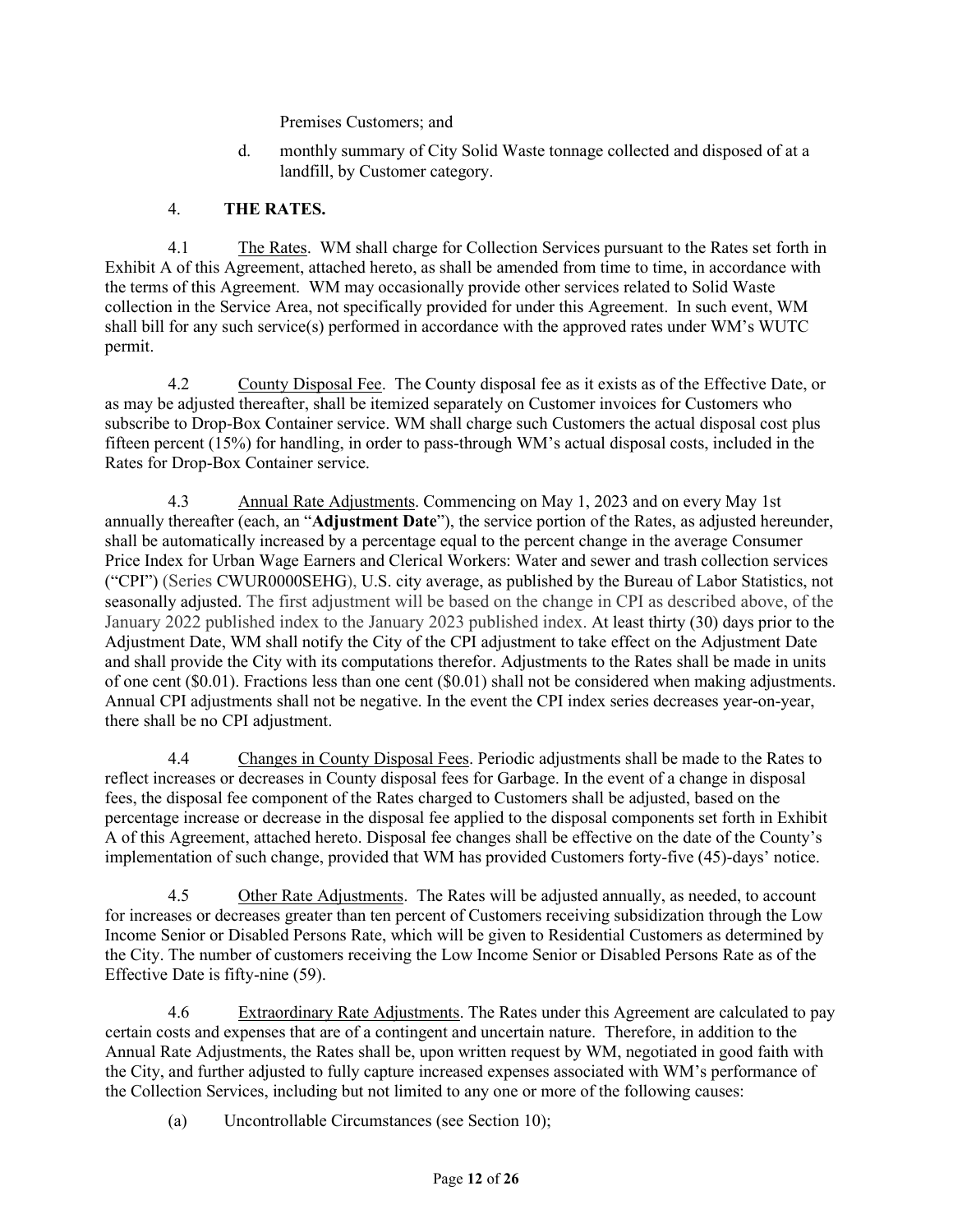- (b) changes in Applicable Law that are effective after the Commencement Date of this Agreement;
- (c) increases in surcharges, fees, assessments, and/or taxes levied by federal, state or local regulatory authorities, or other governmental entities related to performance of the Collection Services;
- (d) Increases in the cost of transportation, including fuel and third-party transportation costs, of ten-percent (10%) or more;
- (e) increases in fees for the Processing of Organic Waste, if such Organic Waste is being Processed at a third-party facility;
- (f) material increases in the volume of City Solid Waste collected by WM hereunder, whether caused by Customer growth; and/or annexation, or otherwise;
- $(g)$  increases of ten-percent (10%) or more in the cost to collect, handle, store, transport, or Process Recyclables;
- (h) changes to the definition of "Recyclables", as provided in this Agreement, or an increased need activities pertaining to recycling, provided such activities, are approved by the City; and/or
- (i) any other extraordinary circumstances, or causes, or reasons, that are not within WM's reasonable control.

If WM requests a Rate adjustment pursuant to this Section, WM shall prepare a Rate adjustment request showing calculations of WM's increased costs/lost revenue and the amount of adjustment to the Rates required, in order to offset such increased costs/lost revenue. The City may request documentation and data reasonably necessary to evaluate such request by WM, and may retain, at its own expense, an independent third-party auditor to review such request and supporting documentation. If a third-party auditor is retained, the City shall take reasonable steps, consistent with Applicable Law, to protect the confidential and/or proprietary nature of WM's data. The City and WM shall negotiate in good faith all properly calculated Rate adjustments within ninety (90) days of any such request by WM.

Notwithstanding the foregoing, if WM's request for a Rate adjustment is based upon any new or increased third-party fees, taxes, assessments, or charges, the City shall approve such Rate adjustment within such time period as necessary to ensure that any such fees, taxes, assessments, or charges are passed on to Customers by the date the same are effective.

4.7 Changes in Recyclables Markets/Costs. In the event that a change in Applicable Law or a material change in market conditions affecting the Recyclables market occurs, including, but not limited to, a lack of commercially reasonable market availability for a type of Processed Recyclables, changes in market specifications affecting the salability of a type of Processed Recyclables, or changes affecting the recyclability or marketability of a type of Processed Recyclables (each a "**Material Change**"), that results in an increase in Processing costs or decrease in commodity values, then the Parties shall negotiate in good faith an adjustment to the then-current Rates. If WM requests a Rate adjustment pursuant to this Section, WM shall prepare a Rate adjustment request showing calculations of increased Processing costs or decreased commodity values and the amount of adjustment to the Rates required in order to offset such increased costs or decreased commodity values. The City may request documentation and data reasonably necessary to evaluate such request by WM, and may retain, at its own expense, an independent third-party auditor to review such request and supporting documentation. If a third-party auditor is retained, the City shall take reasonable steps, consistent with Applicable Law, to protect the confidential and/or proprietary nature of WM's data.

4.8 City Street Maintenance Fee. As consideration for the wear and tear of WM service trucks on City streets and the administrative cost of administering this Agreement WM shall pay to the City, on or before the  $25<sup>th</sup>$  day of each month, one-percent (1%) of WM's Adjusted Gross Revenues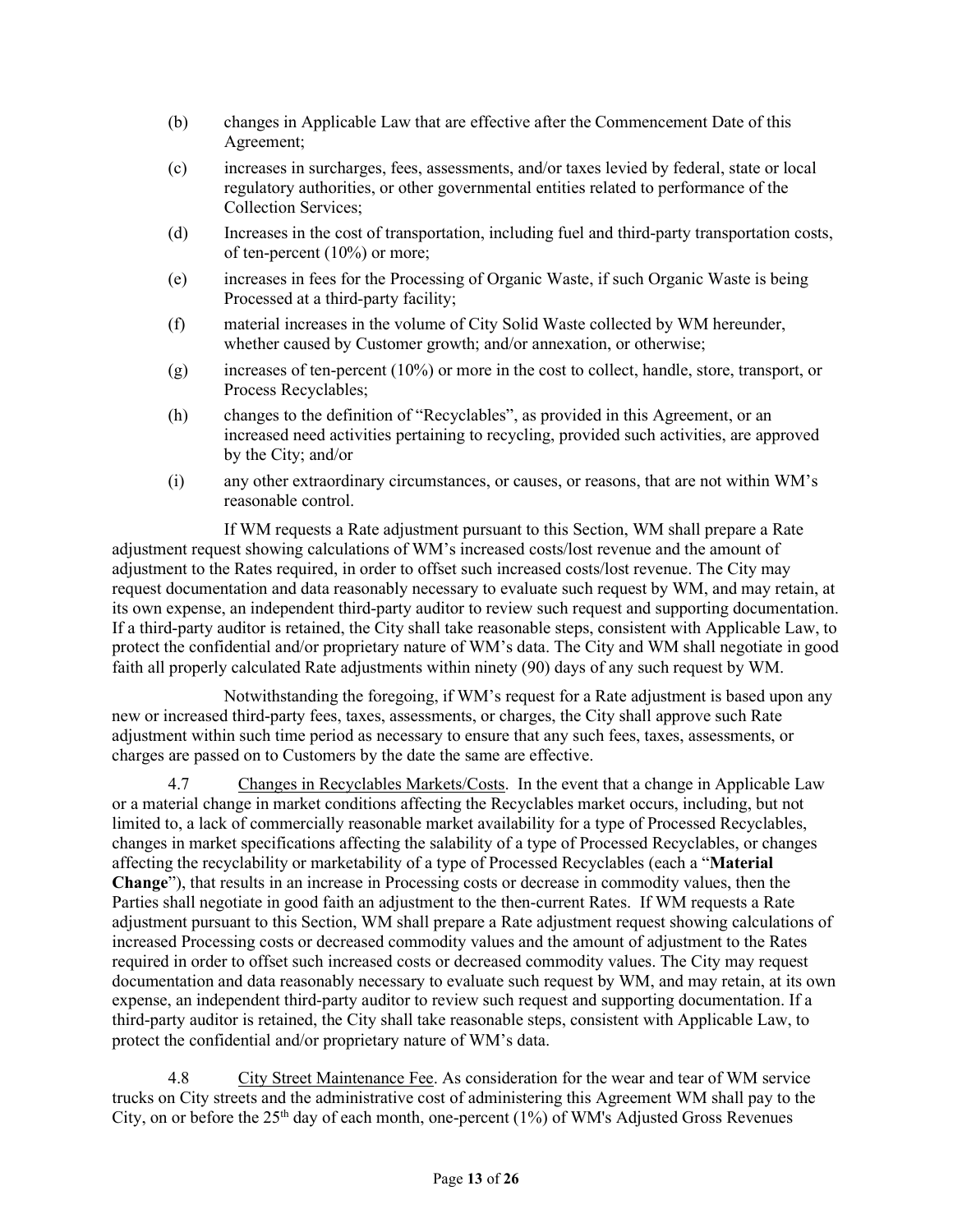collected from Customers during the preceding month. The term "**Adjusted Gross Revenues**" means any and all revenue or compensation actually collected by WM from Customers pursuant to this Agreement, net of franchise fees. The term Adjusted Gross Revenues, for purposes of this Agreement, shall not include any a) revenues generated from non-exclusive services performed by WM, unless third parties who are free to compete for such services with WM are also required by the City to pay the franchise fee; b) City, or other federal, state, or local taxes or surcharges; c) any Customer late fees, returned check charges, interest, reactivation charges, or similar charges resulting from Customer delinquencies; or d) any revenues generated from the sale of Recyclables and/or any recycling rebates received.

#### 5. **CUSTOMER SERVICE AND BILLING.**

5.1 Customer Service. WM shall maintain a toll-free customer service telephone number for Customers to call and shall always be available during office hours (Mon-Fri 7:00 a.m. to 7:00 p.m., Sat 9:00 a.m. to 1:00 p.m.), and shall have a sufficient number of English and Spanish-speaking representatives available to handle the volume of Customer calls WM typically experiences for an area comparable in size and population to the Service Area. WM shall provide all customer service functions for Customers, including, but not limited to:

- (a) answering telephone calls and responding to email requests;
- (b) informing Customers of current and new services and Rates;
- (c) handling new service subscriptions and service cancellations;
- (d) receiving and resolving complaints;
- (e) billing; and
- (f) maintaining a current and user-friendly customer service website.

WM shall provide the above services at WM's sole cost, such cost being included in the Rates, as may be adjusted pursuant to the terms of this Agreement.

5.2 Customer Billing. WM shall be responsible for all billing functions related to the Collection Services. All Single-Family Premises Customers shall be billed no less than quarterly, and Commercial Premises Customers shall be billed monthly. Customers may be billed prior to receiving the Collection Services, but the due date shall be no sooner than thirty (30) days from the date of the invoice. WM may bill Customers late payment fees, returned payment fees, NSF check charges, reactivation and redelivery fees, as well as any/all costs associated with bad debt collection, pursuant to WM's thencurrent Rates. The City will provide reasonable assistance to WM regarding billing and collection of amounts past-due from Customers, which may include timely notification to WM of changes in Customer status (e.g., evictions and move-ins/outs) and modification of municipal ordinances to ensure Customers adhere to the requirements set forth in this Agreement.

6. **DEFAULT; TERMINATION**.Except for any Uncontrollable Circumstances (see Section 10), the failure of either Party to perform a material obligation under this Agreement shall be considered a breach of this Agreement, and the breaching Party shall be in default. In the event of default, the non-defaulting Party shall give written notice to the other Party of the default, and the defaulting Party shall have (i) ten (10) days from the receipt of any such default notice to cure any failure to pay money under this Agreement, or (ii) thirty (30) days from the receipt of such default notice to cure any other default of its obligations pursuant to this Agreement. If a defaulting Party fails to cure any such breach within the allotted time, the non-defaulting Party, at its option, may immediately terminate this Agreement by written notice to the defaulting Party. In the event of a default, the defaulting Party agrees to pay all damages caused by said default, to include, without limitation, reasonable attorneys' fees and costs associated with enforcement of the terms of this Agreement. Under no circumstances shall either Party be liable for any consequential, indirect, punitive or special damages for any alleged default under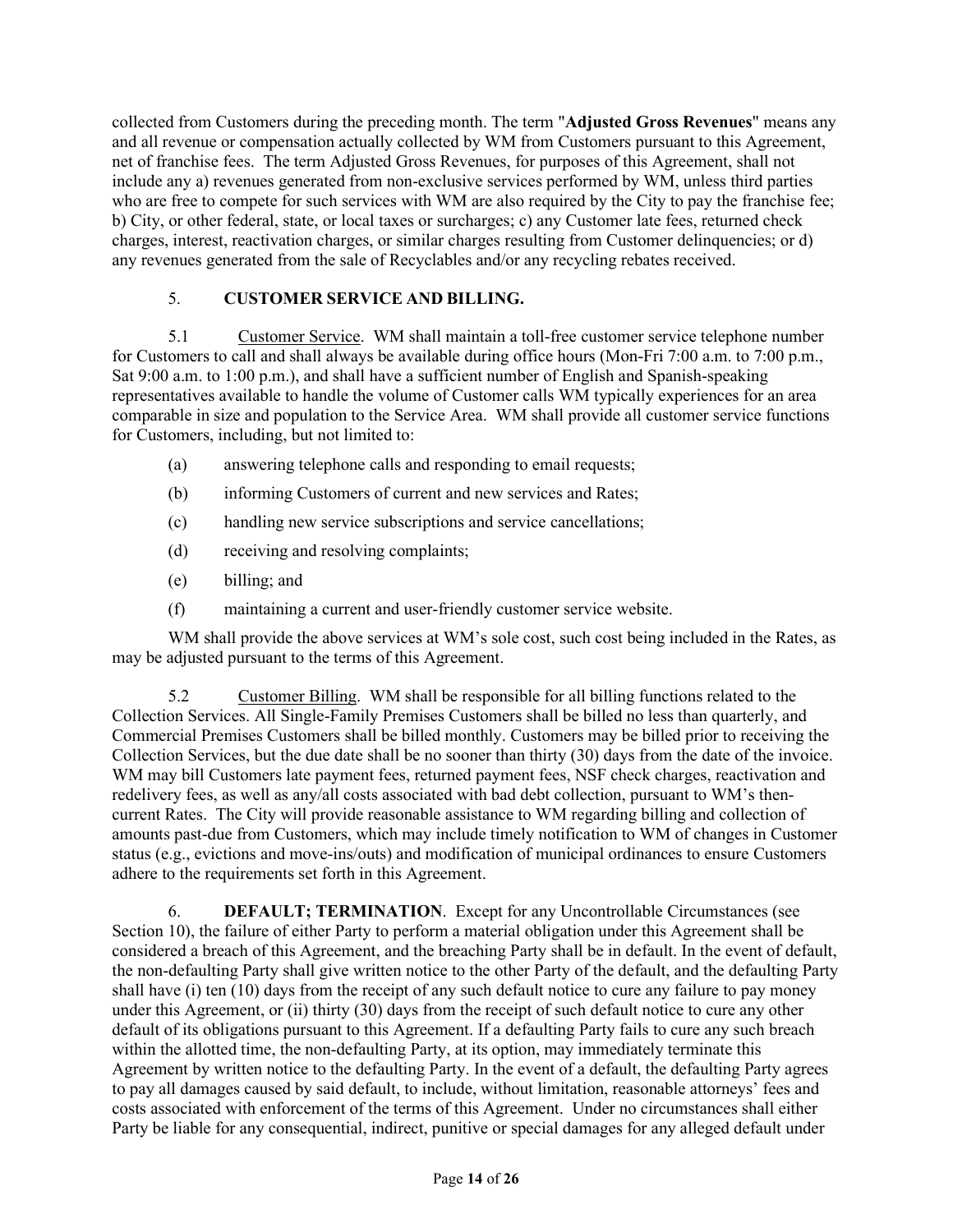this Agreement.

7. **INDEPENDENT CONTRACTOR**. WM shall perform the Collection Services as an independent contractor. WM, its officers, employees, agents, contractors or subcontractors, are not and shall not be considered employees, agents or servants of the City for any purpose whatsoever under this Agreement or otherwise. WM shall at all times have exclusive control of performance of the Collection Services. Nothing in this Agreement shall be construed to give the City any right or duty to supervise or control WM, its officers, employees, agents, contractors, or subcontractors, or to determine the manner in which WM performs its obligations under this Agreement.

8. **SUBCONTRACTORS**. WM shall not use subcontractors to perform the Collection Services described hereunder unless WM has obtained prior written approval from the City, which approval shall not be unreasonably delayed or withheld. If written approval is obtained, WM shall remain liable to the City for the subcontractor's performance of the Collection Services as if such services were being performed by WM.

9. **PERFORMANCE BOND**. WM must furnish to the City a performance bond, to be approved by the City Attorney, conditioned that WM shall faithfully perform all provisions and terms of this Agreement and pay all laborers, mechanics, subcontractors, and materialmen, and all persons who shall supply WM with provisions and supplies for the carrying on of any work in compliance with this Agreement, which bond shall be signed by the surety contractor or surety and shall be for the amount of Thirty-Five Thousand Dollars (\$50,000). Such bond may be for periods of twelve (12) months but shall be renewed or replaced on or before each expiration and kept in full force and effect during the entire term of this Agreement, including any extensions hereof.

10. **FORCE MAJEURE**. Except for the failure to make payments when due, neither Party shall be in default for its failure to perform or delay in performance caused by an uncontrollable circumstance, and the affected Party shall be excused from performance during the occurrence of such event(s). For purposes of this Agreement, "**Uncontrollable Circumstances**" means any act of terrorism, act of God, landslides, lightning, forest fires, storms, floods, typhoons, hurricanes, severe weather, freezing, earthquakes, volcanic eruptions, other natural disasters or the imminent threat of such natural disasters, pandemics, quarantines, civil disturbances, acts of the public enemy, wars, blockades, public riots, labor unrest (e.g., strikes, lockouts, or other labor disturbances), acts of domestic or foreign governments or governmental restraint or other causes, whether of the kind enumerated or otherwise, and whether foreseeable or unforeseeable, that are not reasonably within the control of a Party.

#### 11. **Indemnification / Hold Harmless**

11.1 The Contractor shall defend, indemnify and hold the City, its officers, officials, employees and volunteers harmless from any and all claims, injuries, damages, losses or suits including attorney fees, arising out of or in connection with Contractor's breach of this Agreement or to the extent caused by the negligent acts or omissions or willful misconduct of the Contractor or any of its directors, officers, employees, agents or subcontractors in performance of this Agreement, except to the extent injuries and damages are caused by the negligence of the City. Notwithstanding any provision in this Agreement to the contrary, the Contractor shall not be responsible for any damage to driving surfaces resulting from ordinary wear and tear during the Contractor's performance of the Collection Services.

The City shall defend, indemnify and hold the Contractor, its directors, officers, employees and subcontractors harmless from any and all claims, injuries, damages, losses or suits including attorney fees, arising out of or in connection with City's breach of this Agreement or to the extent caused by the negligent acts or omissions or willful misconduct of the City or any of its officers, officials, employees or volunteers in performance of this Agreement, except to the extent injuries and damages are caused by the alleged negligence of the Contractor.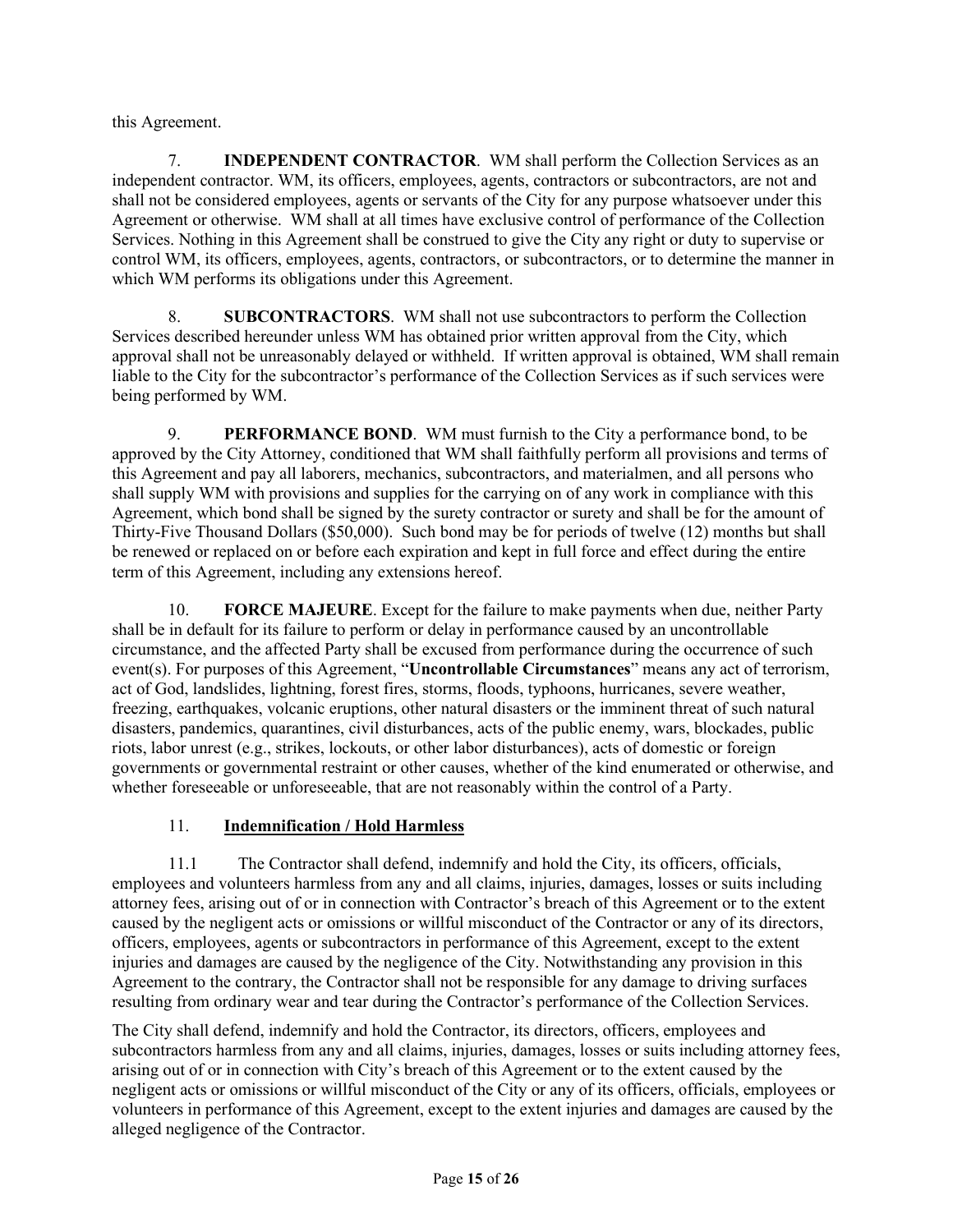Notwithstanding the foregoing, should a court of competent jurisdiction determine that this Agreement is subject to RCW 4.24.115, then, in the event of liability for damages arising out of bodily injury to persons or damages to property caused by or resulting from the concurrent negligence of the Contractor and the City, its officers, officials, employees, and volunteers, the Contractor's liability hereunder shall be only to the extent of the Contractor's negligence. It is further specifically and expressly understood that the indemnification provided herein constitutes the Contractor's waiver of immunity under Industrial Insurance, Title 51 RCW, solely for the purposes of indemnification of the City, its officers, officials, employees and volunteers. This waiver has been mutually negotiated by the parties. The provisions of this section shall survive the expiration or termination of this Agreement.

#### 11.2 Insurance Term

The Contractor shall procure and maintain insurance, as required in this Section, without interruption from commencement of the Contractor's work through the term of the Contract and for thirty (30) days after the Physical Completion date, unless otherwise indicated herein.

#### 11.3 No Limitation

The Contractor's maintenance of insurance, its scope of coverage and limits as required herein shall not be construed to limit the liability of the Contractor to the coverage provided by such insurance, or otherwise limit the City's recourse to any remedy available at law or in equity.

#### 11.4 Minimum Scope of Insurance

The Contractor's required insurance shall be of the types and coverage as stated below:

- 1. Automobile Liability insurance covering all owned, non-owned, hired and leased vehicles. Coverage shall be at least as broad as Insurance Services Office (ISO) form CA0020.
- 2. Commercial General Liability insurance shall be at least as broad as ISO occurrence form CG 00 01 and shall cover liability arising from premises, operations, independent contractors, productscompleted operations, personal injury and advertising injury, and liability assumed under an insured contract. The Commercial General Liability insurance shall be endorsed to provide a per project general aggregate limit using ISO form CG 25 03 05 09 or an endorsement providing at least as broad coverage. There shall be no exclusion for liability arising from explosion, collapse or underground property damage. The City shall be named as an additional insured under the Contractor's Commercial General Liability insurance policy with respect to the work performed for the City using ISO Additional Insured endorsement CG 20 10 10 01 and Additional Insured-Completed Operations endorsement CG 20 37 10 01 or substitute endorsements providing at least as broad coverage.
- 3. Workers' Compensation coverage as required by the Industrial Insurance laws of the State of Washington.
	- A. Minimum Amounts of Insurance

The Contractor shall maintain the following insurance limits:

1. Automobile Liability insurance with a minimum combined single limit for bodily injury and property damage of \$1,000,000 per accident.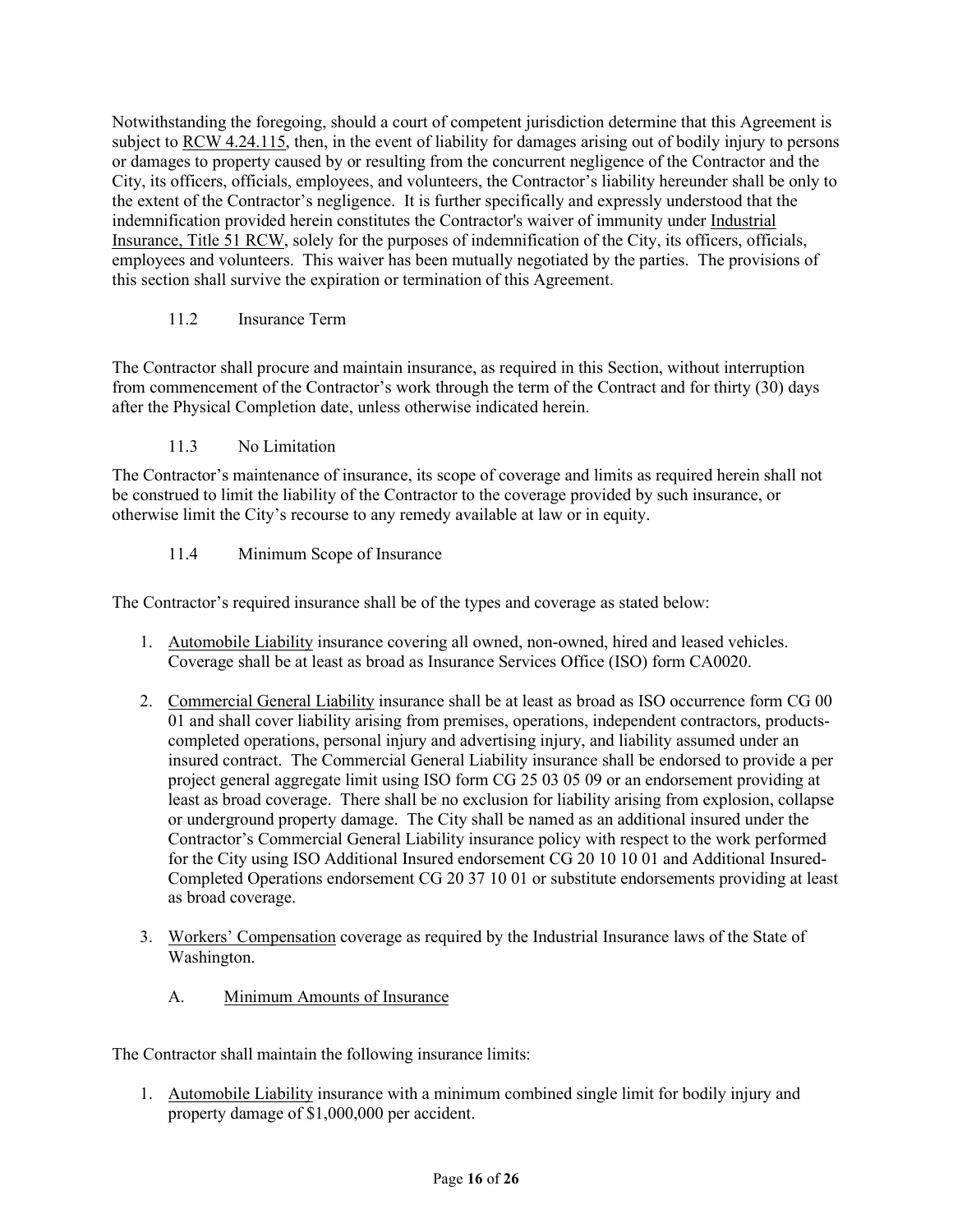2. Commercial General Liability insurance shall be written with limits no less than \$2,000,000 each occurrence, \$2,000,000 general aggregate and \$2,000,000 products-completed operations aggregate limit.

#### B. City Full Availability of Contractor Limits

If the Contractor maintains higher insurance limits than the minimums shown above, the City shall be insured for the full available limits of Commercial General and Excess or Umbrella liability maintained by the Contractor, irrespective of whether such limits maintained by the Contractor are greater than those required by this Contract or whether any certificate of insurance furnished to the City evidences limits of liability lower than those maintained by the Contractor.

11.5 Other Insurance Provision

The Contractor's Automobile Liability and Commercial General Liability insurance policies are to contain, or be endorsed to contain that they shall be primary insurance as respect the City. Any insurance, self-insurance, or self-insured pool coverage maintained by the City shall be excess of the Contractor's insurance and shall not contribute with it.

11.6 Acceptability of Insurers

Insurance is to be placed with insurers with a current A.M. Best rating of not less than A: VII.

11.7 Verification of Coverage

The Contractor shall furnish the City with original certificates and a copy of the amendatory endorsements, including but not necessarily limited to the additional insured endorsements, evidencing the insurance requirements of the Contractor before commencement of the work.

11.8 Notice of Cancellation

The Contractor shall provide the City and all Additional Insureds for this work with written notice of any policy cancellation within ten (10) business days of their receipt of such notice.

11.9 Failure to Maintain Insurance

Failure on the part of the Contractor to maintain the insurance as required shall constitute a breach of this Agreement. The City, at its discretion, may procure or renew such insurance and pay any and all premiums in connection therewith, with any sums so expended to be repaid by Contractor to the City on demand, or at the sole discretion of the City, offset against funds due the Contractor from the City; provided, however, that if Contractor thereafter obtains insurance in compliance with this Agreement it shall be no longer obligated to repay the City for the costs of such premiums.

#### 12. **GENERAL PROVISIONS**.

12.1 This Agreement shall be binding on and shall inure to the benefit of the Parties hereto and their respective successors and assigns.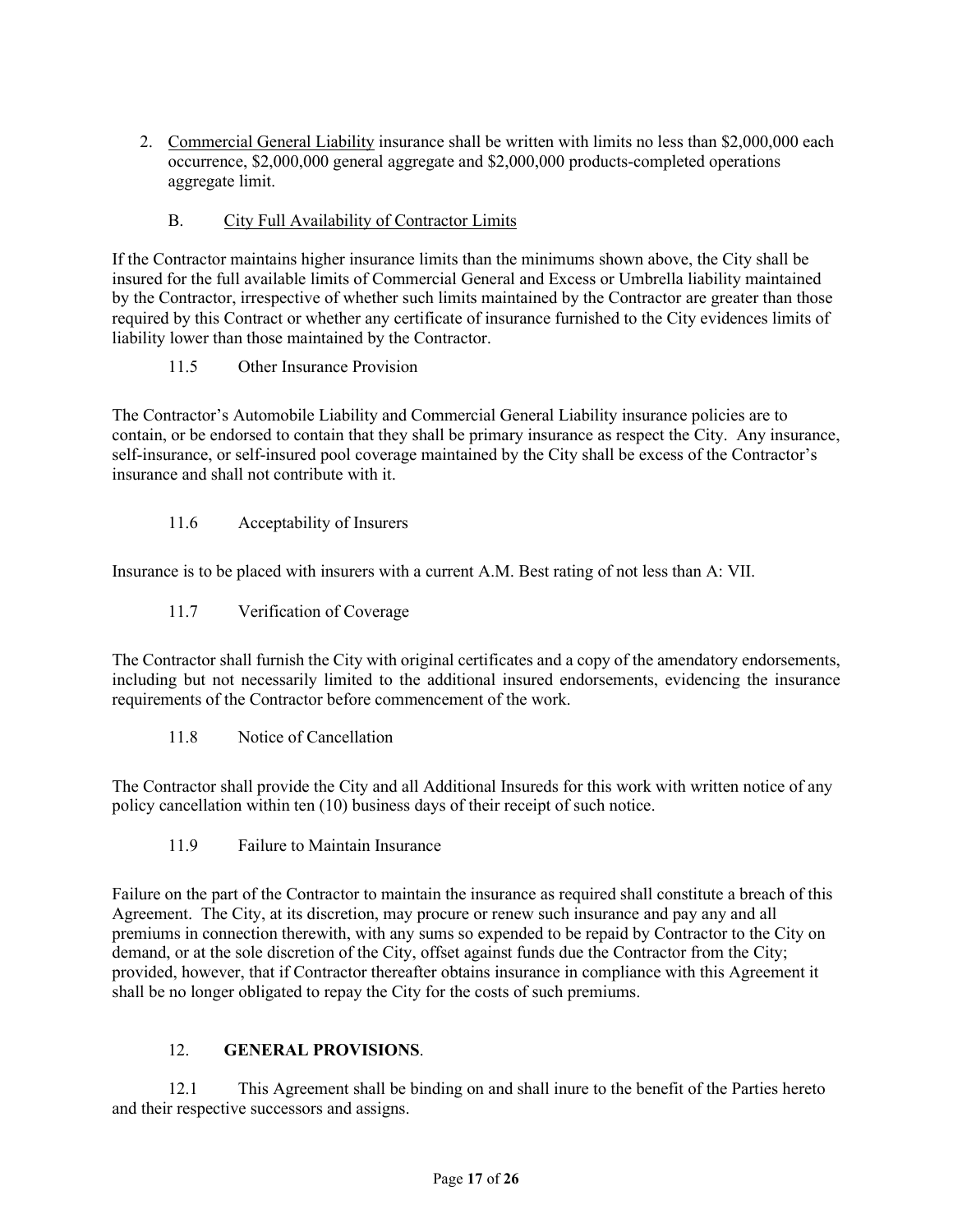12.2 This Agreement shall be construed in accordance with the laws of the state in which the Collection Services are performed.

12.3 All written notification required by this Agreement shall be effective upon receipt and delivered by certified US mail, return receipt requested, overnight delivery by a nationally recognized courier/delivery service, or by hand delivery to the Party's address(es) shown below:

| If to WM:       | Area Director, Public Sector Solutions<br>720 4th Ave, Suite 400<br>Kirkland, WA 98033               |
|-----------------|------------------------------------------------------------------------------------------------------|
| Copy to:        | Area Senior Legal Counsel<br>720 4 <sup>th</sup> Ave, Suite 400<br>Kirkland, WA 98033                |
| If to the City: | City of Stanwood<br>Attn: City Administrator<br>10220 270 <sup>th</sup> St. NW<br>Stanwood, WA 98292 |

12.4 This Agreement may not be assigned or transferred by WM, without the prior written consent of the City. The City may withhold its consent to assignment or transfer of this Agreement in its sole discretion. Notwithstanding the foregoing, WM may assign this Agreement to a subsidiary or corporate affiliate of WM without the prior consent of the City, and this Agreement shall be binding upon the Parties and their respective successors and assigns.

12.5 Time is of the essence in the performance of this Agreement.

12.6 The City specifically reserves municipal authority to enact general municipal ordinances and resolutions affecting all businesses and persons in the City.

12.7 This Agreement constitutes the entire agreement between the Parties. Except as expressly provided herein, no alteration or modification of this Agreement shall be effective unless such modification is in writing and signed by the Parties.

12.8 If any provision of this Agreement is declared invalid or unenforceable, then such provision shall be severed from and shall not affect the remainder of this Agreement; however, the Parties shall amend this Agreement to give effect, to the maximum extent allowed, to the intent and meaning of the severed provision.

12.9 In the event either Party successfully enforces its rights against the other hereunder, the other Party shall be required to pay the prevailing Party's reasonable attorneys' fees and court costs.

12.10 This Agreement may be signed in two (2) or more counterparts, each of which shall be an original but all of which shall constitute one and the same document. Signatures transmitted electronically shall be deemed valid execution of this Agreement and binding on the Parties.

\* \* \*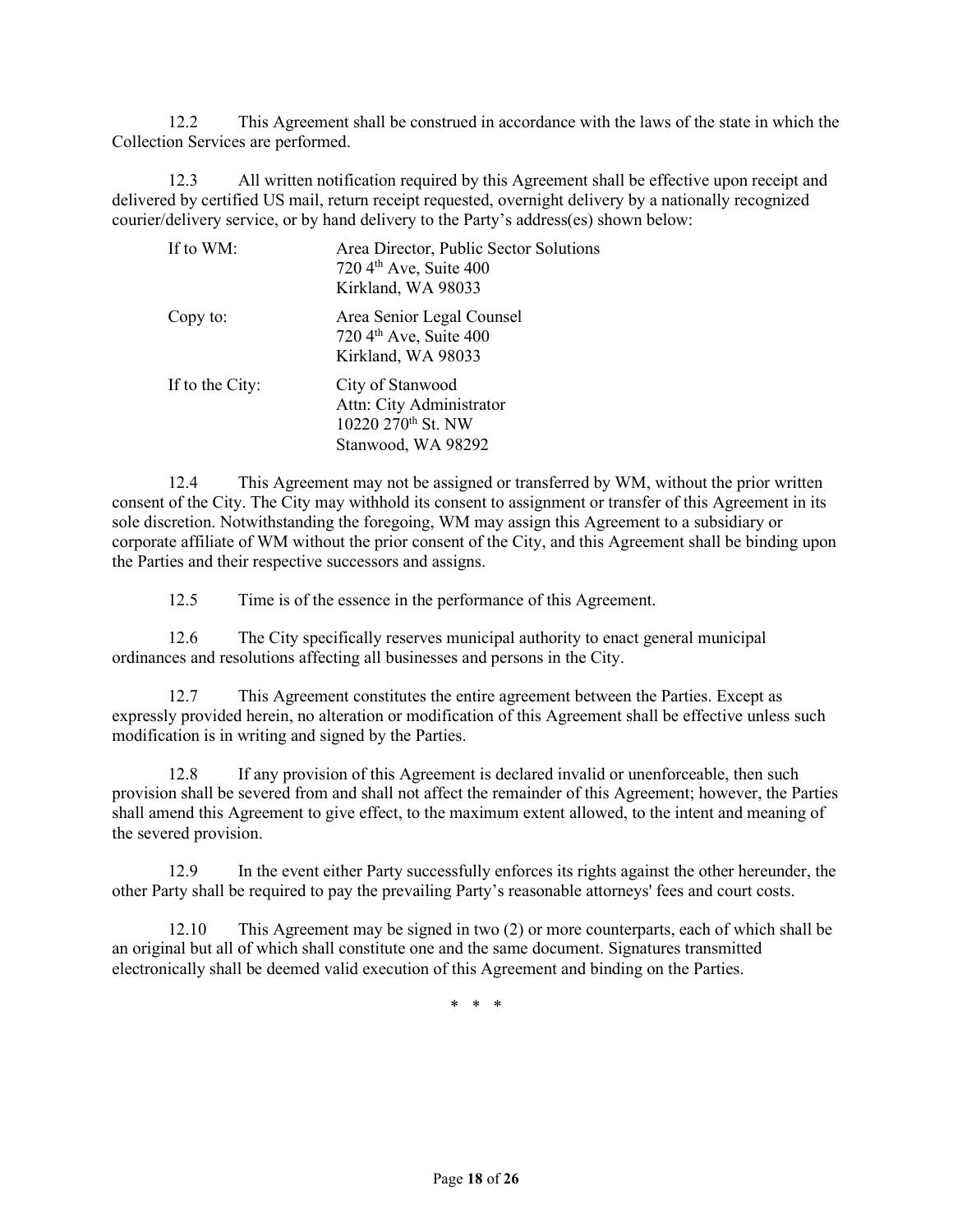**IN WITNESS WHEREOF**, the Parties enter into this Agreement as of the Effective Date. Each person signing this Agreement represents and warrants that he or she has been duly authorized to enter into this Agreement by the Party on whose behalf it is indicated that the person is signing.

#### **THE CITY OF STANWOOD, WA WASTE MANAGEMENT OF**

# **WASHINGTON, INC.**

| By:    | Bv:    |  |
|--------|--------|--|
| Name:  | Name:  |  |
| Title: | Title: |  |
| Date:  | Date:  |  |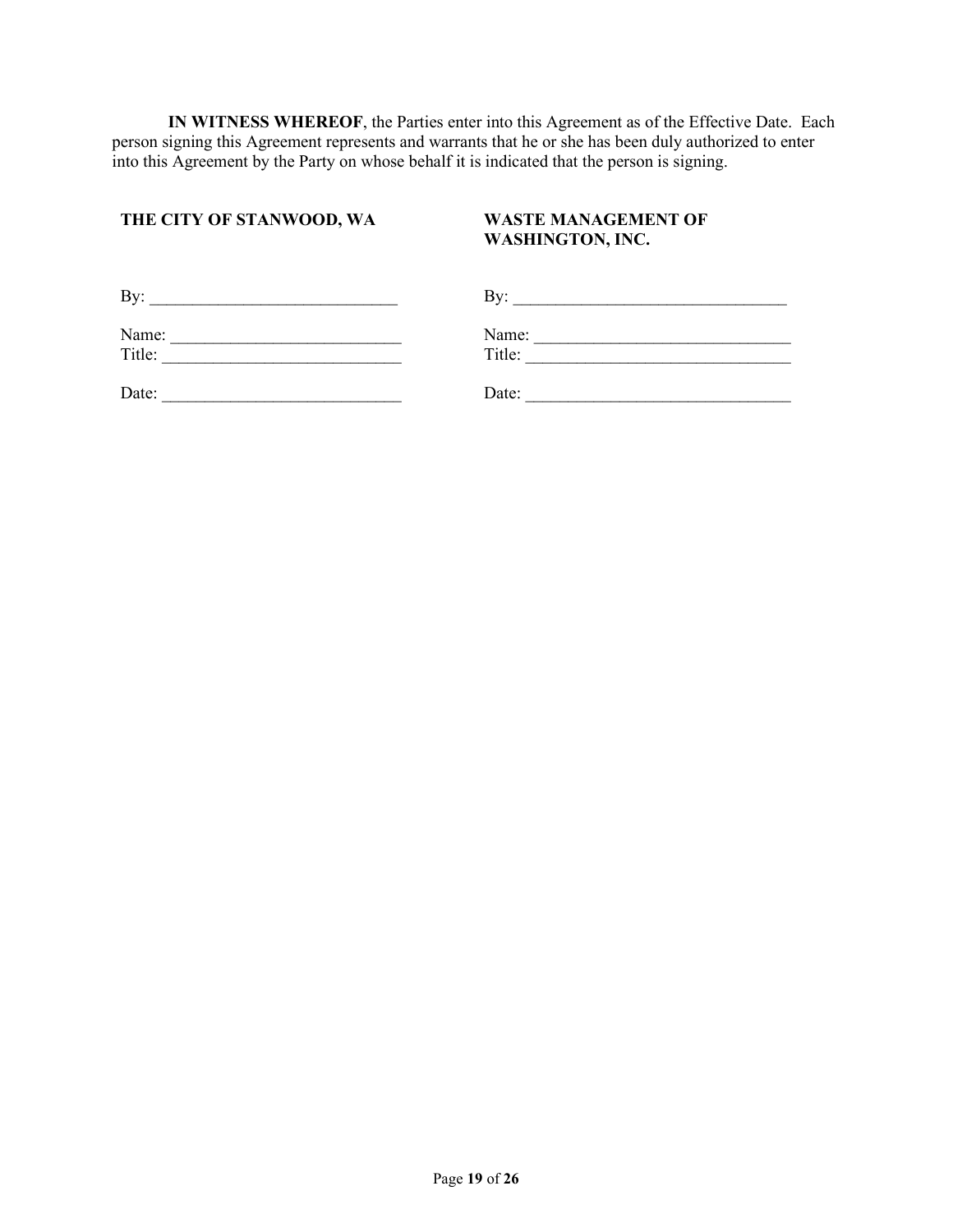#### **EXHIBIT A Rate Schedule**

|                                       |                                                                                                                              |                              |                        | Disposal:         | \$105.00                    |
|---------------------------------------|------------------------------------------------------------------------------------------------------------------------------|------------------------------|------------------------|-------------------|-----------------------------|
|                                       | <b>Service Level</b>                                                                                                         | <b>Pounds</b><br>per<br>Unit | <b>Disposal</b><br>Fee | Collection<br>Fee | <b>Total Service</b><br>Fee |
| <b>Section A</b>                      |                                                                                                                              |                              |                        |                   |                             |
| <b>Residential</b>                    | 1 20-gallon Garbage Cart – weekly service                                                                                    | 10.21                        | \$<br>2.32             | \$<br>25.79       | \$<br>28.11                 |
| Curbside                              | 1 35-gallon Garbage Cart – weekly service                                                                                    | 17.87                        | S<br>4.07              | \$<br>25.41       | \$<br>29.48                 |
| <b>Service</b>                        | 1 64-gallon Garbage Cart – weekly service                                                                                    | 32.68                        | 7.43<br>S              | \$<br>30.49       | \$<br>37.92                 |
| (garbage includes<br>every other week | 1 96-gallon Garbage Cart - weekly service                                                                                    | 49.01                        | $\mathbb{S}$<br>11.15  | \$<br>34.94       | \$<br>46.09                 |
| recycling)                            | Garbage Extras (32 gallon equivalent)                                                                                        | 16.34                        | $\mathcal{S}$<br>3.72  | \$<br>1.27        | \$<br>4.99                  |
|                                       | Subscription Organic Waste – every other week service                                                                        |                              |                        | \$<br>9.95        | \$<br>9.95                  |
|                                       | Organic Waste Extras (32 gallon equivalent)                                                                                  |                              |                        | \$<br>5.40        | $\mathbb S$<br>5.40         |
|                                       | Additional 96 Gallon Recycling Cart - every other                                                                            |                              |                        |                   |                             |
|                                       | week service                                                                                                                 |                              |                        | \$<br>9.62        | \$<br>9.62                  |
|                                       | Recycling Extras (32 gallon equivalent)                                                                                      |                              |                        | \$<br>4.00        | \$<br>4.00                  |
|                                       | <b>Low Income Senior or Disabled Persons Rates:</b><br>1 20-gallon Garbage Cart - Low Income Senior or                       |                              |                        |                   |                             |
|                                       | Disabled Persons - weekly service                                                                                            | 10.21                        | S<br>1.62              | \$<br>18.05       | \$<br>19.68                 |
|                                       | 1 35-gallon Garbage Cart - Low Income Senior or<br>Disabled Persons - weekly service                                         | 17.87                        | 2.85<br>S              | \$<br>17.79       | \$<br>20.64                 |
|                                       | 1 64-gallon Garbage Cart - Low Income Senior or<br>Disabled Persons - weekly service                                         | 32.68                        | S<br>5.20              | \$<br>21.34       | \$<br>26.54                 |
|                                       | 1 96-gallon Garbage Cart - Low Income Senior or<br>Disabled Persons - weekly service                                         | 49.01                        | 7.81<br>S              | \$<br>24.46       | \$<br>32.26                 |
|                                       | Subscription Organic Waste Service - 96-gallon Cart -<br>Low Income Senior or Disabled Persons - every other<br>week service |                              |                        | \$<br>6.97        | \$<br>6.97                  |
|                                       | <b>Miscellaneous Fees:</b>                                                                                                   |                              |                        |                   |                             |
|                                       | Contaminated Recycling Cart                                                                                                  |                              |                        | \$<br>28.48       | \$<br>28.48                 |
|                                       | Contaminated Organic Waste Cart                                                                                              |                              |                        | \$<br>28.48       | \$<br>28.48                 |
|                                       | Account Set up charge                                                                                                        |                              |                        |                   | $\mathbb{S}$<br>25.00       |
|                                       | Carry Out Charge (per cart)                                                                                                  |                              |                        |                   | $\mathbb S$<br>4.03         |
|                                       | Cart Cleaning (per cart, per cleaning)                                                                                       |                              |                        |                   | \$<br>16.00                 |
|                                       | Delivery/Redelivery Fee (per delivery)                                                                                       |                              |                        |                   | \$<br>41.48                 |
|                                       | Reactivation Charge (per occurrence)                                                                                         |                              |                        |                   | $\mathbb{S}$<br>18.38       |
|                                       | Resume Service Fee (per occurrence)                                                                                          |                              |                        |                   | \$<br>18.38                 |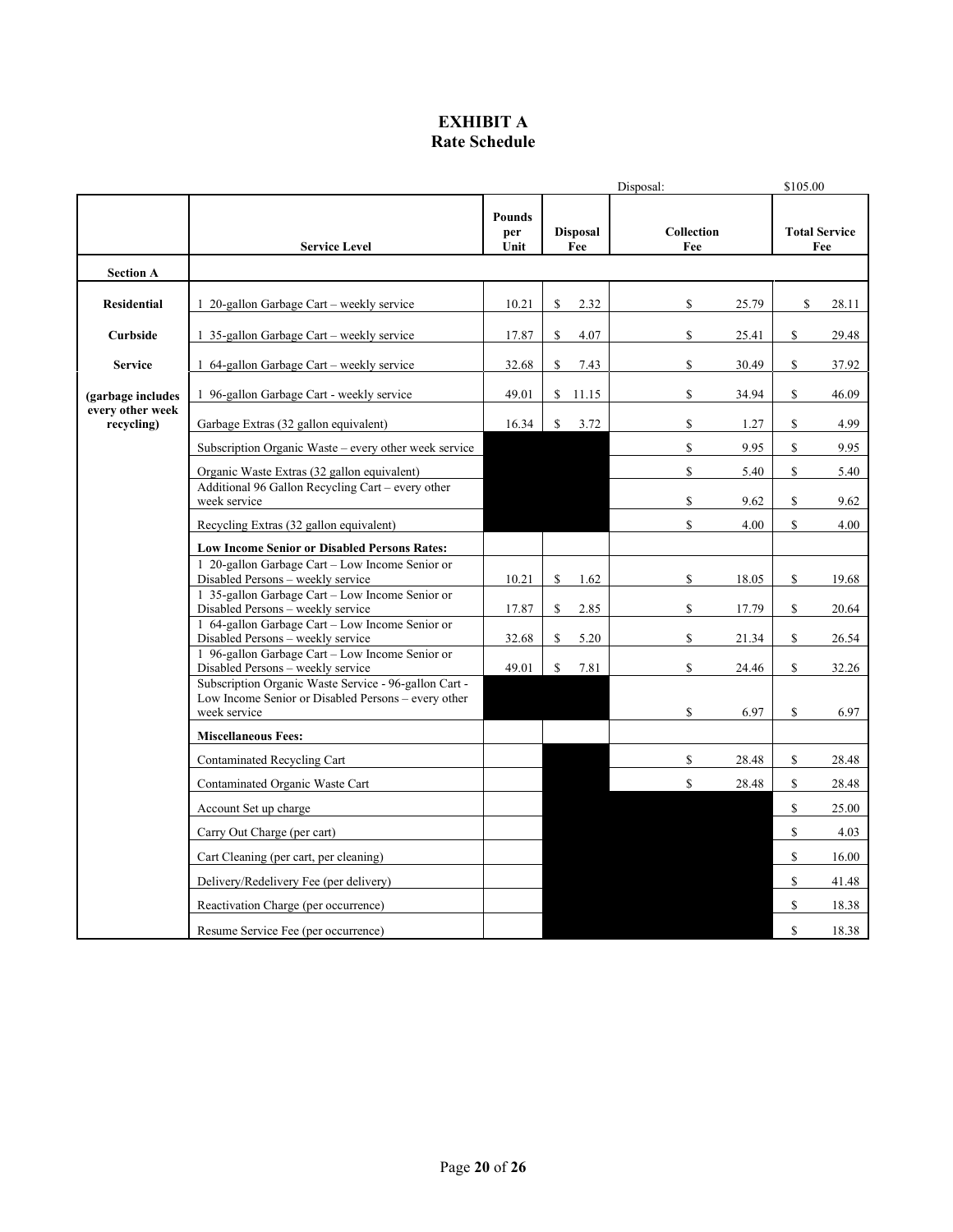| <b>Section B</b> | <b>Service Level</b>                             | <b>Pounds</b><br>Per Unit | <b>Disposal</b><br>Fee | <b>Collection Fee</b>   | <b>Total Service</b><br>Fee |
|------------------|--------------------------------------------------|---------------------------|------------------------|-------------------------|-----------------------------|
| Weekly           | 1 32 gallon Garbage Can/Garbage Cart             | 16.20                     | \$<br>3.68             | \$<br>17.73             | \$<br>21.41                 |
| Commercial       | 196 gallon Garbage Can/Garbage Cart              | 48.59                     | \$<br>11.05            | \$<br>40.43             | \$<br>51.48                 |
| Cart             | Commercial Garbage Extras (32 Gallon Equivalent) | 16.20                     | \$<br>3.68             | \$<br>1.27              | \$<br>4.95                  |
| Weekly           | 2 Cubic Yard Container                           | 613.50                    | \$139.56               | \$<br>241.38            | \$<br>380.94                |
| Commercial       | 3 Cubic Yard Container                           | 920.25                    | \$209.34               | \$<br>338.72            | 548.06<br>\$                |
| Detachable       | 4 Cubic Yard Container                           | 1,227.00                  | \$279.12               | \$<br>420.82            | \$<br>699.94                |
| Container        | 6 Cubic Yard Container                           | 1,840.50                  | \$418.68               | \$<br>584.67            | \$<br>1,003.35              |
| (compacted)      |                                                  |                           |                        |                         |                             |
| Weekly           | 1 Cubic Yard, 1 pickup/week                      | 102.25                    | \$<br>23.26            | \$<br>86.47             | \$<br>109.73                |
| Commercial       | 1 Cubic Yard, 2 pickups/week                     | 102.25                    | \$<br>46.52            | \$<br>160.57            | \$<br>207.09                |
| Detachable       | 1 Cubic Yard, 3 pickups/week                     | 102.25                    | \$69.78                | \$<br>234.67            | 304.45<br>\$                |
| Container        | 1 Cubic Yard, 4 pickups/week                     | 102.25                    | \$93.04                | \$<br>308.76            | \$<br>401.80                |
| (loose)          | 1 Cubic Yard, 5 pickups/week                     | 102.25                    | \$116.30               | \$<br>382.88            | \$<br>499.18                |
|                  | 1.5 Cubic Yard, 1 pickup/week                    | 153.38                    | \$34.89                | \$<br>101.24            | \$<br>136.13                |
|                  | 1.5 Cubic Yard, 2 pickups/week                   | 153.38                    | \$69.78                | \$<br>188.71            | \$<br>258.49                |
|                  | 1.5 Cubic Yard, 3 pickups/week                   | 153.38                    | \$104.67               | \$<br>276.21            | 380.88<br>\$                |
|                  | 1.5 Cubic Yard, 4 pickups/week                   | 153.38                    | \$139.56               | \$<br>363.65            | \$<br>503.21                |
|                  | 1.5 Cubic Yard, 5 pickups/week                   | 153.38                    | \$174.45               | \$<br>451.14            | \$<br>625.59                |
|                  | 2 Cubic Yard, 1 pickups/week                     | 204.50                    | \$46.52                | \$<br>117.96            | \$<br>164.48                |
|                  | 2 Cubic Yard, 2 pickups/week                     | 204.50                    | \$93.04                | \$<br>219.46            | \$<br>312.50                |
|                  | 2 Cubic Yard, 3 pickups/week                     | 204.50                    | \$139.56               | \$<br>320.90            | 460.46<br>\$                |
|                  | 2 Cubic Yard, 4 pickups/week                     | 204.50                    | \$186.08               | \$<br>422.35            | \$<br>608.43                |
|                  | 2 Cubic Yard, 5 pickups/week                     | 204.50                    | \$232.60               | \$<br>523.83            | \$<br>756.43                |
|                  | 3 Cubic Yard, 1 pickup/week                      | 306.75                    | \$69.78                | \$<br>148.11            | 217.89<br>\$                |
|                  | 3 Cubic Yard, 2 pickups/week                     | 306.75                    | \$139.56               | \$<br>276.90            | \$<br>416.46                |
|                  | 3 Cubic Yard, 3 pickups/week                     | 306.75                    | \$209.34               | \$<br>405.76            | \$<br>615.10                |
|                  | 3 Cubic Yard, 4 pickups/week                     | 306.75                    | \$279.12               | \$<br>534.55            | \$<br>813.67                |
|                  | 3 Cubic Yard, 5 pickups/week                     | 306.75                    | \$348.90               | \$<br>663.34            | 1,012.24<br>\$              |
|                  | 4 Cubic Yard, 1 pickup/week                      | 409.00                    | \$93.04                | \$<br>180.82            | 273.86<br>\$                |
|                  | 4 Cubic Yard, 2 pickups/week                     | 409.00                    | \$186.08               | \$<br>338.18            | \$<br>524.26                |
|                  | 4 Cubic Yard, 3 pickups/week                     | 409.00                    | \$279.12               | ${\mathbb S}$<br>495.57 | \$<br>774.69                |
|                  | 4 Cubic Yard, 4 pickups/week                     | 409.00                    | \$372.16               | \$<br>652.91            | \$<br>1,025.07              |
|                  | 4 Cubic Yard, 5 pickups/week                     | 409.00                    | \$465.20               | $\mathbb S$<br>810.31   | \$<br>1,275.51              |
|                  | 6 Cubic Yard, 1 pickup/week                      | 613.50                    | \$139.56               | \$<br>231.28            | 370.84<br>\$                |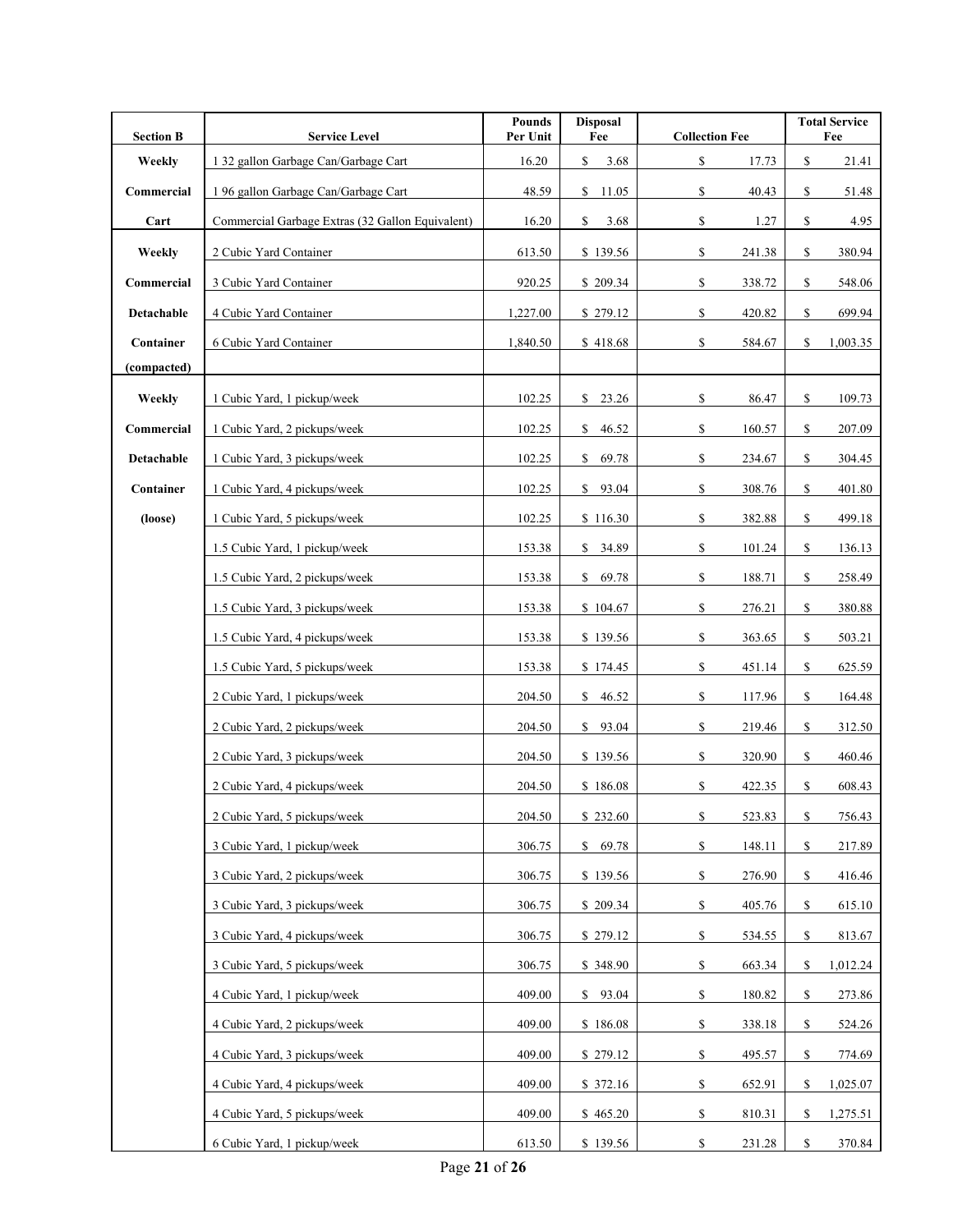|                      | <b>Service Level</b>               | <b>Pounds</b><br>Per Unit | <b>Disposal</b><br>Fee | <b>Collection Fee</b>                                | <b>Total Service</b><br>Fee |
|----------------------|------------------------------------|---------------------------|------------------------|------------------------------------------------------|-----------------------------|
| Weekly<br>Commercial |                                    |                           | \$279.12               | \$                                                   |                             |
|                      | 6 Cubic Yard, 2 pickups/week       | 613.50                    |                        | 434.99                                               | \$<br>714.11                |
| <b>Detachable</b>    | 6 Cubic Yard, 3 pickups/week       | 613.50                    | \$418.68               | \$<br>638.67                                         | \$<br>1,057.35              |
| Container            | 6 Cubic Yard, 4 pickups/week       | 613.50                    | \$558.24               | \$<br>842.39                                         | \$<br>1,400.63              |
| (loose)              | 6 Cubic Yard, 5 pickups/week       | 613.50                    | \$697.80               | $\mathbb{S}$<br>1,046.12                             | \$<br>1,743.92              |
|                      | 8 Cubic Yard, 1 pickup/week        | 818.00                    | \$186.08               | $\mathbb{S}$<br>282.37                               | \$<br>468.45                |
|                      | 8 Cubic Yard, 2 pickups/week       | 818.00                    | \$372.16               | $\mathbb S$<br>532.96                                | \$<br>905.12                |
|                      | 8 Cubic Yard, 3 pickups/week       | 818.00                    | \$558.24               | \$<br>783.61                                         | \$<br>1,341.85              |
|                      | 8 Cubic Yard, 4 pickups/week       | 818.00                    | \$744.32               | \$<br>1,034.25                                       | \$<br>1,778.57              |
|                      | 8 Cubic Yard, 5 pickups/week       | 818.00                    | \$930.40               | $\mathbb{S}$<br>1,284.87                             | \$<br>2,215.27              |
|                      |                                    |                           |                        |                                                      |                             |
|                      | Extra loose cubic yard, per pickup | 102.25                    | \$<br>5.37             | \$<br>13.00                                          | \$<br>18.37                 |
| <b>Temporary</b>     | 1 Cubic Yard Container             | 102.25                    | \$<br>5.37             | $\mathbb{S}$<br>30.85                                | \$<br>36.22                 |
| Collection           | 1.5 Cubic Yard Container           | 153.38                    | \$<br>8.05             | $\mathbb S$<br>33.94                                 | \$<br>41.99                 |
| <b>Service</b>       | 2 Cubic Yard Container             | 204.50                    | 10.74<br>\$            | $\mathbb{S}% _{n}^{X\rightarrow\mathbb{R}}$<br>37.17 | \$<br>47.91                 |
| (per pickup)         | 3 Cubic Yard Container             | 306.75                    | \$<br>16.10            | \$<br>43.49                                          | \$<br>59.59                 |
|                      | 4 Cubic Yard Container             | 409.00                    | \$<br>21.47            | \$<br>50.10                                          | \$<br>71.57                 |
|                      | 6 Cubic Yard Container             | 613.50                    | \$<br>32.21            | \$<br>60.77                                          | \$<br>92.98                 |
|                      | 8 Cubic Yard Container             | 818.00                    | 42.95<br>\$            | \$<br>71.59                                          | \$<br>114.54                |
|                      |                                    |                           |                        |                                                      |                             |
|                      | <b>Initial Delivery</b>            |                           |                        | \$<br>38.09                                          | \$<br>38.09                 |
| <b>Temporary</b>     | 1 Cubic Yard Container             |                           |                        | $\mathbb{S}$<br>1.31                                 | \$<br>1.31                  |
| <b>Collection</b>    | 1.5 Cubic Yard Container           |                           |                        | $\mathbb S$<br>1.45                                  | \$<br>1.45                  |
| <b>Daily Rent</b>    | 2 Cubic Yard Container             |                           |                        | $\mathbb{S}$<br>1.74                                 | \$<br>1.74                  |
|                      | 3 Cubic Yard Container             |                           |                        | $\mathbb S$<br>1.87                                  | \$<br>1.87                  |
|                      | 4 Cubic Yard Container             |                           |                        | \$<br>2.28                                           | \$<br>2.28                  |
|                      | 6 Cubic Yard Container             |                           |                        | $\mathbb{S}$<br>2.70                                 | \$<br>2.70                  |
|                      | 8 Cubic Yard Container             |                           |                        | \$<br>3.10                                           | \$<br>3.10                  |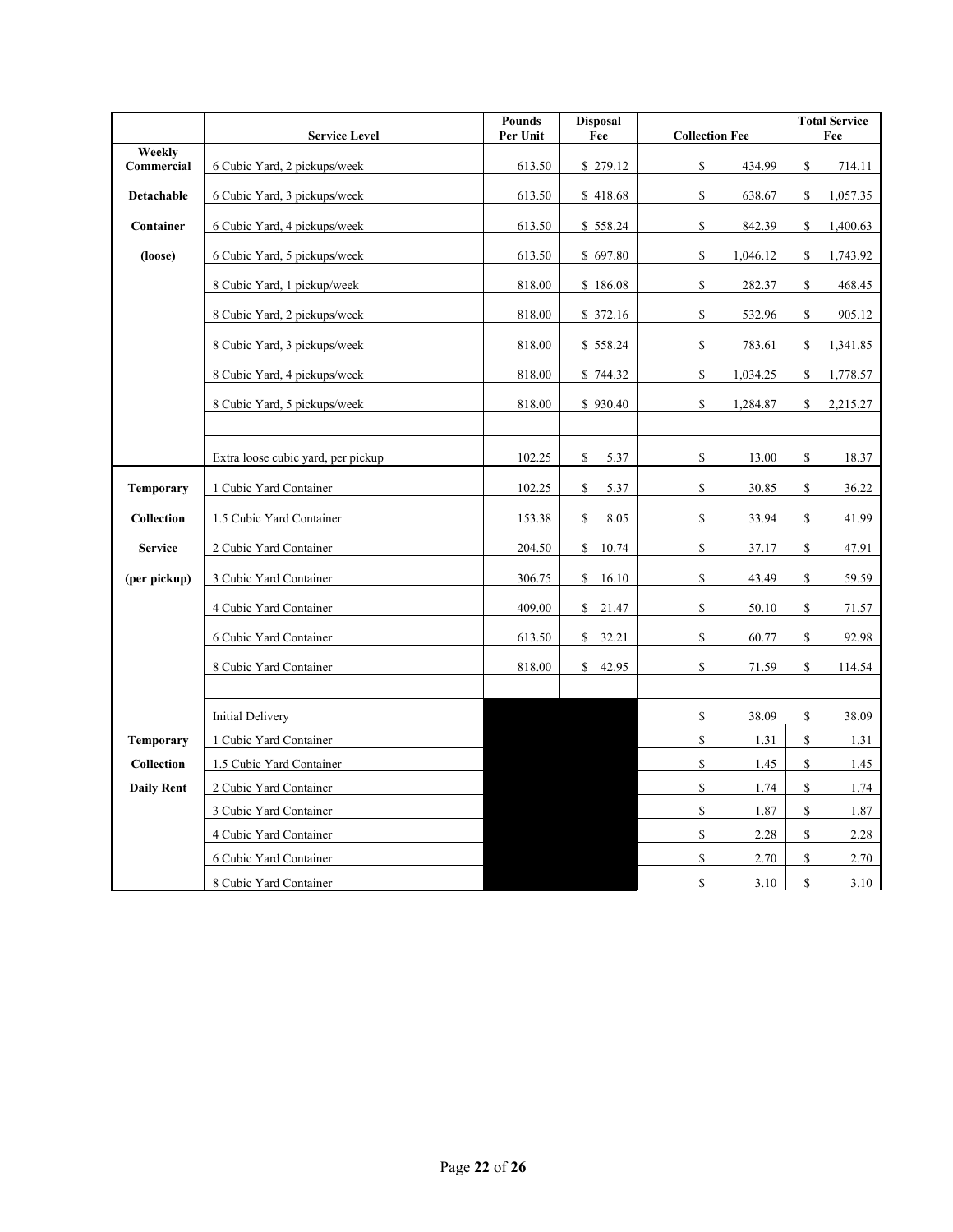|                  |                                                                 | <b>Daily</b> |    | Monthly         |              | Haul   |
|------------------|-----------------------------------------------------------------|--------------|----|-----------------|--------------|--------|
| <b>Section C</b> | Service Level (based on pick ups)                               | Rent         |    | Rent            |              | Charge |
| Commercial       | <b>Permanent Service</b>                                        |              |    |                 |              |        |
| <b>Drop Box</b>  | Non-compacted 10 cubic yard Drop-box                            |              | \$ | 57.25           | \$           | 201.24 |
| Collection       | Non-compacted 20 cubic yard Drop-box                            |              | \$ | 78.38           | S            | 201.24 |
|                  | Non-compacted 25 cubic yard Drop-box                            |              | \$ | 87.42           | S            | 201.24 |
|                  | Non-compacted 30 cubic yard Drop-box                            |              | \$ | 94.96           | \$           | 201.24 |
|                  | Non-compacted 40 cubic yard Drop-box                            |              | S  | 111.56          | S            | 201.24 |
|                  | Non-compacted 50 cubic yard Drop-box                            |              | S  | 126.67          | \$           | 201.24 |
|                  | Compacted 10 - 40 cubic yard Drop-box                           |              |    |                 | \$           | 201.24 |
|                  |                                                                 | Daily        |    | <b>Delivery</b> |              | Haul   |
|                  |                                                                 | Rent         |    | Fee             |              | Charge |
|                  | <b>Temporary Service</b>                                        |              |    |                 |              |        |
|                  | Non-compacted 10 cubic yard Drop-box                            | \$<br>4.08   | S  | 74.92           | S            | 201.24 |
|                  | Non-compacted 20 cubic yard Drop-box                            | \$<br>4.85   | \$ | 74.92           | \$           | 201.24 |
|                  | Non-compacted 25 cubic yard Drop-box                            | \$<br>5.28   | \$ | 74.92           | \$           | 201.24 |
|                  | Non-compacted 30 cubic yard Drop-box                            | \$<br>6.56   | \$ | 74.92           | \$           | 201.24 |
|                  | Non-compacted 40 cubic yard Drop-box                            | \$<br>7.76   | \$ | 74.92           | S            | 201.24 |
|                  | Non-compacted 50 cubic yard Drop-box                            | \$<br>7.76   | S  | 74.92           | $\mathbb{S}$ | 201.24 |
|                  | <b>Miscellaneous Fees:</b>                                      |              |    |                 |              |        |
|                  | Additional Mileage Charge for hauls to other sites,<br>per mile |              |    |                 | S            | 3.82   |

*Note: If the customer requires services that are not listed above and are available in our current WUTC tariff; we will charge the rates in our currently approved WUTC tariff surrounding the City of Stanwood*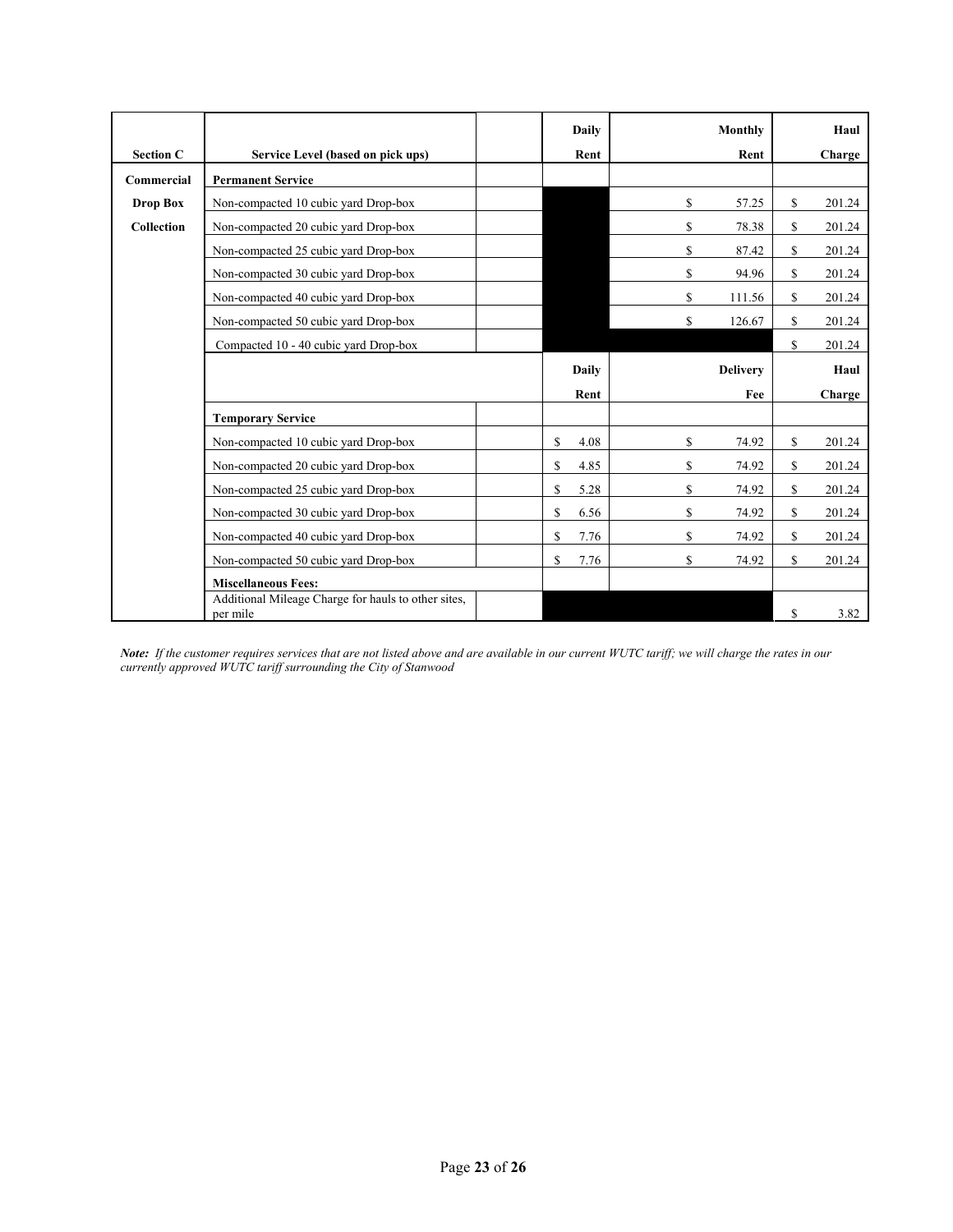| <b>MATERIAL</b> | <b>ACCEPTABLE</b>                                                                                                                                                                                                                                                                                                                                                                                                                                                                                                                                                                                                                                              | <b>PREPARATION</b>                                                                                                                                                                                                                                                                                                                              | <b>EXCLUDED MATERIALS</b>                                                                                                                                                                                                                                                                                                                                                                                                                                                                                                                                                                                                                                                                                                           |
|-----------------|----------------------------------------------------------------------------------------------------------------------------------------------------------------------------------------------------------------------------------------------------------------------------------------------------------------------------------------------------------------------------------------------------------------------------------------------------------------------------------------------------------------------------------------------------------------------------------------------------------------------------------------------------------------|-------------------------------------------------------------------------------------------------------------------------------------------------------------------------------------------------------------------------------------------------------------------------------------------------------------------------------------------------|-------------------------------------------------------------------------------------------------------------------------------------------------------------------------------------------------------------------------------------------------------------------------------------------------------------------------------------------------------------------------------------------------------------------------------------------------------------------------------------------------------------------------------------------------------------------------------------------------------------------------------------------------------------------------------------------------------------------------------------|
| <b>TYPES</b>    | <b>MATERIALS</b>                                                                                                                                                                                                                                                                                                                                                                                                                                                                                                                                                                                                                                               | <b>INSTRUCTIONS</b>                                                                                                                                                                                                                                                                                                                             |                                                                                                                                                                                                                                                                                                                                                                                                                                                                                                                                                                                                                                                                                                                                     |
| Paper           | Office paper, copy<br>$\bullet$<br>paper, construction<br>paper, file folders,<br>note paper,<br>computer paper,<br>brochures<br>Newspaper,<br>$\bullet$<br>advertisements and<br>paper inserts<br>Magazines and<br>inserts<br>Catalogs<br>٠<br>Cardboard<br>$\bullet$<br>Direct mail and<br>$\bullet$<br>paper inserts<br>Envelopes<br>$\bullet$<br>Paper bags<br>٠<br>Cereal, cookie and<br>$\bullet$<br>cracker boxes<br>Paper towel tubes<br>٠<br>Toilet paper tubes<br>$\bullet$<br>Tissue boxes<br>$\bullet$<br>Non-foil wrapping<br>$\bullet$<br>paper<br>Kraft paper bags or<br>boxes<br>Paper envelopes<br>$\bullet$<br>containing plastic<br>windows | All materials must be dry.<br><b>Remove any:</b><br>Plastic bags (exterior<br>or interior)<br>Plastic packaging<br>$\bullet$<br>Metal<br>$\bullet$<br>Electronics<br>$\bullet$<br>Magnets<br>$\bullet$<br>Twine<br>$\bullet$<br><b>Straws</b><br>$\bullet$<br>Lids<br>$\bullet$<br>Food and/or liquids                                          | Shredded paper<br>$\bullet$<br>Paper envelopes lined with<br>$\bullet$<br>bubble wrap<br>Insulation liners or envelopes<br>$\bullet$<br>made from plastic (Tyvek)<br>Laminated paper<br>$\bullet$<br>Stickers/labels<br>٠<br>Photos<br>$\bullet$<br>Carbon paper<br>Receipts<br>$\bullet$<br>Paper affixed to magnets<br>$\bullet$<br>Hot or cold cups<br>$\bullet$<br>Pet food bags<br>$\bullet$<br>Mixed material bags<br>$\bullet$<br>Wet and/or soiled paper<br>$\bullet$<br>Paper with large amounts of<br>$\bullet$<br>paint and/or glue<br>Frozen food boxes<br>$\bullet$<br>Juice boxes<br>$\bullet$<br>Milk cartons<br>$\bullet$<br>Ice cream containers<br>Aseptic containers, e.g., soup,<br>broth, soymilk, almond milk |
| Cardboard       | Cardboard boxes<br>$\bullet$<br>Cardboard<br>packaging<br>Cardboard<br>beverage<br>containers                                                                                                                                                                                                                                                                                                                                                                                                                                                                                                                                                                  | All materials must be<br>$\bullet$<br>dry<br>Flatten all cardboard<br>Remove all interior<br>packaging, e.g., block<br>foam, packing<br>peanuts and exterior<br>plastic wrap<br>Do not bundle with<br>$\bullet$<br>tape or twine<br>(external tape is<br>acceptable)<br>Place any oversized<br>$\bullet$<br>cardboard next to<br>Cart/Container | Waxed cardboard<br>$\bullet$                                                                                                                                                                                                                                                                                                                                                                                                                                                                                                                                                                                                                                                                                                        |

#### **EXHIBIT B Recyclables Specifications**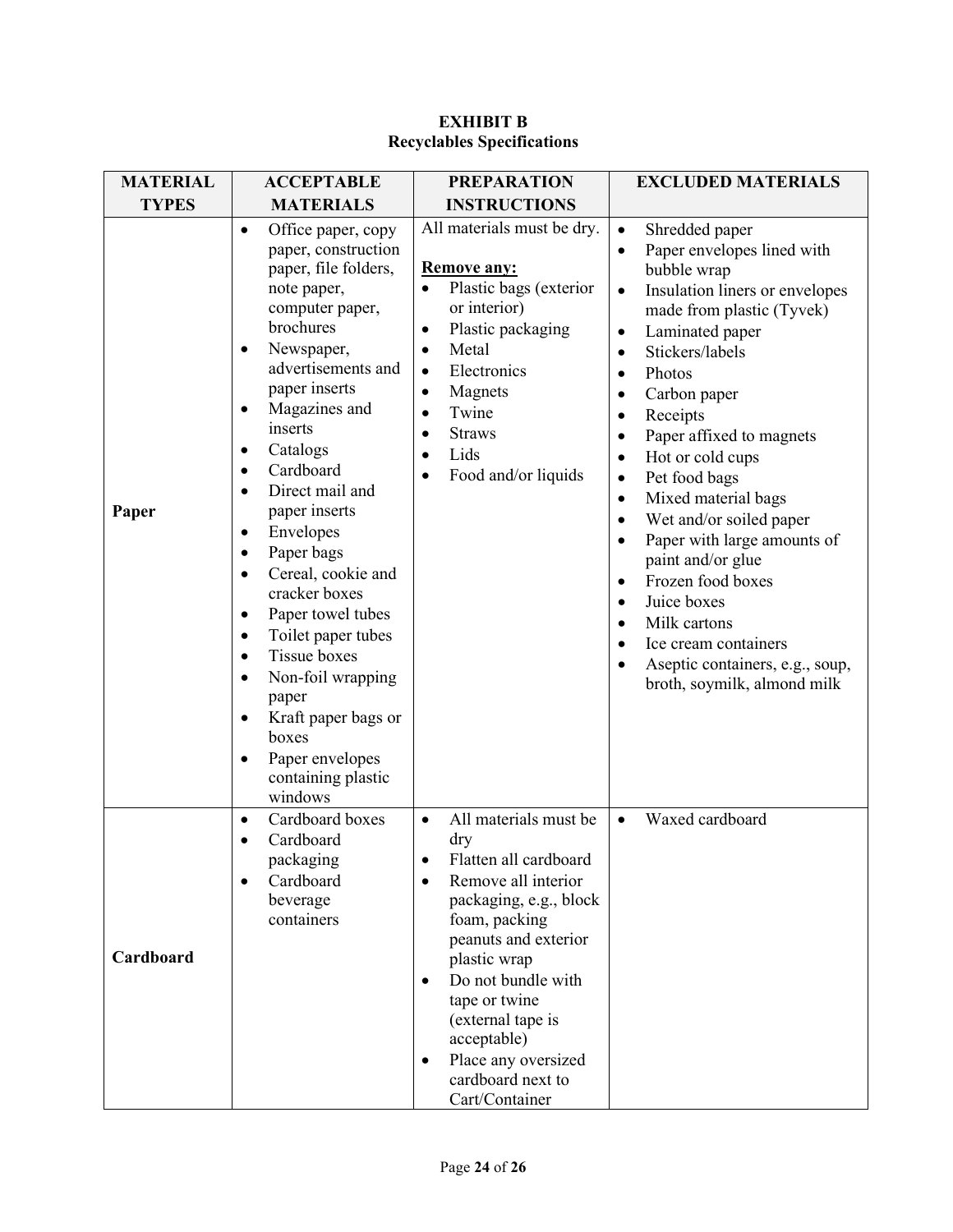| <b>MATERIAL</b>                    | <b>ACCEPTABLE</b>                                                                                                      | <b>PREPARATION</b>                                                                                                                                                                                   | <b>EXCLUDED MATERIALS</b>                                                                                                                                                                                                                                                                                                                                                                                                                                                                                                                                                          |
|------------------------------------|------------------------------------------------------------------------------------------------------------------------|------------------------------------------------------------------------------------------------------------------------------------------------------------------------------------------------------|------------------------------------------------------------------------------------------------------------------------------------------------------------------------------------------------------------------------------------------------------------------------------------------------------------------------------------------------------------------------------------------------------------------------------------------------------------------------------------------------------------------------------------------------------------------------------------|
| <b>TYPES</b>                       | <b>MATERIALS</b>                                                                                                       | <b>INSTRUCTIONS</b>                                                                                                                                                                                  |                                                                                                                                                                                                                                                                                                                                                                                                                                                                                                                                                                                    |
| <b>Metal</b>                       | Tin, aluminum<br>$\bullet$<br>and/or steel food<br>and/or beverage<br>containers                                       | Remove all exterior<br>$\bullet$<br>packaging<br>Remove lids<br>$\bullet$<br>Empty of all food<br>$\bullet$<br>and/or liquids or<br>other debris<br>Labels do not need to<br>$\bullet$<br>be removed | Aluminum foil and/or trays<br>$\bullet$<br>Sharp and/or greasy metal<br>$\bullet$<br>Scrap metal<br><b>Batteries</b><br>Microwaves<br>$\bullet$<br>Electrical cords<br>$\bullet$<br>Cell phones<br>$\bullet$<br>Vehicle snow chains<br>$\bullet$<br>Aerosol cans<br>$\bullet$                                                                                                                                                                                                                                                                                                      |
| <b>Plastic Bottles</b><br>and Tubs | PET/PETE<br>$\bullet$<br>bottles<br><b>HDPE</b><br>bottles/jugs<br>PP tubs, e.g.,<br>butter, yogurt,<br>cottage cheese | Remove lids<br>$\bullet$<br>Remove straws<br>$\bullet$<br>Empty of all food<br>$\bullet$<br>and/or liquids or<br>other debris<br>Labels do not need to<br>$\bullet$<br>be removed                    | Plastic bags<br>$\bullet$<br>Plastics items #3, #6, #7<br>Food and/or beverage<br>containers<br>Cups<br>$\bullet$<br>Rigid flowerpots<br>$\bullet$<br>5-gallon buckets<br>$\bullet$<br>Plastic film<br>$\bullet$<br>Diapers<br>$\bullet$<br>Plastic bottles that contained<br><b>HHW</b> listed materials<br>Deli, bakery and produce<br>$\bullet$<br>clamshell containers<br>Loose lids, any size<br>Plant trays<br><b>PVC</b><br>Large rigid plastic, e.g.,<br>outdoor furniture, laundry<br>baskets, swimming pools, toys<br>Hoses<br>$\bullet$<br>Landscaping/sprinkler tubing |
| Other                              | Not applicable                                                                                                         | Not applicable                                                                                                                                                                                       | Shredded paper<br>Fabric (textiles)<br>Carpet<br>Wire<br>Rope<br>Chains<br>Christmas lights<br>Wood<br>Glass of any kind                                                                                                                                                                                                                                                                                                                                                                                                                                                           |